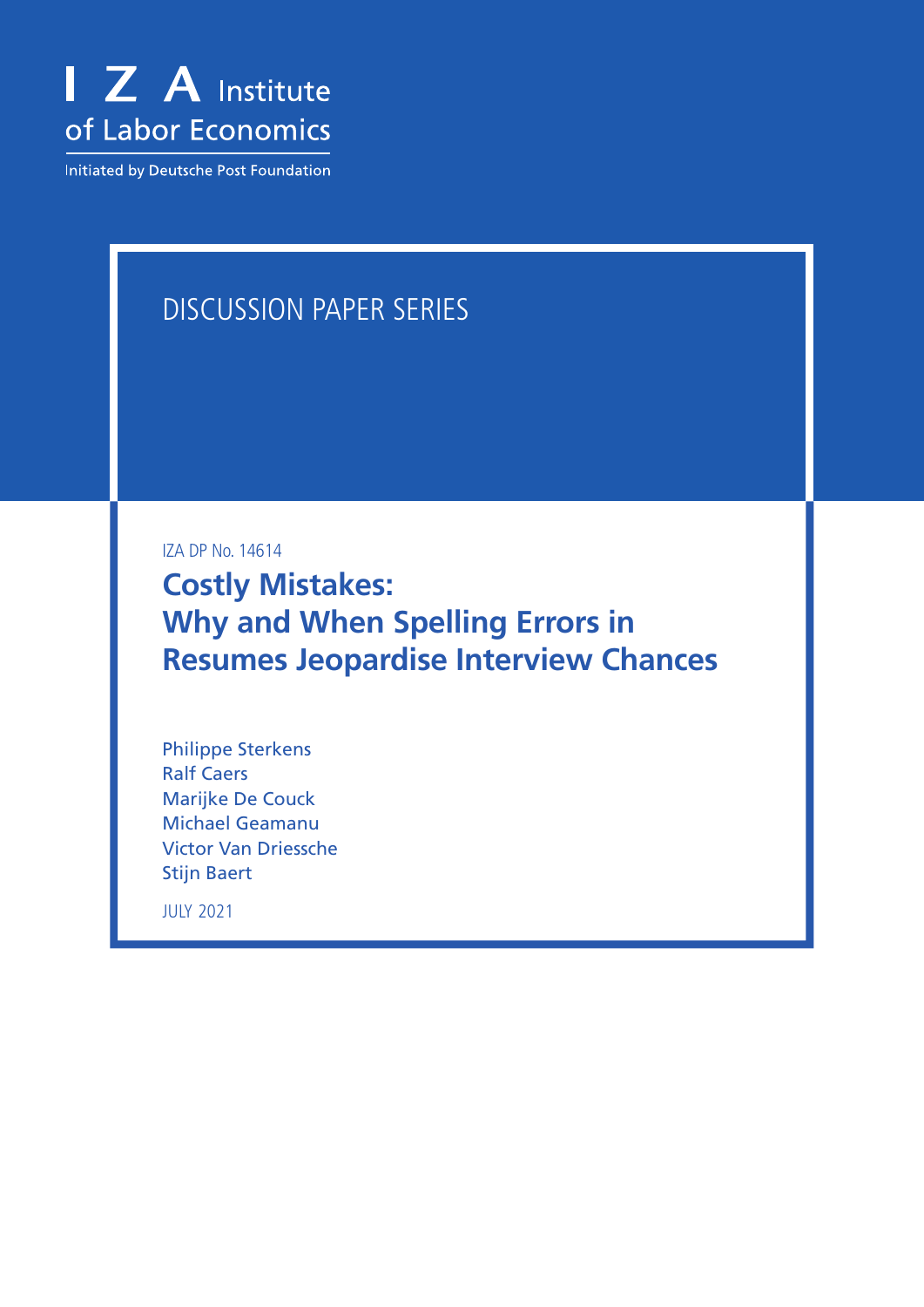

Initiated by Deutsche Post Foundation

# DISCUSSION PAPER SERIES

IZA DP No. 14614

# **Costly Mistakes: Why and When Spelling Errors in Resumes Jeopardise Interview Chances**

**Philippe Sterkens** *Ghent University*

**Ralf Caers** *KU Leuven*

#### **Marijke De Couck**

*Vrije Universiteit Brussel and Odisee University College* **Michael Geamanu** *Ghent University*

**Victor Van Driessche** *Ghent University*

### **Stijn Baert**

*Ghent University, University of Antwerp, Université catholique de Louvain and IZA*

JULY 2021

Any opinions expressed in this paper are those of the author(s) and not those of IZA. Research published in this series may include views on policy, but IZA takes no institutional policy positions. The IZA research network is committed to the IZA Guiding Principles of Research Integrity.

The IZA Institute of Labor Economics is an independent economic research institute that conducts research in labor economics and offers evidence-based policy advice on labor market issues. Supported by the Deutsche Post Foundation, IZA runs the world's largest network of economists, whose research aims to provide answers to the global labor market challenges of our time. Our key objective is to build bridges between academic research, policymakers and society.

IZA Discussion Papers often represent preliminary work and are circulated to encourage discussion. Citation of such a paper should account for its provisional character. A revised version may be available directly from the author.

**IZA – Institute of Labor Economics**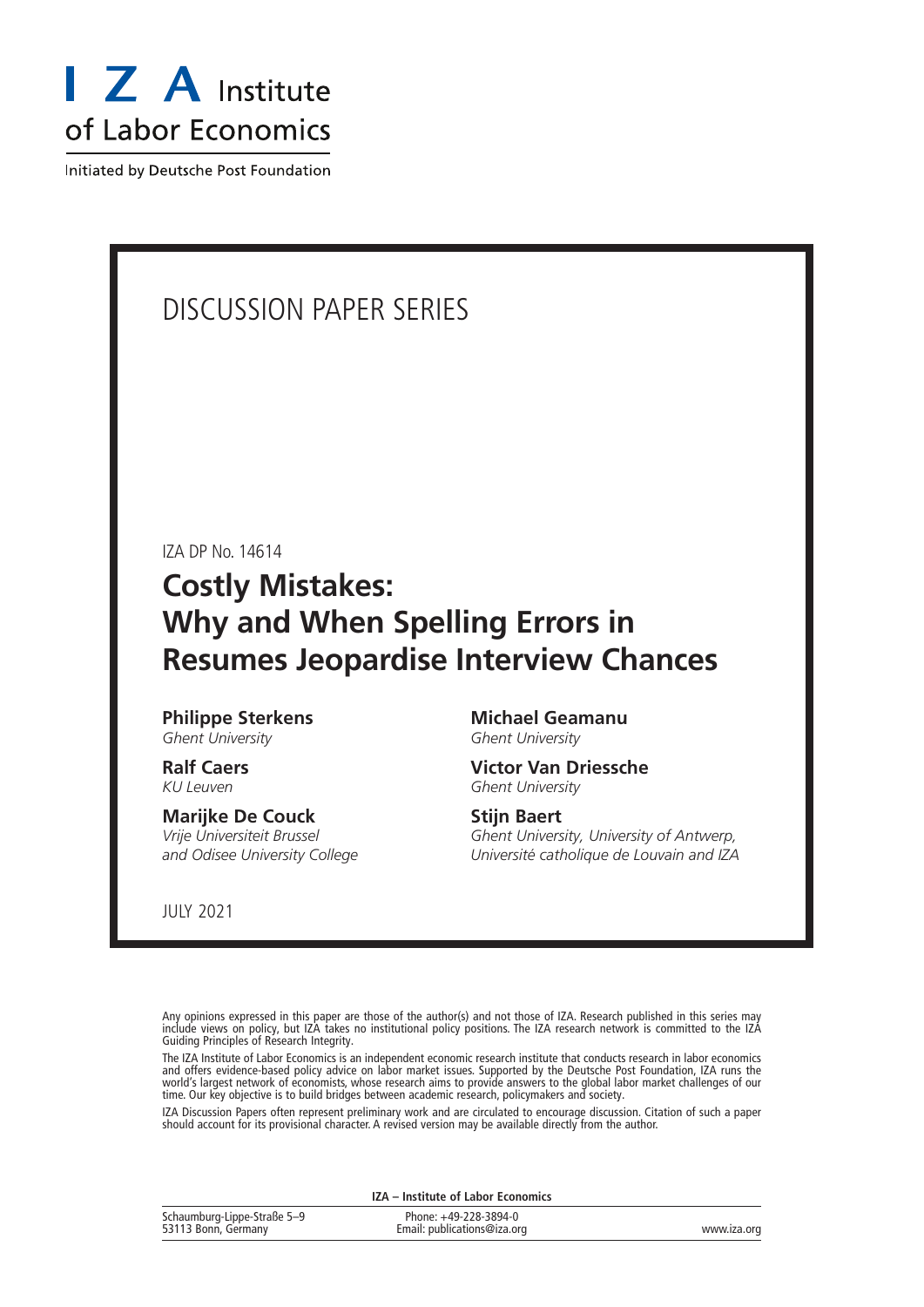# ABSTRACT

# **Costly Mistakes: Why and When Spelling Errors in Resumes Jeopardise Interview Chances\***

Earlier research has associated spelling errors in resumes with reduced hiring chances. However, the analysis of hiring penalties due to spelling errors has thus far been restricted to white-collar occupations and relatively high numbers of errors per resume. Moreover, the mechanisms underlying the spelling error penalty have remained unclear. To fill these gaps in the peerreviewed literature, we conducted a scenario experiment with 445 genuine recruiters. Results show that, compared to error-free resumes, hiring penalties are being inflicted for both error-laden resumes (18.5 percent points lower interview probability) and resumes with fewer errors (7.3 percent points lower interview probability). Furthermore, we find substantial heterogeneity in penalties inflicted based on various applicant, job and participant characteristics. About half of the spelling error penalty can be explained by the perception that applicants who make spelling errors have lower interpersonal skills (9.0%), conscientiousness (12.1%) and mental abilities (32.2%).

| <b>JEL Classification:</b> | C91, I21, J24                                            |
|----------------------------|----------------------------------------------------------|
| Keywords:                  | spelling errors, resumes, signalling, hiring experiments |

**Corresponding author:** Philippe Sterkens Ghent University Sint-Pietersplein 6, 9000 Ghent Belgium E-mail: philippe.sterkens@ugent.be

<sup>\*</sup> We would like express our gratitude to Leen Pollefliet for her heartfelt display of enthusiasm and shared reflections on an earlier version of this manuscript.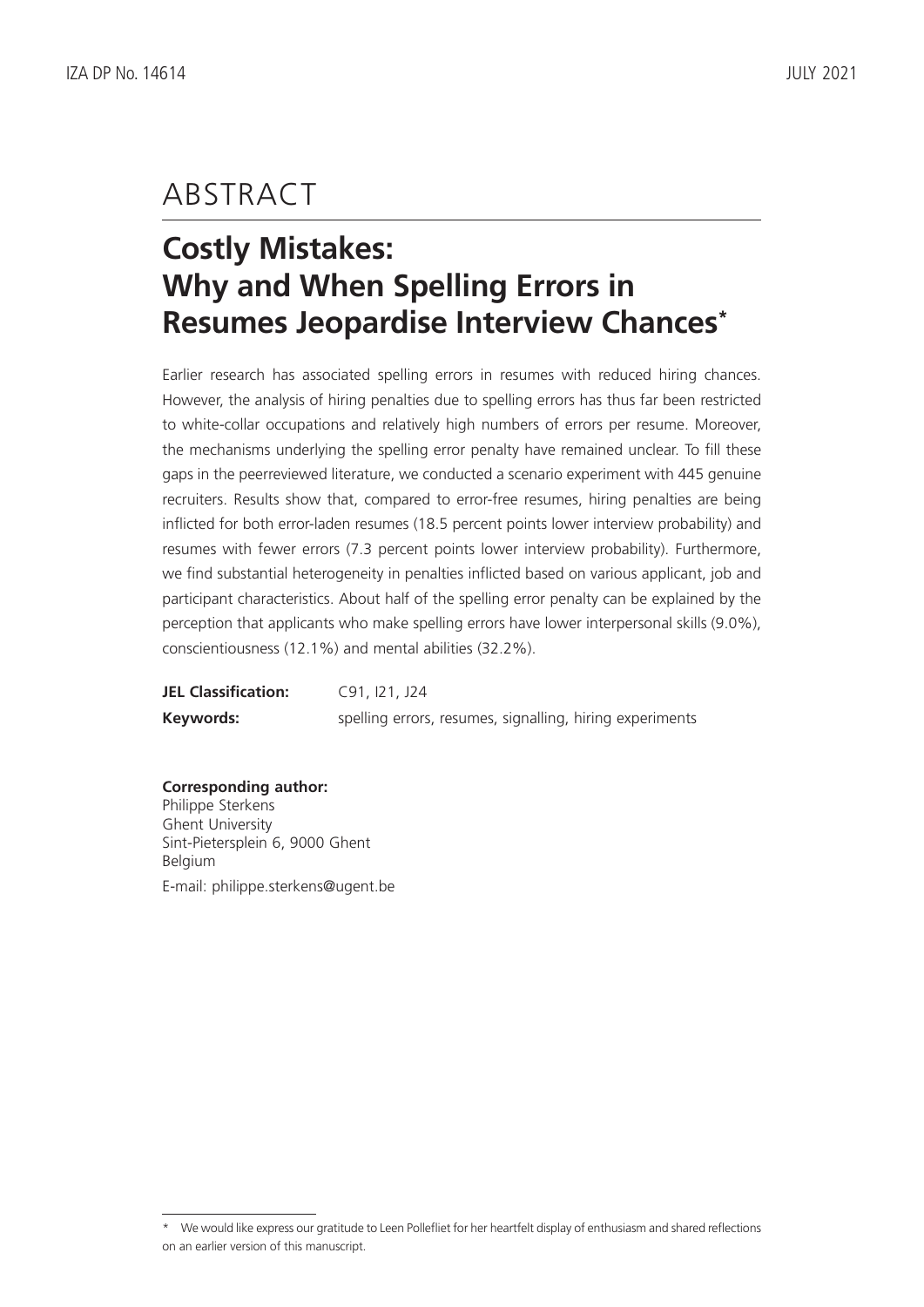## **1. Introduction**

Resume review is a first and crucial step in the hiring process. Its major purpose is to screen out applicants who do not fit the job requirements (Higgins & Judge, 2004). During this early screening phase, employers infer otherwise unobservable applicant characteristics (e.g., work ethic) from resumes (Knouse, 1987). Hence, it is in applicants' best interest to positively shape employers' inferences in the short time (about 45 seconds according to Arnulf, Tegner & Larssen, 2010) employers skim through a resume (Cole, Field, Giles & Harris, 2009). Applying the seminal signalling theory to resume screening (Connelly, Certo, Ireland & Reutzel, 2011; Spence, 1973), employers ('signal receivers') lack a priori knowledge of applicants' ('signal senders') productivity; hence, there is information asymmetry. Applicants attempt to reduce this asymmetry by compiling resumes with information on characteristics such as education to signal their qualities as potential employees and convincing employers of their suitability (Piopiunik, Schwerdt, Simon & Woessmann, 2020). The rationale behind education as a signal is that applicants of lower quality would be unable to complete education programs, thus indicating that graduates possess job skills that applicants without a degree lack (Weiss, 1995; Piopiunik et al., 2020).

Education sections on resumes are deliberate signals transmitted by applicants. However, unintentional negative signalling, that is, often unintended consequences of sender actions that signal undesirable characteristics, has received relatively little attention in the literature (Connelly et al., 2011). In the current study, we focus on one instance of unintentional negative signalling in the hiring process, namely poor linguistic care through spelling errors in resumes. We argue that in a hiring context, poor language care can be considered both a strong and visible signal (Ramaswami, Dreher, Bretz & Wiethoff, 2010) of job-relevant characteristics (infra), which affects hiring decisions.<sup>1</sup> First, spelling errors are potentially strong signals as they contain important information on unobservable characteristics relevant to hiring decisions. More specifically, in prior research (primarily through surveys), employers indicated that they attach value to the written communication of their prospective employees (Christensen & Rees, 2002; Ranaut, 2018; Zekeri, 2004). These skills are even more critical because employees are often found to possess inadequate written communication skills (Alshare, Lane & Miller, 2011; Christensen & Rees, 2002; Ranaut, 2018). Spelling accuracy could be an increasingly relevant signal to differentiate applicants, thus creating a competitive advantage for applicants with error-free resumes. Second, spelling errors can be a visible

 1 Over the years, scholars have used alternative names for the different core constructs of signalling theory. For a complete overview of the theoretical concepts, we recommend the review of Connelly et al. (2011).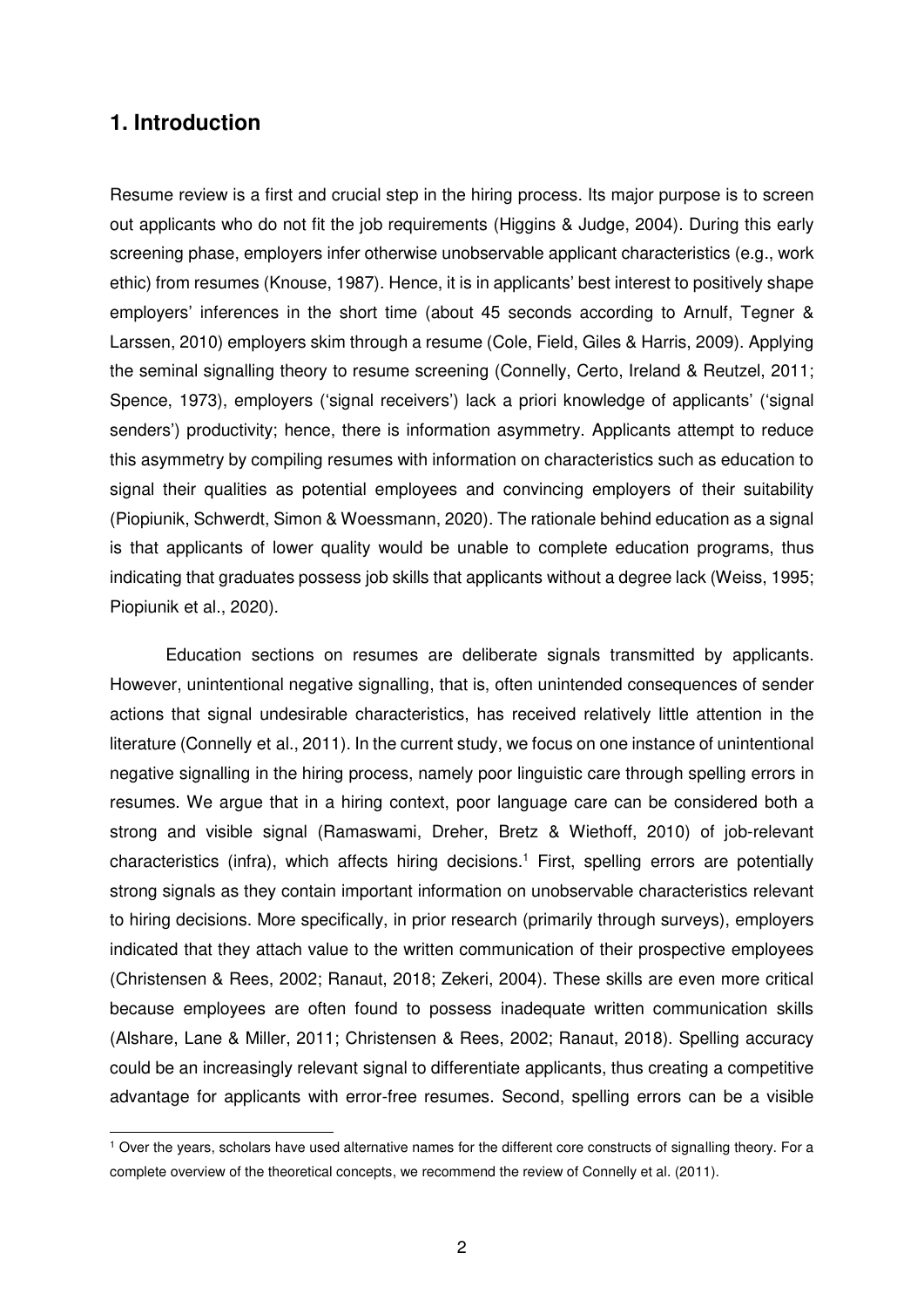signal. That is, signal receivers can easily notice the signalling because of its objective nature – spelling is either correct or not – and readers can easily recognise errors (Charney  $\&$ Rayman, 1989).

Having described the potential of spelling errors in resumes to act as unintentional (negative) signals, we now discuss, based on a review of the literature, potential inferences drawn from spelling errors in resumes. These inferences include unobservable applicant characteristics signalled by applicants based on the recruiters' attributions of these errors. Hence, we found three broad domains of potential inferences drawn from spelling errors. First, Martin-Lacroux (2017) theorised that applicants with erroneous spelling might be perceived as lacking professionalism, politeness, language and cultural skills and maturity in communication. These *interpersonal skills* are known to have an impact on recruiters' hiring decisions (Eberhardt, McGee & Moser, 1997; Piopiunik et al., 2020) because they reflect an individual's ability to manage complex interpersonal relationships in the workplace (Chen, Huang & Lee, 2011).

Second, employers could attribute spelling errors to the applicant's personality. These applicants are, in particular, accused of laziness, untidy work and little proofreading (Martin-Lacroux, 2017; Morgan & Thompson, 2013), all behaviours associated with lower levels of *conscientiousness*. In contrast, conscientious individuals are likely to be hired because they are perceived as goal-oriented, hard-working and loyal workers (Baert & Decuypere, 2006; Barrick & Mount, 1991). Indeed, as a personality trait, conscientiousness is positively associated with job performance (Barrick & Mount, 1991) and earnings (Mueller & Plug, 2006). Third, employers may also attribute spelling errors to applicants' *mental abilities*. This might especially be the case when applications contain multiple errors (Figueredo & Varnhagen, 2005; Martin-Lacroux, 2017). Workers with higher mental abilities are attractive applicants for recruiters because they might perform tasks quickly and efficiently. Indeed, measures of general mental abilities are the single best predictor of job performance (Hunter, 2017; Schmidt & Hunter, 1998).

In line with the discussed theoretical reasons for a penalty of spelling errors in hiring, earlier empirical studies found that error-laden resumes do indeed make poor impressions on recruiters screening for jobs with high educational requirements. An overview of the empirical literature on effects of spelling errors in resumes is presented in Table 1 below. More specifically, spelling errors in resumes are associated with lower applicant ratings, hiring chances and proposed starting salaries (Charney & Rayman, 1989; Charney, Rayman & Ferreira-Buckley, 1992; van Toorenburg, Oostrom & Pollet, 2015; Martin-Lacroux & Lacroux, 2017; Martin-Lacroux, 2017). Moreover, there is some initial evidence for heterogeneity of

3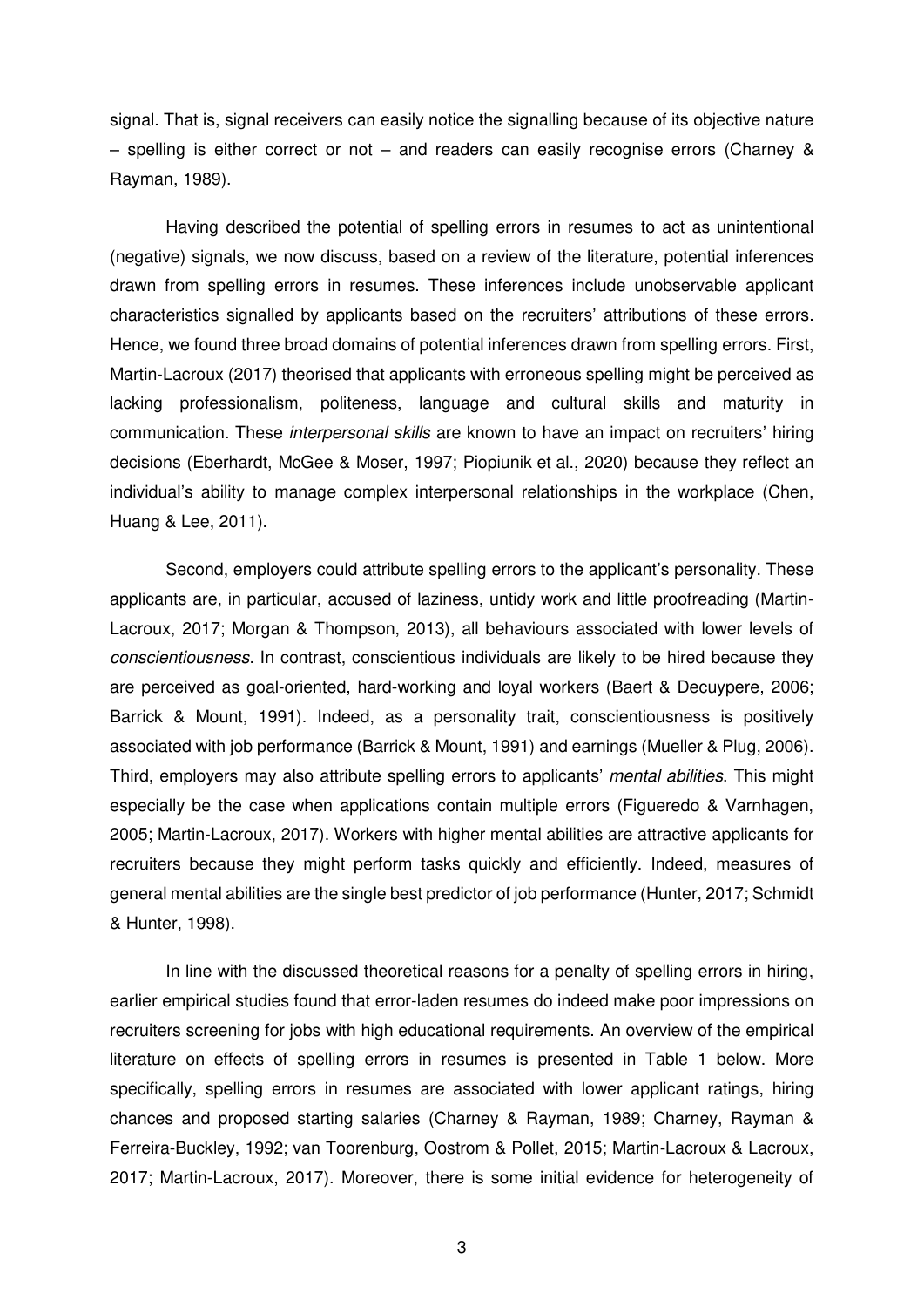spelling errors' effect with a higher penalty inflicted on more experienced (Martin-Lacroux & Lacroux, 2017) and non-white applicants (Shore, Tashchian & Forrester, 2021). In their study, however, Martin-Lacroux and Lacroux (2017) also suggest that penalties for spelling errors vary with the recruiter's own spelling capacities, with the penalty disappearing among recruiters with low spelling abilities.

#### [Table 1]

Regarding empirical design, we discover two gaps in these studies that limit their external validity, which is also acknowledged by Martin-Lacroux and Lacroux (2017). First, as illustrated in Table 1, the number of spelling errors featured in pasts experiments' resumes is always substantial, with no less than five errors per application. However, to truly capture a broad range of realistic occurrences of spelling errors in resumes ('ecological validity'), we are convinced that an investigation of cases with lower numbers of spelling errors is an imperative addition to the literature. Second, and perhaps even more important, is that prior studies on the effects of linguistic care in solicitations have exclusively focussed on so-called 'white-collar' jobs. When spelling errors in resumes signal lower interpersonal skills and conscientiousness in addition to mental ability, they could also jeopardise hiring chances in 'blue-collar' jobs where mental abilities typically less central job demands than in white-collar jobs.

In the present study, we address these concerns by means of a state-of-the-art factorial survey experiment that is a substantial extension of previous designs in multiple aspects. In the experiment, we collect hireability ratings and perceptions about applicants based on resumes with systematically assigned spelling errors, including a lower number of errors (two) than used in earlier literature. A total of 445 real-life recruiters – a significant number in comparison to the literature – partake in the experiment, with a total of 1,335 resumes appraised. Importantly, these recruiters are randomly distributed across eight fictitious vacancies, including both white- and blue-collar jobs. Besides increasing the external validity of our experiment, this randomisation also allows us to investigate heterogeneity in the spelling error effect by occupation characteristics. In addition, our experimental design allows us to investigate the moderating potential of other applicant (specific resume content) and recruiter characteristics (e.g., language sensitivity) not yet addressed in the literature. Finally, we also have recruiters rate applicants by a broad spectrum of candidate perceptions related to interpersonal skills, conscientiousness and mental abilities, so that we can uncover the mechanisms underlying the spelling error penalty more comprehensively than previous studies.

4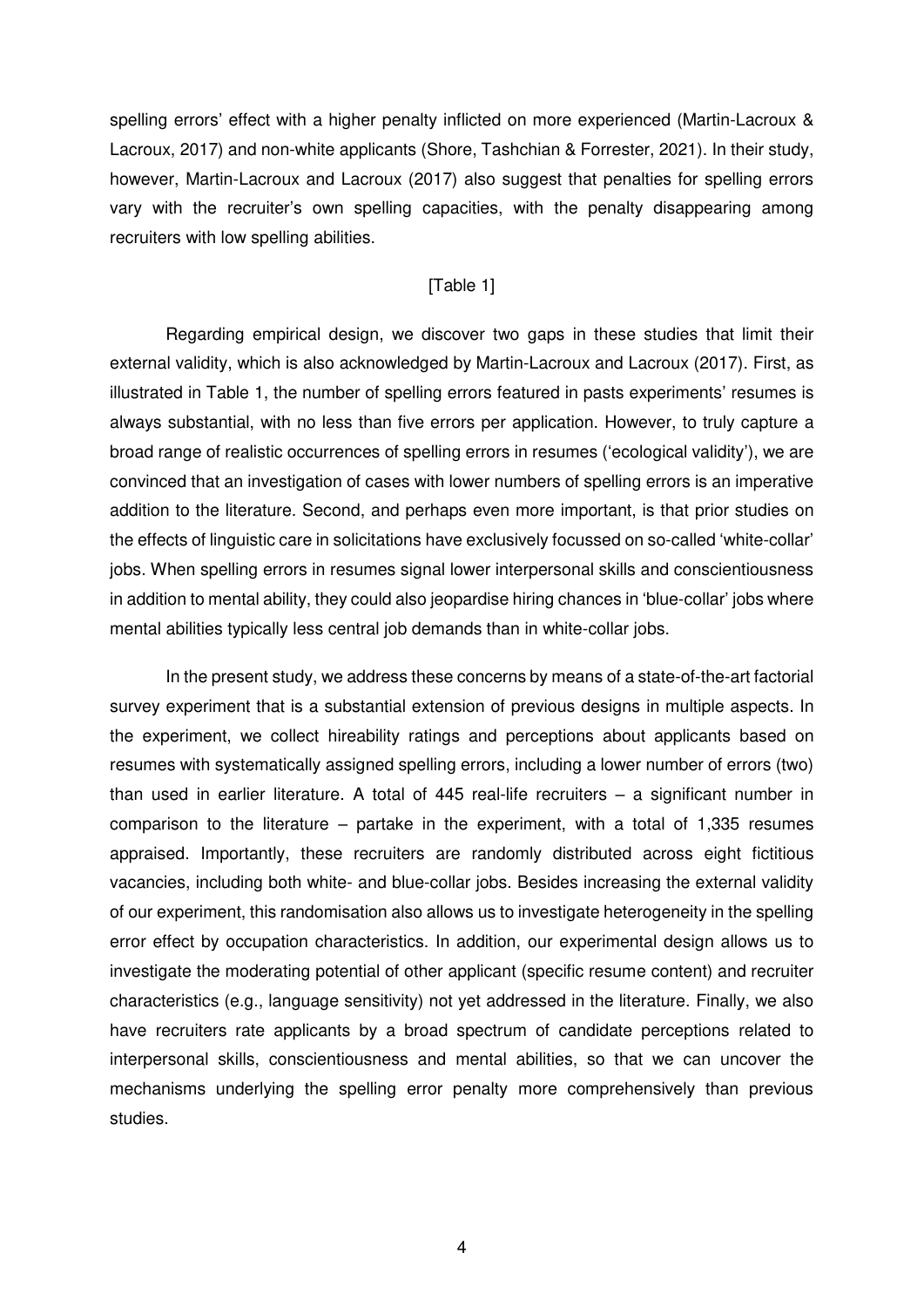## **2. Method**

Factorial survey experiments enable the analysis of human judgments and beliefs by integrating an experimental set-up in a survey (Auspurg & Hinz, 2014). They are, therefore, increasingly used to study hiring decisions (e.g., Auspurg, Hinz & Sauer, 2017; Kuziemko, Norton, Saez & Stantcheva, 2015; Sterkens, Baert, Rooman & Derous, in press; Van Belle, Di Stasio, Caers, De Couck & Baert, 2018). In the context of the current hiring experiment, genuine recruiters evaluated fictitious applicants depicted in written resumes, for which the characteristics ('vignette dimensions', among which is the number of spelling errors in a resume) varied systematically over several categories ('vignette levels', e.g., zero, two or five errors). As vignette experiments combine experimental and survey elements, they inherit favourable attributes of both causal interpretations (experiment) and increased external validity through investigation of a broader (survey) population. Additionally, through the (i) manipulation of multiple applicant characteristics (besides spelling errors) and a (ii) randomisation across eight job contexts, we again ensure the external validity of our study. Finally, by eliciting applicant perceptions per hiring decision made, our study design allows us to measure explanations for different spelling error penalties inflicted upon applicants.

#### **2.1. Vignette design**

-

In our experiment, participants passed a series of judgments on three fictitious resumes ('vignettes'). Applicants were all Flemish graduates.<sup>2</sup> The development of graduate resumes had the advantage that disproportionally dominant vignette dimensions such as relevant experience were avoided (Auspurg & Hinz, 2014). Concise resumes were realistic for this population; consequently, our manipulations were not overly complex for the different jobs. We return to this point in Section 4.

Fictitious applicants varied systematically across seven vignette dimensions on predetermined levels (Auspurg & Hinz, 2014). Furthermore, our vignettes were based on resume templates of the Public Employment Agency of Flanders (PEAF). The exact vignette dimensions and their corresponding levels employed are discussed below and summarised in

<sup>2</sup> Flanders is the Dutch-speaking, northern part of Belgium and its largest community. More than 6.5 million people in the Belgian population (of 11.5 million people in total) live in Flanders. The Flemish labour market (Belgium) is mainly characterised by a (1) relatively high competition for human capital (compared to other regions in Europe) and a (2) high regulation of labour contracts (see Baert & Verhaest, in press).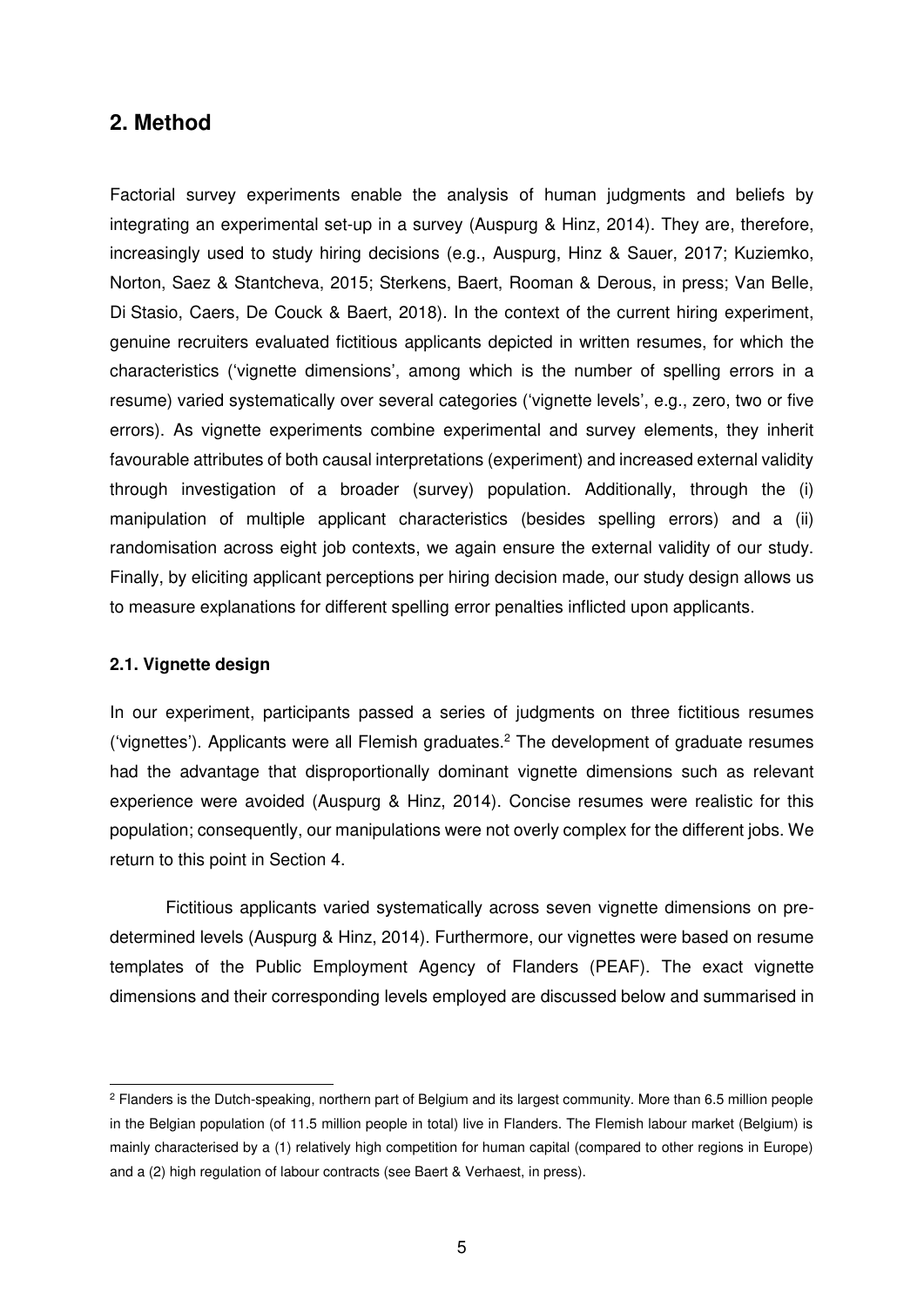Table 2.

-

#### [Table 2]

This first and most critical dimension in which fictitious job applicants differed was the number of spelling errors a resume contained, namely zero, two or five errors. Errors in resumes violated the rules of spelling by, for example, incorrectly conjugating verbs or incorrectly spelling words phonetically. $3$  Cross-validation of errors was performed by two native Dutch-speaking researchers and twenty pretesters (i.e., pretesters (i) recognised the errors in resumes and (ii) evaluated the proposed errors as realistically occurring). The supplementary materials with a record of various spelling errors are available upon request.

The following dimensions were manipulated in the resume heading: (2) applicant sex ('male', 'female') and (3) age of graduation ('foreseen age of graduation', 'one year past the foreseen age of graduation' and 'two years past the foreseen age of graduation').

The remaining manipulated dimensions were (4) student work experience, (5) hobbies, (6) achievement in tertiary education and (7) applicant's perception of their mother tongue. Following Van Belle et al. (2020), we made the following distinctions in (4) student work: 'none mentioned', 'student work in the weekends' and 'student work during the holidays'. Hobby (5) categories included 'none mentioned', 'team sports' and 'volunteering', which were based on multiple earlier hiring experiments (e.g., Baert & Verhaest, 2021; Sterkens et al., in press; Van Belle et al. 2020). Achievement in tertiary education (6) was distinguished by 'none mentioned', 'graduated cum laude' and 'international experience'. The variable was logically fixed at the value 'none mentioned' in resumes from high school graduates. Applicant's perception of their mother tongue (7) had two levels: 'mother tongue' and 'mother tongue, excellent'. The second level stressed graduates' varying self-rated language capacities. In practice, resume sections for known languages indeed allow applicants to express their perceived language mastery in different degrees.

The seven dimensions described were logical choices to manipulate in fictitious (graduate) resumes to maximise the external validity of our experiment as the dimensions are commonly presented in real-life resumes. Moreover, earlier research has evidenced the

<sup>3</sup> Incorrect conjugations of verbs resulting from an erroneous implementation of the 'dt-rule' are the most common spelling errors in Dutch (Heyman, Vuli, Laevaert & Moens, 2018). Other examples of implemented errors are: 'manlijk' (correct: 'mannelijk'; male (English)) and 'vollybal' (correct: volleybal; volleyball (English)). Caveat: among the different errors implemented, we could not make a perfect distinction between a participant's evaluation of an error as either typographical in nature or as a result of incorrect knowledge of spelling.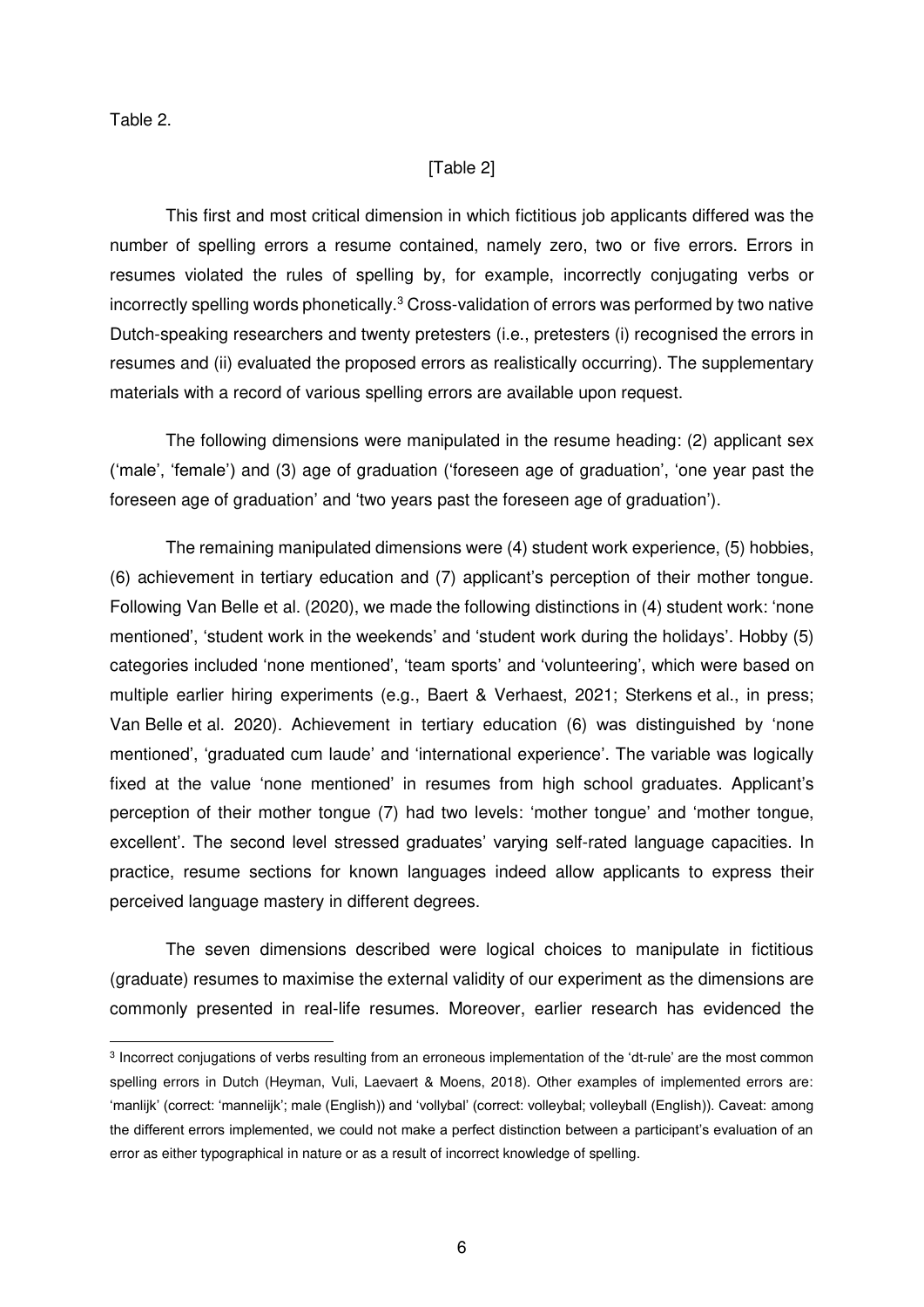dimensions' relevance in recruiters' decision-making (Cole et al., 2009; Piopiunik et al., 2020; Van Belle et al., 2020).<sup>4</sup> Note that manipulating fewer relevant dimensions could have led to an overestimation of the spelling-error penalty inflicted by recruiters because (mimicking) a real-life hiring decision also requires recruiters to combine different sources of information. Furthermore, applying a theoretical framework of signalling, interaction effects were expected between spelling errors and (other) applicant characteristics on hiring chances. In particular, (in)consistencies between signals (Connelly et al., 2011) could impact the magnitude of spelling errors' effect on hiring chances. For instance, descriptive gender stereotypes such as 'women are more perceptive and understanding' (Heilman, 2012) could cause a female gender to signal higher interpersonal skills to a recruiter. When spelling errors convey an opposite signal (i.e., lower interpersonal skills), an inconsistency arises between the two signals. This inconsistency might result in a buffering effect (i.e., women receiving a lower penalty) or a strengthening effect (i.e., women receiving a higher penalty).

Our selection of dimensions and levels resulted in a total of 972 possible unique vignette combinations (i.e., 3 (spelling errors)  $\times$  2 (sex)  $\times$  3 (age of graduation)  $\times$  3 (student work)  $\times$  3 (hobby)  $\times$  3 (tertiary education-specific achievement)  $\times$  2 (language perception of mother tongue)). Obviously, a fully factorial design in which every participant rated each unique vignette would have put unreasonable demands on the participants (and having each participant judge a single vignette would have been inefficient for data collection). Hence, we constructed a D-efficient design (Auspurg & Hinz, 2014), selecting subsets of vignettes ('decks') with limited correlations between dimensions and being balanced across levels. More concretely, the algorithms stacked a subset of 99 unique vignettes into 33 decks of three vignettes. The resulting D-efficiency score of 98.347 (maximum 100) indicated that any losses of estimation precision were negligible compared to a fully factorial design in which all 972 vignettes were judged by participants.

In addition, the fictitious resumes presented in the experiment comprised (i) a typical Flemish sounding name, (ii) a postal address in a middle-class neighbourhood, (iii) a mobile phone number, (iv) an e-mail address with a major provider, (v) a date of birth, (vi) an indication of the Belgian nationality and (vii) the most logical educational degree for the job. The layout of the resumes also differed slightly – as mentioned above, templates from the Public Employment Agency of Flanders were used. These small differences cannot bias our research results since the aforementioned seven vignette factors were randomised across the

-

<sup>4</sup> In particular for the Flemish hiring context, see the field experiments on the effect of gender, grade retention, volunteering and achievement in tertiary education on employment opportunities of Baert et al. (2016), Baert and Picchio (2021), Baert and Vujić (2016) and Baert and Verhaest (2021).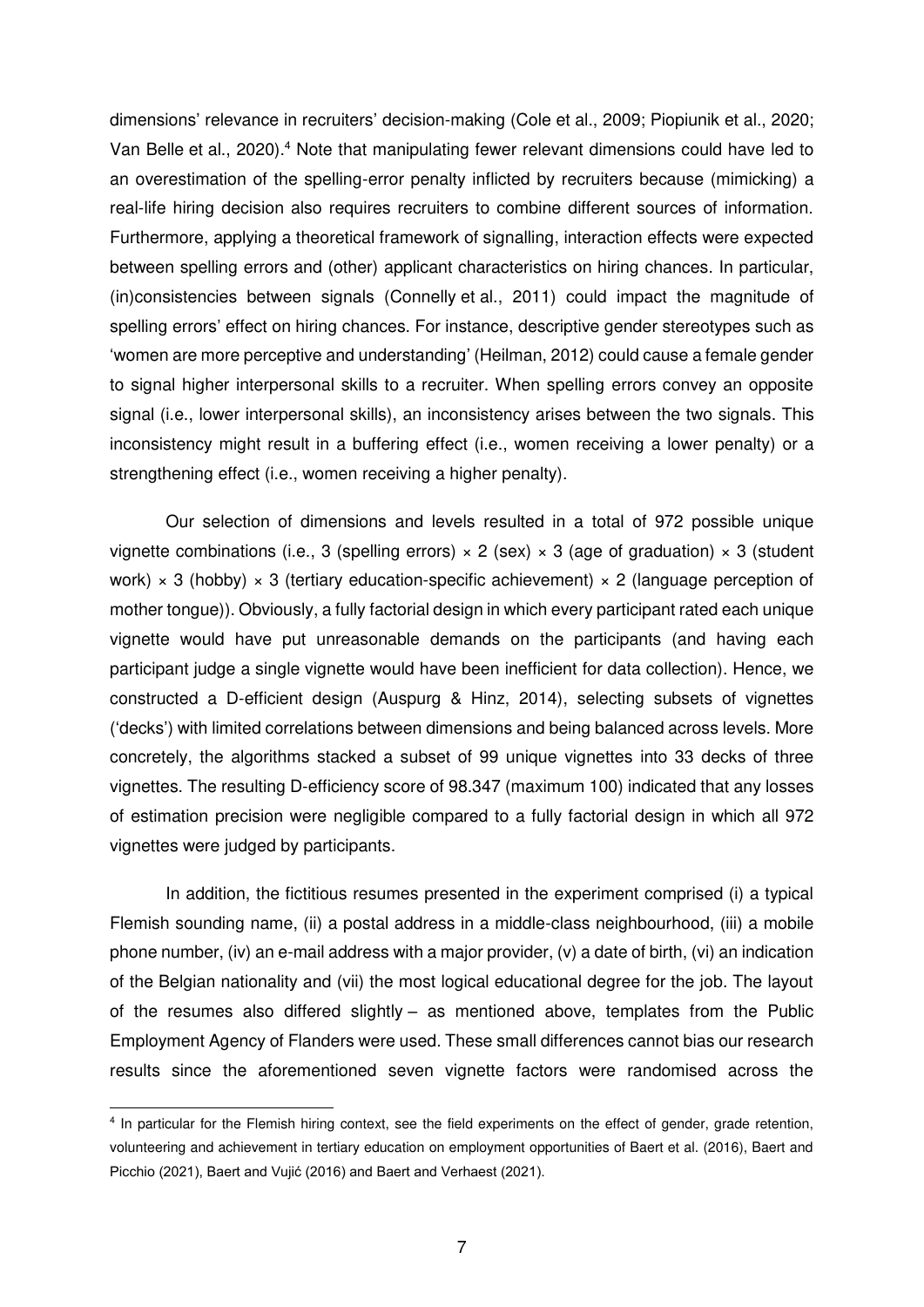templates.

#### **2.2. Data collection**

In April 2020, our vignette experiment was integrated into a large-scale online survey sent to genuine recruiters living in Flanders out of a panel interested in participating in research. Panel members received an invitation and two weeks later were sent a reminder to participate. Participants were withheld in the final study sample when they (i) responded affirmatively to a question on recent hiring experience ('In the past year, were you responsible for recruiting candidates (applicants)'), (ii) completely filled out the survey and (iii) passed a manipulation check (i.e., responding affirmatively to the question 'Did the applicants you judge differ in language care?' near the end of the experiment).<sup>5</sup> After applying these criteria, we withheld 445 professionals and 1,335 vignette observations.

#### **2.3. Procedure**

#### *Job vacancy*

Following an informed consent form, participants received detailed experimental instructions. Participants had to imagine themselves as the head of human resources in the company 'Peeters NV' (a neutral-sounding Flemish family name) with the current task to fill a specific vacancy.

Then, one out of eight fictitious job vacancies was randomly assigned to the experimental recruiters. Adding to the external validity of the experiment, we pursued variation in three job characteristics. First, the presented vacancies varied in the required level of education. Second, the presented vacancies varied with regard to the type of sector. Applying the macro-economic distinction between the secondary and tertiary sectors, we presented both manufacturing and services vacancies. By manipulating both the required education level and sector in the hiring assignment, our study's set-up is distinguished from earlier work that investigated the role of spelling errors in service-sector occupations with high educational requirements (so-called 'white collar' jobs; for an overview, see Appendix Table 1). Third, vacancies varied with regard to their required written communication skills. In line with Ehrhart and Ziegert (2005), we expect the 'signal receivers', here recruiters, to apply a different weight to the signal of spelling errors when hiring for jobs with higher written communication requirements because writing skills have a more immediate relevance when hiring for said jobs

<sup>-</sup><sup>5</sup> Including those not passing this check does not change our research conclusions.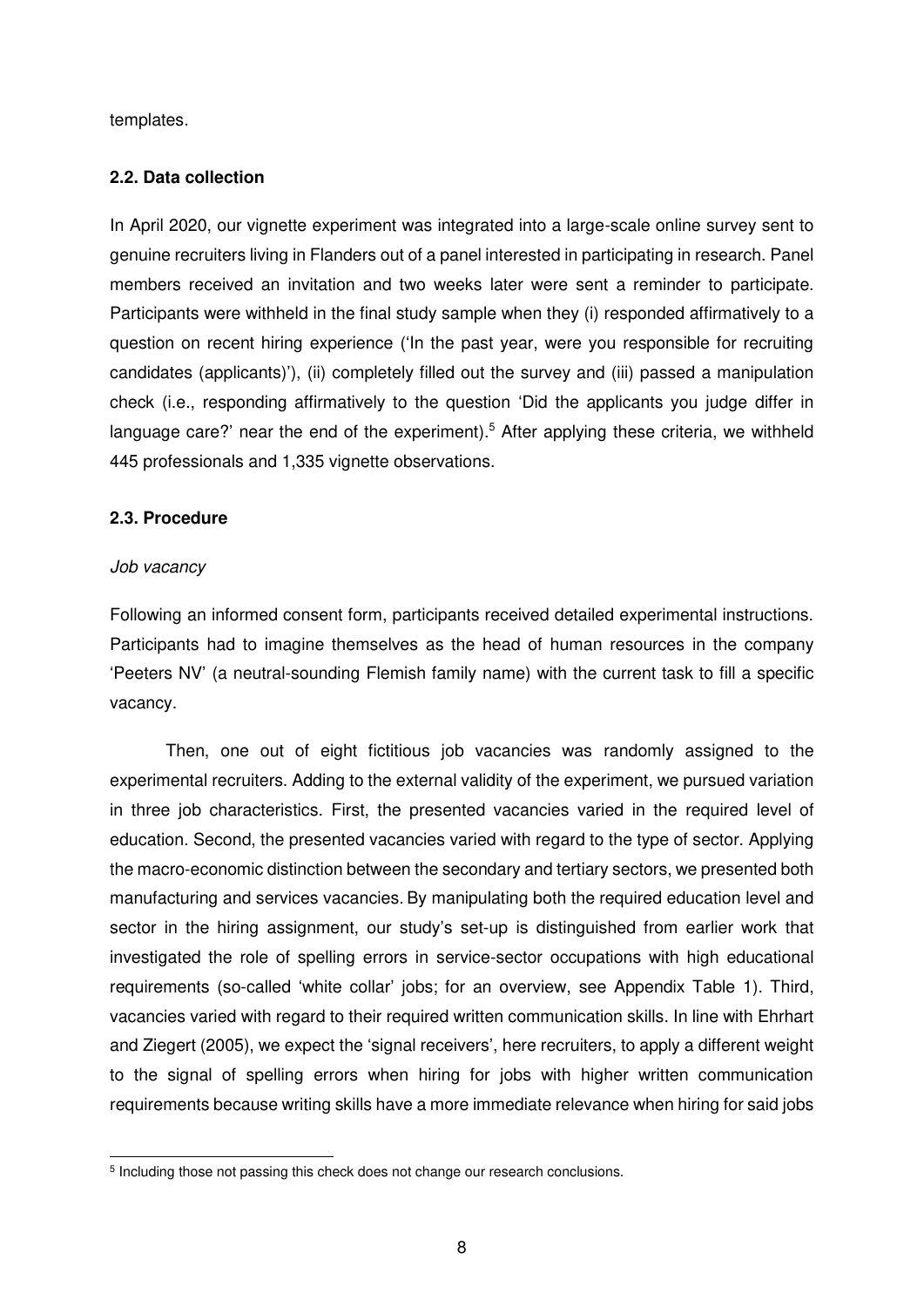#### (Martin-Lacroux & Lacroux, 2017).

To systematically operationalise variations in the proposed job characteristics, we based ourselves on the O\*Net classifications of occupations.<sup>6</sup> More concretely, we approximated each experimental job characteristic (discussed supra) with its corresponding O\*Net attribute(s) and then selected occupations according to their O\*Net scores per attribute.<sup>7</sup> As a result of this exercise, participants received a fictitious vacancy for one of the following occupations: (i) recreation worker, (ii) production worker, (iii) secretary, (iv) assistant graphic designer, (v) specialist electronics, (vi) air traffic controller, (vii) human resources manager and (viii) audiovisual specialist. The vacancy descriptions presented to participants were also derived from their respective O\*Net descriptions. An overview of the job characteristics per corresponding occupation is presented in Appendix Table 1.

#### *Resume evaluations: hiring decisions*

After reading through their assigned vacancy, participants judged three graduate resumes – varying on the seven dimensions discussed in Subsection 2.1 – by sharing their hiring decisions and perceptions of applicants on response scales from 0 (fully disagree) to 10 (fully agree). An overview of items used for the vignette evaluations is shown in Table 3 below.

#### [Table 3]

More concretely, recruiters' decisions were measured by two statements. Responding to a first statement, participants rated the probability they would invite an applicant for a first job interview (hereafter referred to as 'interview probability'). This is our benchmark outcome variable. Subsequently, participants rated the probability they would eventually hire the applicant using a second statement ('hiring probability'). This outcome is used in our robustness analysis.

#### *Resume evaluations: applicant perceptions*

Immediately following their hiring decisions, participants shared their applicant perceptions using 13 statements as derived from the literature on spelling errors' potential signalling effects

<sup>-</sup>6 O\*NET OnLine is an application developed by the Department of Labor of the United States. It provides occupational information on the skill requirements for over 900 occupations.

<sup>&</sup>lt;sup>7</sup> We matched required education level to its direct O\*Net counterpart. Sector was inferred based on the task descriptions of O\*Net occupations. Required written communication skills was a weighted average of the attributes 'Communicating with Persons Outside Organization', 'Communicating with Supervisors, Peers or Subordinates', 'Electronic Mail', 'Writing' and 'English Language'.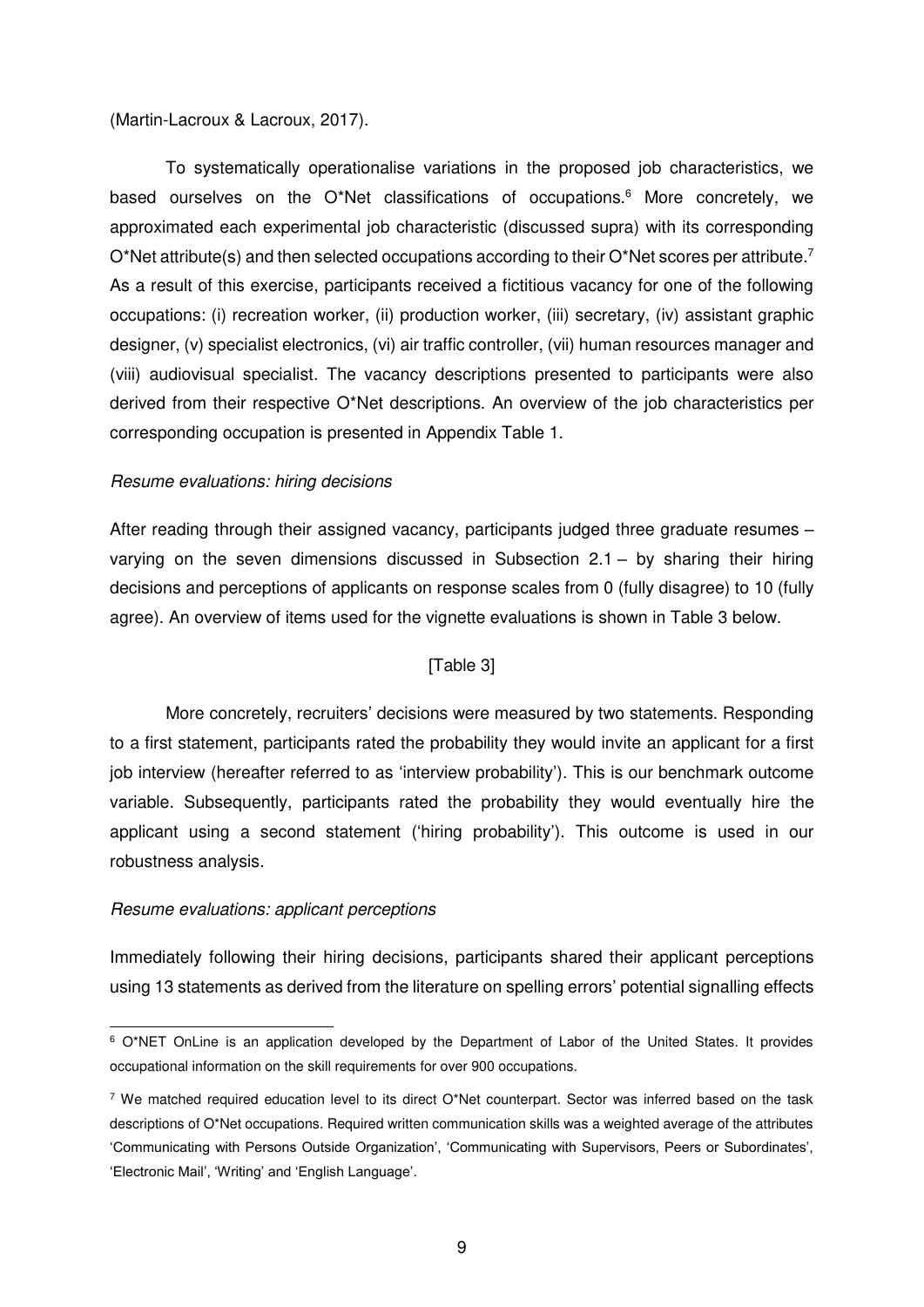(section 1, supra). In total, three perception scales were calculated by adding up the corresponding perception items (infra) and dividing them through the number of items of that scale. Consequently, their resulting scores also range from 0 to 10. As a robustness check, analyses were separately conducted for scale and item level.

First, as a measure of *perceived interpersonal skills*, we translated Finkelstein and Burke's (1998) interpersonal skill scale into Dutch, which is a scale developed with assessing managers' perceptions of applicants in mind. Furthermore, after revision of the scale by experts in the field of labour market research, we complemented the scale with a fourth item on the general quality of communication with the applicant beyond job interviews. Hence, items measured the applicant's expected (i) quality of communication in general, (ii) communication during a job interview, (iii) ability to get along with others encountered on the job as well as (iv) the recruiter's perceived pleasure of interacting with the applicant.

Second, *perceived conscientiousness* was measured with five items drawn from a Dutch translation of Costa and McCrae's (1992) seminal work. More specifically, items gauged perceptions of applicants regarding whether they work (i) hard, (ii) in an organised manner, (iii) thoroughly, (iv) systematically and (v) were responsible.

Third, *perceived mental abilities* were assessed through a scale of four items based on the seminal works of Dunn, Mount, Barrick and Ones (1995) and Warner and Sugarman (1986). That is, items gauged perceptions of applicants' (i) problem-solving abilities, (ii) capacity to quickly learn new skills, (iii) intelligence and (iv) knowledgeability.

#### *Post-experimental questionnaire*

Upon having indicated their evaluations of three fictitious resumes, recruiters completed the experimental procedure by filling out a post-survey questionnaire with participant variables. These variables included demographic characteristics as well as professional experience and psychographic variables. The data were to be used in moderation analyses and robustness checks.

More concretely, the demographics surveyed were: participant gender ('male', 'female'), age (in years, continuous), mother tongue ('Dutch', 'other'), nationality ('Belgian', 'other EU-28', 'other non-EU-28') and education level ('tertiary education at university', 'tertiary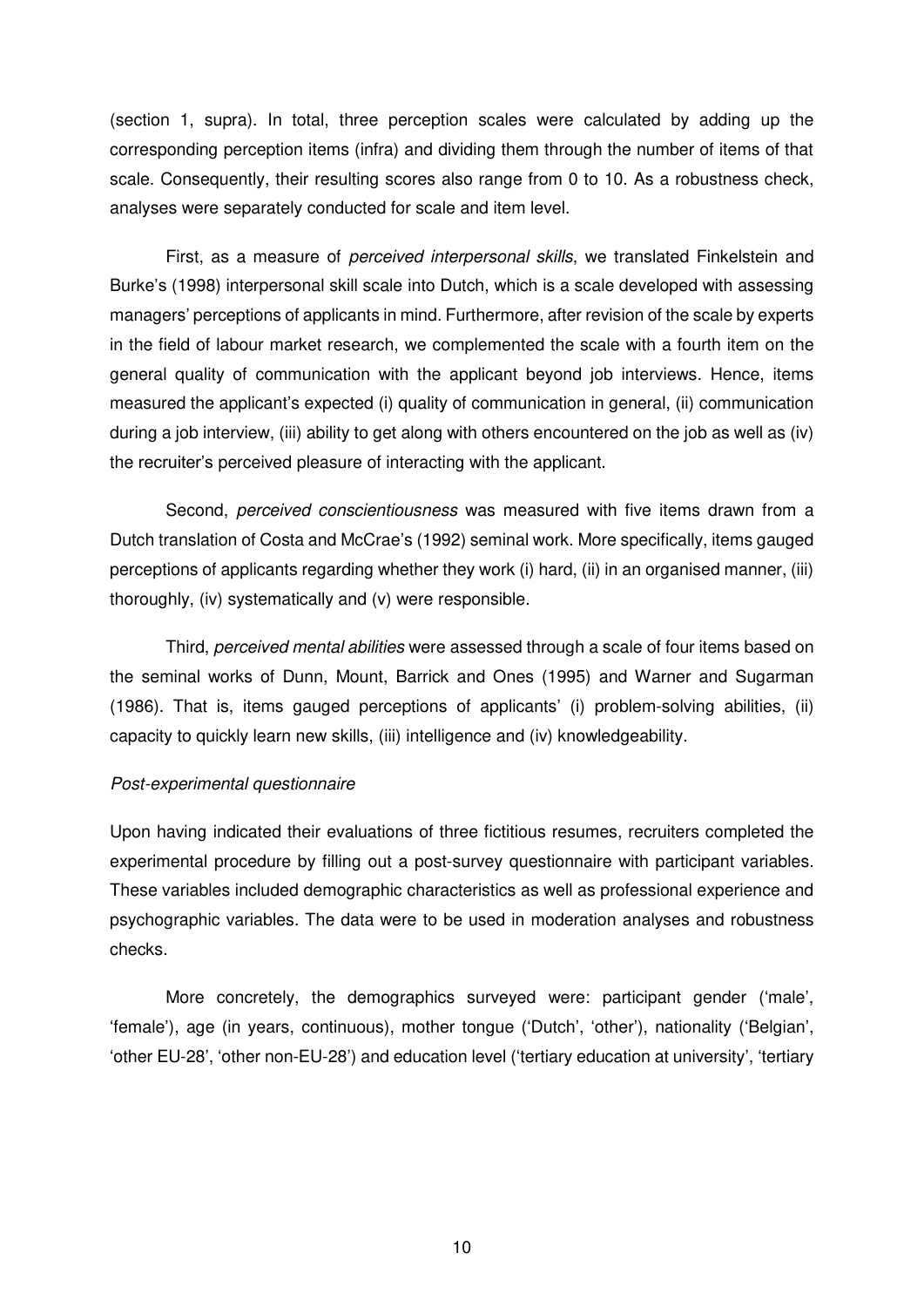education outside of university', 'secondary education', 'primary education').<sup>8</sup> Participants' professional experiences were gauged through an item on hiring tenure ('less than a year', 'one to five years', 'greater than five years').

The two psychographic variables investigated were sensitivity to language care and social desirability. Whereas Martin-Lacroux and Lacroux (2017) found that recruiters' penalties inflicted for spelling errors were moderated by their own spelling capacities, we complement their work by testing whether participants' self-reported language sensitivity has a similar moderating role. Indeed, based on signalling theory, recruiters ('signal receivers') who report being sensitive to the language care of job applicants might assign additional weight to spelling errors in resumes ('receiver calibration'; Connelly et al., 2011). Sensitivity to language care was measured with a self-developed scale consisting of three statements: (i) 'In general, language care is important to me', (ii) 'When judging job applicants, language is important to me' and (iii) 'I am language-sensitive'. These statements were rated on a scale from 0 'fully agree' to 10 'fully disagree', summed and scaled to 10 ( $\alpha$  = 0.897). Finally, participants' social desirability was measured through the shortened Marlowe-Crowne Social Desirability Scale developed by Reynolds (1982) and validated across different contexts (Beretvas, Meyers & Leite, 2002; Sârbescu, Costea & Rusu, 2012). The scale contains 13 items expressing behaviours that are either socially sanctioned or approved (e.g., 'I sometimes feel resentful when I don't get my way'). Participants indicated whether the items applied to them (score 1) or not (score 0). Afterwards, participants' total social desirability scores were calculated by summing item scores.

#### **2.4. Data description**

In our sample, both sexes were well-represented (46.7% women). On average, participants were 47.011 years old (*SD* = 11.165), had Dutch as their mother tongue (96.6%), enjoyed tertiary education (91.5%) and tended to agree with statements on their sensitivity to language care – with an average score of 7.968 out of 10 ( $SD = 1.484$ ). The samples' eligibility was further indicated by participants' professional background because about half (47.9%) of the respondents had more than five years of experience making hiring decisions.

Furthermore, the low- to non-existent correlations between spelling errors and other applicant (minimum:  $0.017$ , maximum  $0.080$ ), job (minimum  $-0.001$ , maximum:  $0.030$ ) and

<sup>-</sup><sup>8</sup> The participant variables 'mother tongue' and 'nationality' were only used for the purpose of sample description because moderation analyses and robustness checks became irrelevant due to the dominance of the levels Dutch (mother tongue) and Belgian (nationality).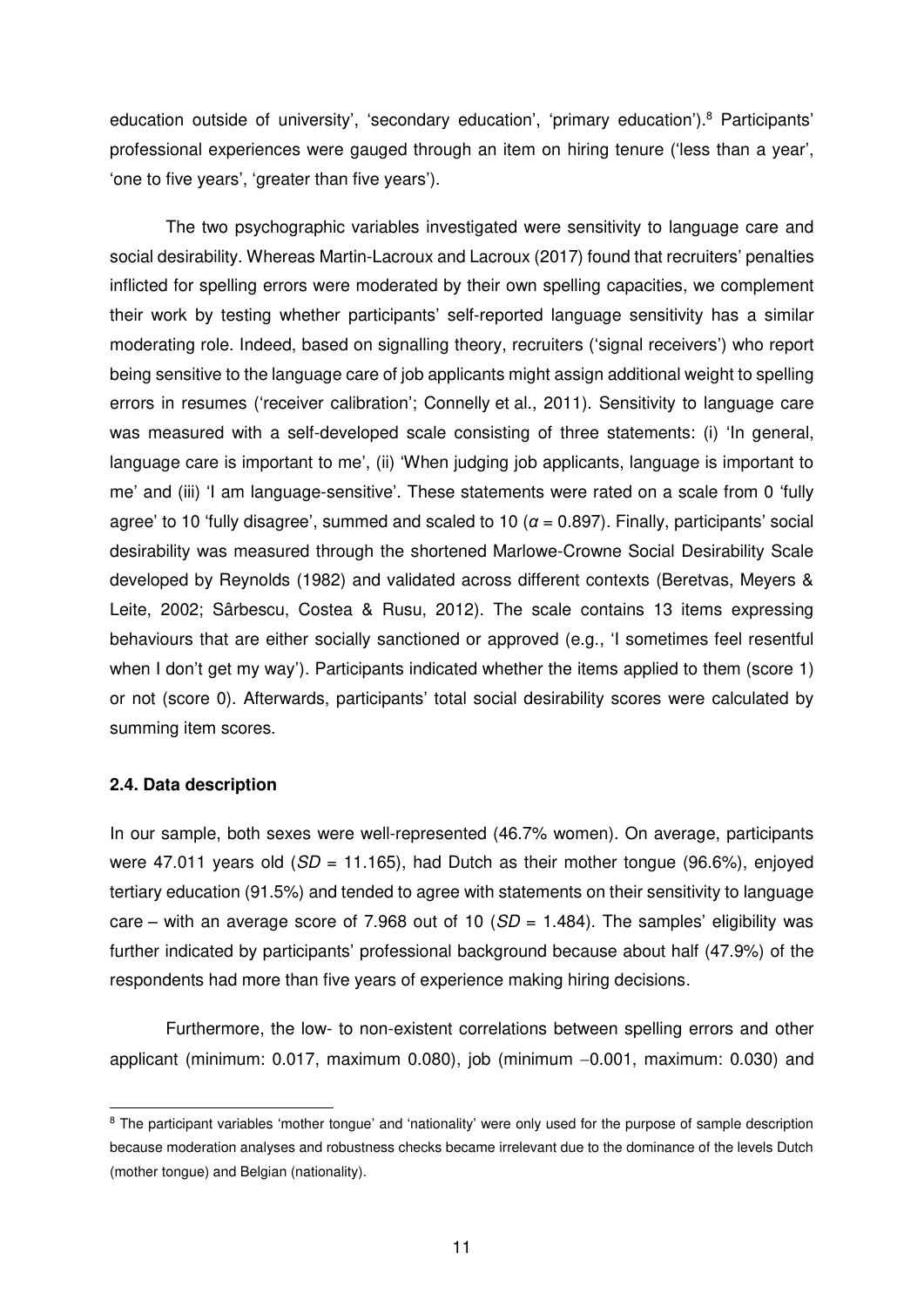participant (minimum: 0.001, maximum 0.018) characteristics indicated our D-efficient design (Subsection 2.1) and randomisations were successful.

#### **2.5. Statistical framework**

The experimental data collected for this study were analysed with the 'Stata/MP 15' statistical software using regression methods. To estimate the total effects of two and five spelling errors, we first linearly regressed the hiring outcomes on the different applicant, job and participant characteristics (Subsection 2.3), with standard errors clustered at the participant level. Logistic regressions did not change our research conclusions. Second, we investigated heterogeneity in the penalties inflicted for two and five errors by testing moderation effects related to the aforementioned applicant, job and participant characteristics. Third, as shown in Figure 1 below, we applied a multiple mediation framework (Hayes, 2017) to decompose the total effects of spelling errors (c-path) on hiring decisions by potential underlying mechanisms. This model is explained in Subsection 3.3.

[Figure 1]

# **3. Results**

### **3.1. The effects of spelling errors on interview probability**

In line with the existing literature discussed in Section 1, we find that recruiters inflict hiring penalties for spelling errors in resumes. Indeed, resumes featuring two  $(\beta = -0.730, p < 0.001)$ and five ( $\beta$  = -1.850, p < 0.001) errors receive lower interview probabilities. More specifically, the graduate resumes containing five spelling errors receive an 18.5 percent points lower interview probability compared to an error-free resume.<sup>9</sup> Our estimated effect of spelling errors is well comparable to a study among HR recruiters by van Toorenburg et al. (2015) reporting a 13.7 percent points decrease in hireability ratings of HR specialists for resumes featuring five spelling errors.<sup>10</sup>

Furthermore, having manipulated additional applicant characteristics, we can compare the magnitudes of spelling errors' effects with those of other resume characteristics. Hence,

 9 This interpretation is adequate because our response scales ranged from 0 to 10 (Subsection 2.3).

 $10$  For van Toorenburg et al. (2015), we calculated the spelling errors' percentage point decrease in hireability ratings in context by dividing their unstandardised coefficient  $(-0.820)$  by their number of scale points  $(6)$ .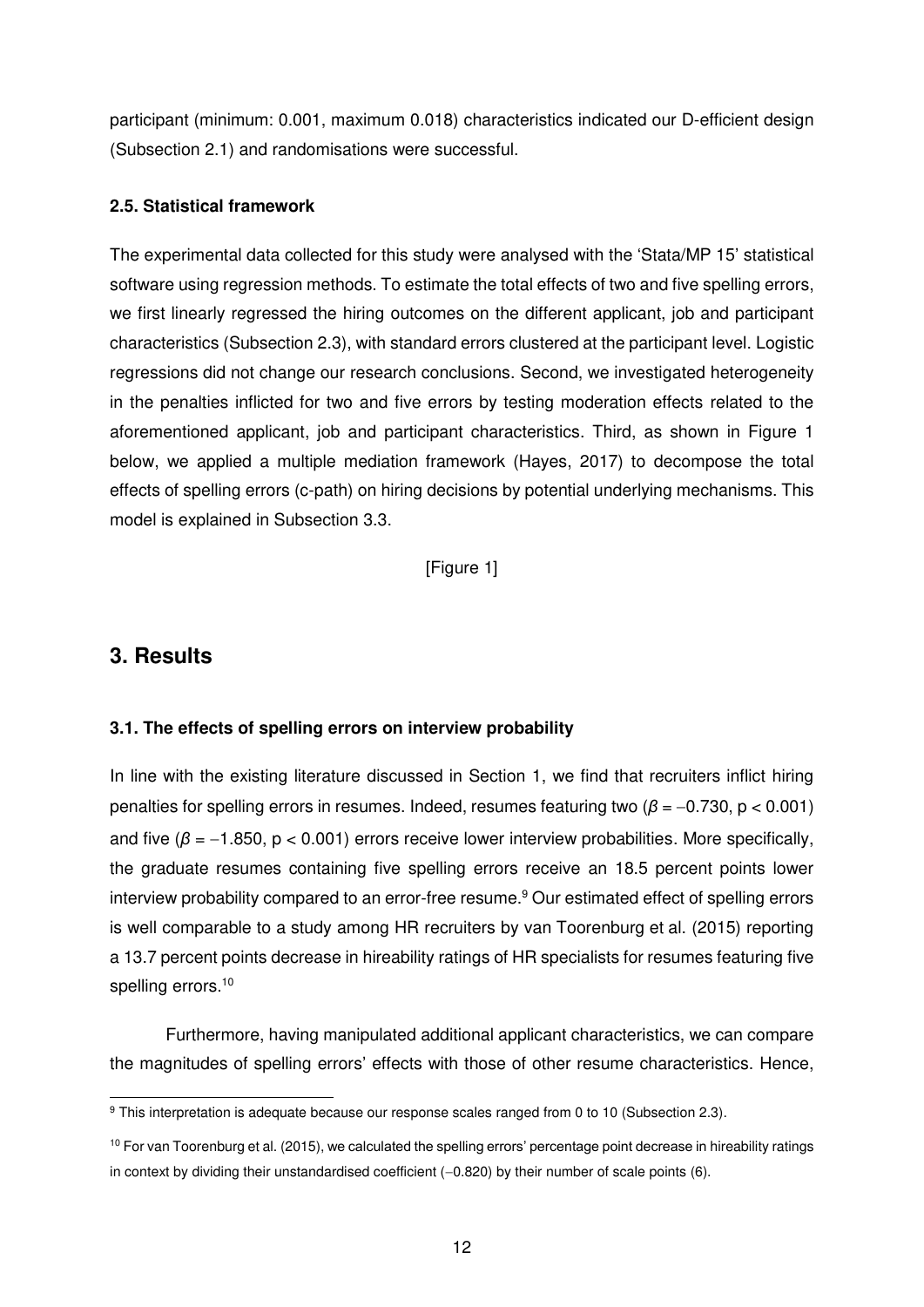for our graduate resumes, we find that the two-error penalty is comparable to the value recruiters attach to applicants' volunteering experience (compared to no extracurricular activity mentioned;  $\beta = -0.706$ ,  $p < 0.001$ ). The impact of five spelling errors, however, is substantially greater than that of any other experimental manipulation. Therefore, no 'counterpart' is evident among the manipulations.

An overview of the further regression results is presented in panel (1) of Table 4 below.

#### **3.2. Different moderators of the spelling error penalty**

To further our understanding of the interview penalties inflicted for spelling errors left in resumes, we now employ moderation analyses to examine whether the effects of two and five spelling errors are attenuated or amplified in co-occurrence with other (i) applicant, (ii) job and (iii) participant characteristics (Section 1). As participants could vary in unobserved, confounding variables, a causal interpretation of the interactions regarding the related interactions is inappropriate. Our set-up does, however, provide causal evidence for moderation effects between the different applicant characteristics as well as those related to job characteristics, as both were carefully manipulated.

Panels (2) to (5) of Table 4 contain the results of a stepwise insertion of interaction terms. For conciseness, we limit ourselves to a tabular presentation of the results from moderation analyses with five errors. Nonetheless, the complete analyses with two errors will be shared upon request. Our analyses of the two-way interaction terms with two spelling errors suggest that the penalty inflicted for two errors is uniform across the different applicant and participant characteristics investigated (Section 2) as we cannot identify statistically significant interaction effects. Regarding the job characteristics, however, we find that more severe penalties are inflicted for occupations with higher written communication requirements (*β* =  $-0.658$ ,  $p = 0.006$ ). This is unsurprising given that, in some sense, reading through applicants' resumes could already be considered a preliminary 'work sample' for those jobs in which written communication takes a central role (Roth, Bobko, McFarland & Buster, 2005).

Interestingly, the analyses of interaction effects with five spelling errors yield a different picture. Our data suggest substantial heterogeneity in the penalty for five errors across applicant, job and participant characteristics. For instance, we find that female applicants applying with an error-laden resume are penalised more severely than males, albeit with marginal significance (Table 4, panel 4:  $\beta$  = -.691,  $p$  = 0.060). As indicated in Section 1, this effect could result from a specific case of signal inconsistency, namely 'gender incongruent behaviour' (Cohen & Bunker, 1975; He & Kang, 2019). Specifically, recruiters could interpret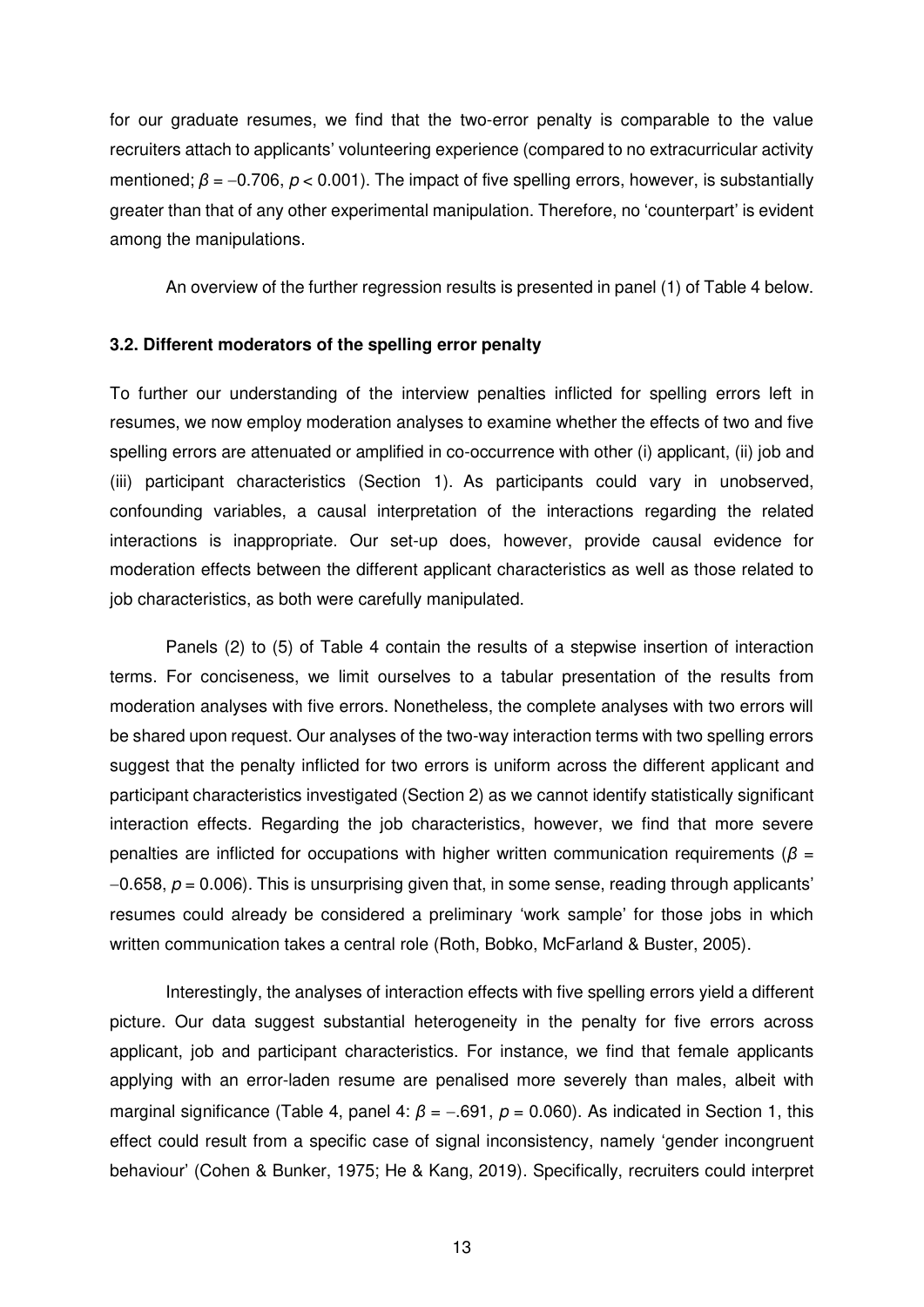spelling errors in a resume as a violation of behavioural norms for women, but less so for men.<sup>11</sup> Furthermore, we find evidence for a buffering effect for applicants who mention volunteering as an extracurricular activity. Volunteers receive a lower penalty for five spelling errors featured in their resume ( $\beta$  = 0.828,  $p$  = 0.041). One explanation for this buffering effect could be that recruiters perceive volunteering as a reliable signal (Connelly et al., 2011) of interpersonal skills (as indicated by Van Belle et al., 2018) in comparison to spelling errors. Therefore, recruiters may resolve this signalling inconsistency by inflicting a lower penalty for errors.

In our analyses with job characteristics, we similarly identify a buffering effect. When applying for jobs with high educational requirements, more concretely, one is penalised less severely for an error-laden resume than when applying for jobs with lower educational requirements ( $\beta$  = 1.017,  $\rho$  = 0.011). An explanation for this effect could be similar to that of volunteering (supra). As such, applicants' level of education, like spelling errors, already has a reliable signalling function for intelligence (Van Belle et al., 2018). Hence, higher or lower levels of education could attenuate or amplify, respectively, the penalty inflicted for errors, which is a result of signalling inconsistency. Next, a point of similarity between the moderation analyses for two and five errors is the (here marginally) significant interaction with the occupation's written communication requirements. More specifically, we find that in the case of jobs with high written communication requirements, five spelling errors are again penalised more severely ( $β = -0.509$ ,  $p = 0.058$ ).

We conclude our moderation analyses for five spelling errors with an analysis of participant characteristics. In contrast to resumes with two errors, we find that higher scores of recruiters' sensitivity to language care (Subsection 2.3) are associated with more severe penalties inflicted for five spelling errors ( $β = -0.303$ ,  $p < 0.001$ ). As introduced in Section 1, once again applying signalling theory, this interaction could be understood as a case of 'receiver calibration' where more sensitive recruiters apply higher weights to language care when screening error-laden resumes.

#### [Table 4]

#### **3.3. Testing spelling errors' signalling functions as an explanation**

-

Next, we investigate the underlying mechanisms for the penalties found related to the

<sup>&</sup>lt;sup>11</sup> In Subsection 3.3 below, we briefly return to this point by providing evidence for differences in recruiters' expectations ('signals') between male and female applicants.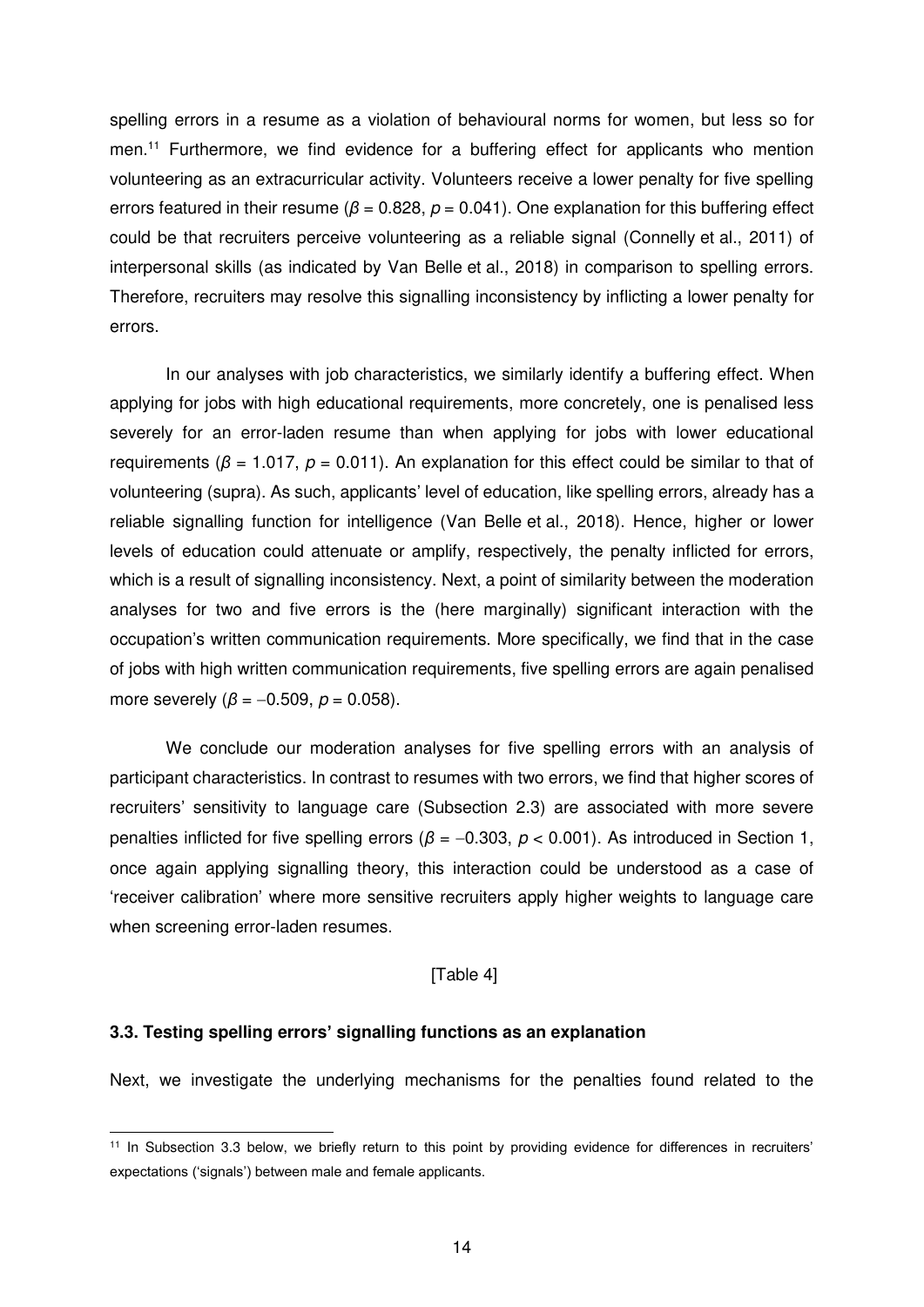perceptions of the candidates' interpersonal skills, conscientiousness and mental abilities. That is, we investigate (i) to which extent spelling errors in the candidates' resumes affect these perceptions and (ii) to which extent these perceptions explain variation in the interview probability.

To this end, we estimate of multiple mediation model (Hayes, 2017). For Figure 1, we calculate mediation effects ( $a \times b$ -paths) and a remaining direct effect ( $c'$ -path). The experiment allows for a causal interpretation of both spelling errors' signals (a-paths) and total effects (cpath; discussed in Subsection 3.1). It is, however, important to acknowledge that the experiment cannot provide causal evidence for the associations between applicant perceptions and the interview invitation outcome (b-paths), for reasons similar to those discussed in Subsection 3.2.

In econometric terms, we estimate the following equations within our model:

$$
M_1 = \alpha_{M_1} + \beta_{M_1} AC + \gamma_{M_1} JC + \delta_{M_1} RC + \varepsilon_1 TSE + \theta_1 FSE + \varepsilon_{M_1};
$$
 (1)  
\n
$$
M_2 = \alpha_{M_2} + \beta_{M_2} AC + \gamma_{M_2} JC + \delta_{M_2} RC + \varepsilon_2 TSE + \theta_2 FSE + \varepsilon_{M_2};
$$
 (2)  
\n
$$
M_3 = \alpha_{M_3} + \beta_{M_3} AC + \gamma_{M_3} JC + \delta_{M_3} RC + \varepsilon_3 TSE + \theta_3 FSE + \varepsilon_{M_3};
$$
 (3)  
\n
$$
Y = \alpha_Y + \beta_Y AC + \gamma_Y JC + \delta_Y RC + \varepsilon' TSE + \theta' FSE + \theta_1 M_1 + \theta_2 M_2 + \theta_3 M_3 + \varepsilon_Y.
$$
 (4)

In this model,  $M_1$ ,  $M_2$  and  $M_3$  are mediation scales: perceived interpersonal skills, perceived conscientiousness and perceived intelligence, respectively (or the 13 underlying items, in our secondary analysis). TSE and FSE represent applicants with two and five spelling errors in their resumes, respectively.  $AC$  is a vector of the additional applicant characteristics (Subsection 2.1),  $\overline{JC}$  a vector of the three job characteristics (Subsection 2.3) and  $\overline{RC}$  a vector of the measured participant characteristics (Subsection 2.3).  $Y$  is the interview (or hiring) probability. Then,  $\beta_M, \gamma_M, \delta_M, \varepsilon_i$  and  $\vartheta_i$  are the parameters associated with AC, JC, RC, TSE and FSE in the equations with  $M_i$  as dependent variable and  $\alpha_{M_i}$  as the intercept.  $\beta_Y,\,\gamma_Y,\,\delta_Y,\,\varepsilon',\vartheta'$  and  $\alpha_Y$ are the corresponding parameters in the fourth equation with  $Y$  as dependent variable. Last,  $\theta_1$ ,  $\theta_2$  and  $\theta_3$  are parameters associated with the mediator scales in the fourth equation.

From these equations  $\varepsilon'$  and  $\vartheta'$  are the remaining direct effects of two and five spelling errors after controlling for the mediators. In this study, we are mainly interested in the parameters (i)  $\varepsilon_i$ ,  $\vartheta_i$  and (ii) the products  $\varepsilon_i\theta_i$ ,  $\vartheta_i$ , These represent the (i) signalling effects of spelling errors and the (ii) indirect effects of spelling errors on Y through the three mediators. Following Hayes (2017), we estimate the four equations simultaneously and correct standard errors (i.e.,  $\epsilon_{M_1}$ ,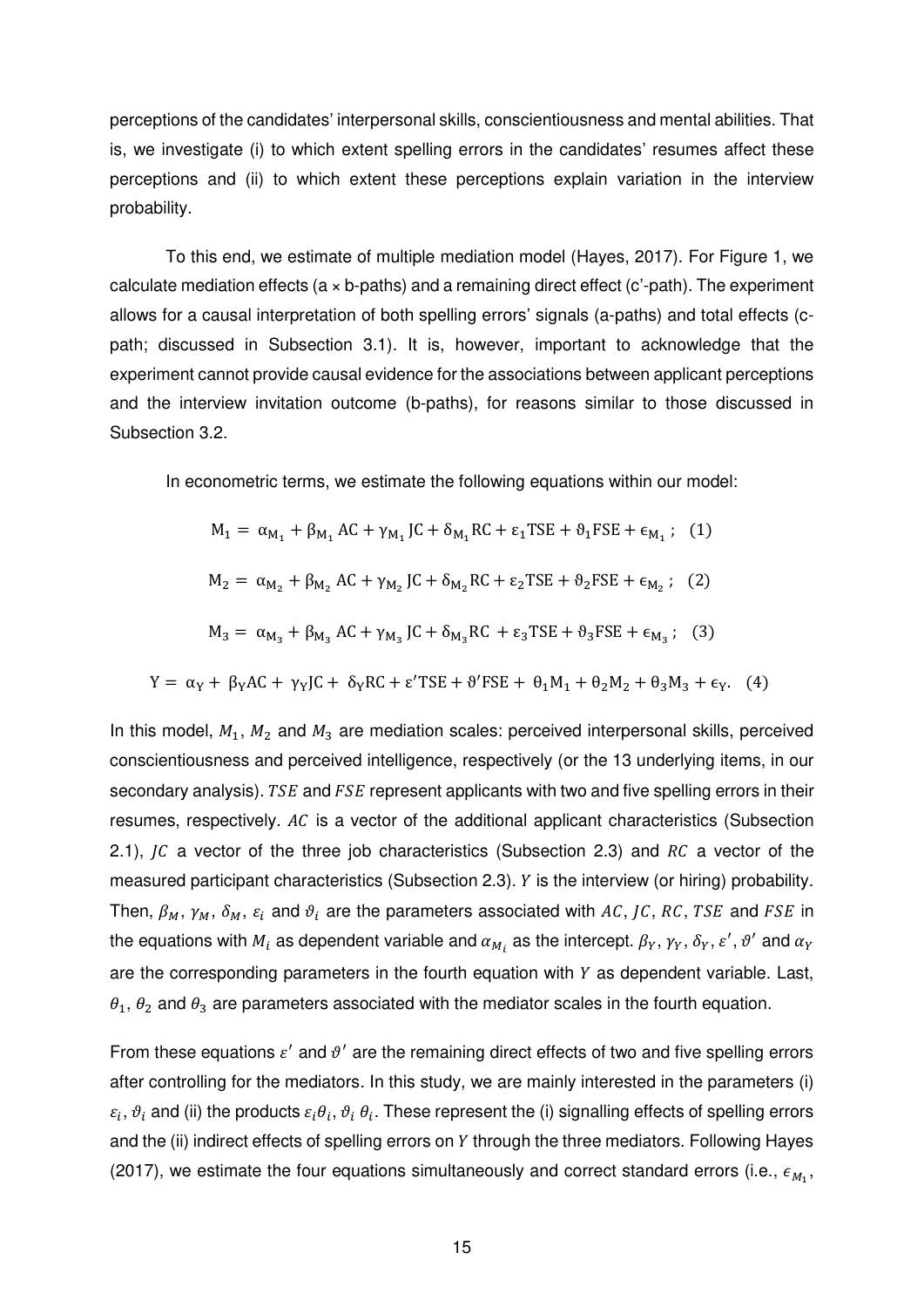$\epsilon_{M_2}$ ,  $\epsilon_{M_3}$  and  $\epsilon_{Y}$ ) for clustering observations at the recruiter level. Appendix Table 2 presents the full estimation results.

As theorised, both two and five spelling errors convey negative signals to employers. More concretely, we find causal evidence that spelling errors instil perceptions of lower (i) interpersonal skills (two errors: *β* = −0.228; *p* = 0.006; five errors: *β* = −0.745; *p* < 0.001), (ii) conscientiousness (two errors: *β* = −0.427; *p* < 0.001; five errors: *β* = −1.072; *p* < 0.001) and (iii) mental abilities (two errors: *β* = −0.399; *p* < 0.001; five errors: *β* = −1.000; *p* < 0.001). In that the response scales range from 0 to 10, we can interpret the coefficients as follows: five spelling errors lead to a 10.0 percent points reduction in perceived mental abilities of the applicant. Comparing the coefficients of the signalling effects, our model suggests that of the three scales, (i) the magnitudes of signalling effects are highest for perceived conscientiousness and perceived mental abilities and (ii) five errors, compared to two, elicit the same yet 'stronger' perceptions from recruiters.

Furthermore, returning to the applicant-side moderators from Subsection 3.2, our rich experimental set-up also allows for the estimation of signalling effects of other resume elements – an advantage it has over earlier studies mentioned in Table 1. For instance, we find that volunteering signals higher interpersonal skills (*β* = −0.711; *p* < 0.001), corroborating the explanations we propose for the moderating role of applicants' volunteering. Likewise, we find that recruiters expect women to possess higher levels of interpersonal skills, conscientiousness and mental abilities than men (see Appendix Table 2 for a complete overview of effects).

Next, although we find evidence for multiple signals emitted by spelling errors, not all signals necessarily predict recruiters' interview decisions to the same extent. Investigating the signals' potential as mediators, we calculate the indirect effects of two and five spelling errors on interview probability via the proposed mediators over a bootstrapping procedure. Table 5 presents the percentage of the total spelling error effect on the interview outcome explained by each mediator. For the resumes featuring two errors, we find that perceived interpersonal skills (9.0% of the total effect), perceived conscientiousness (12.1%) and perceived mental abilities (32.2%) explain significant shares of the interview penalty. Again, we identify a similar pattern for resumes with five errors.

Our conclusion that perceived mental abilities explains the largest share of the penalty – even though its signalling impact is comparable to that of perceived conscientiousness – can be understood by differences in recruiters' preferences. More concretely, our data suggest that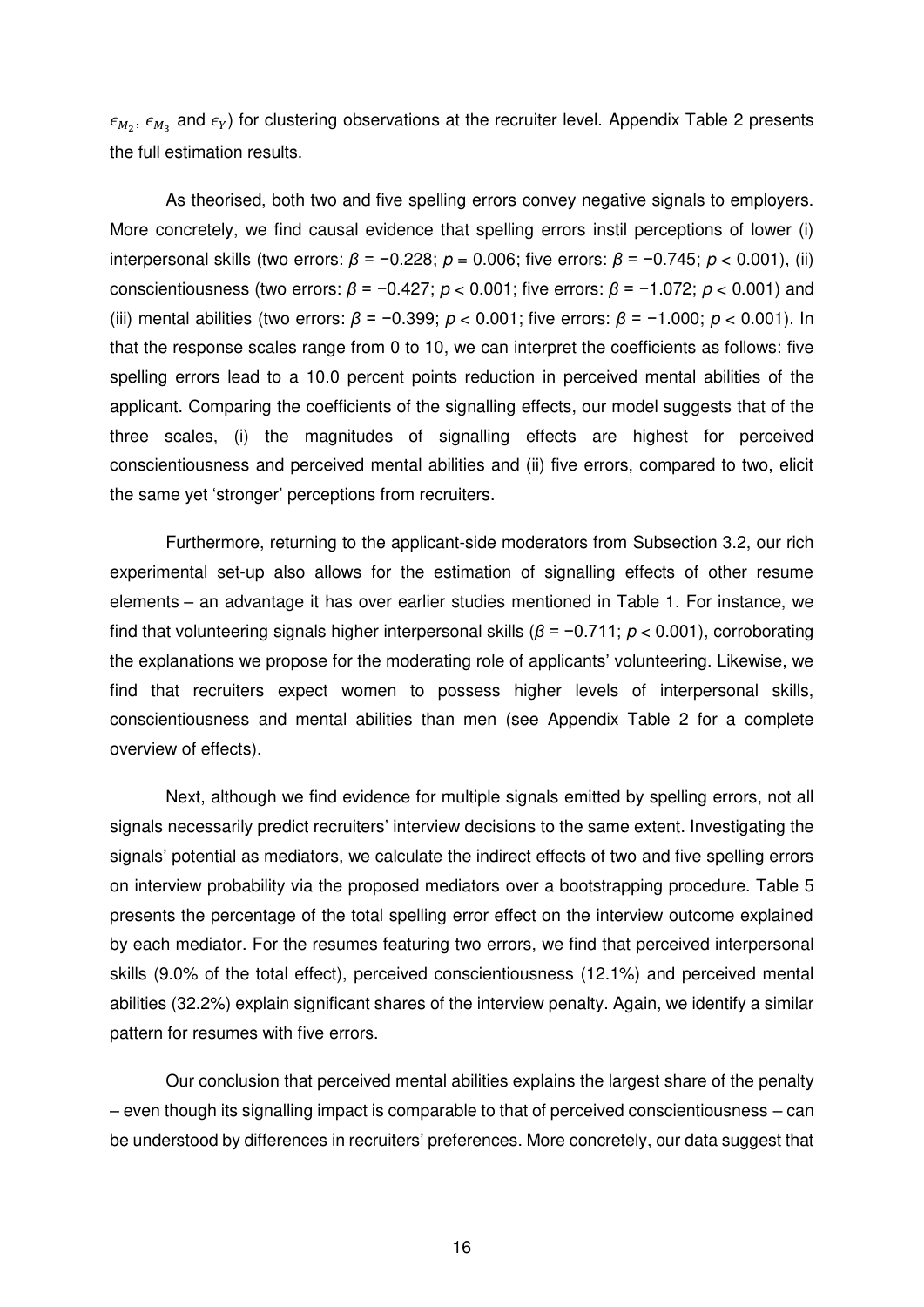recruiters value applicants' mental abilities over conscientiousness.<sup>12</sup> From the indirect effects calculated, we conclude that our model partially mediates the effects of two  $(9.0\% + 12.1\% +$  $32.2\% = 53.3\%$ ) and five  $(11.6\% + 11.9\% + 31.9\% = 55.4\%)$  spelling errors on interview probability. Another reason to label the mediation as partial is that the direct effects of two errors (*β* = −0.342; *p* = 0.002) and five errors (*β* = −0.825; *p* < 0.001) on the interview probability remain significant. The partial mediation suggests that with the three categories of signals we investigated, we can already explain more than half of the penalty inflicted. However, additional perceptions could be in play beyond those we investigated.

#### [Table 5]

We checked the robustness of the results by using alternative econometric specifications and re-estimating our benchmark models for subsets of the data. In particular, we (i) swapped the interview probability scale for the hiring probability scale and conducted analyses on (ii) participants with low to average social desirability scores and (iii) those who had at least one year of experience in hiring decisions. See Appendix Table 3 for the estimation results.<sup>13</sup> Out of these checks, we conclude that the findings remain robust under these adaptations. However, in the subsamples investigated, the statistical significance of the mediators related to interpersonal skills and conscientiousness are less significant (sometimes only at the 10% level).

Finally, Appendix Tables 4 and 5 display a secondary analysis where we re-estimate our multiple mediation model after replacing the three mediation scales for the thirteen individual perception items. This detailing provides a more fine-grained analysis of the driving perceptions. With respect to interpersonal skills, the experimental recruiters fear above all poorer communication during a job interview and later in the workplace. When job candidates make five mistakes, recruiters also think that others will be less likely to cooperate with these candidates and that they will enjoy that cooperation less. Regarding the perception of lesser conscientiousness, those who make spelling mistakes are rated as less (i) hard-working, (ii) well-organised, (iii) thorough, (iv) systematic, and (v) responsible. Finally, regarding the perception of lesser cognitive qualities, those who make spelling mistakes are perceived as (i) having lower problem-solving ability, (ii) less trainable, (iii) less intelligent, and (iv) less knowledgeable. In other words, we find empirical evidence for all spelling error signals included

-

<sup>&</sup>lt;sup>12</sup> Recruiters attaching more weight to applicants' mental abilities than conscientiousness is comprehensible because general mental ability is the single-best predictor of job performance (Hunter, 2017).

 $13$  Participants were considered as scoring 'high' on the social desirability scale when they had a score above the sample average plus one standard deviation  $(0.661 + 0.170 = 0.831)$ .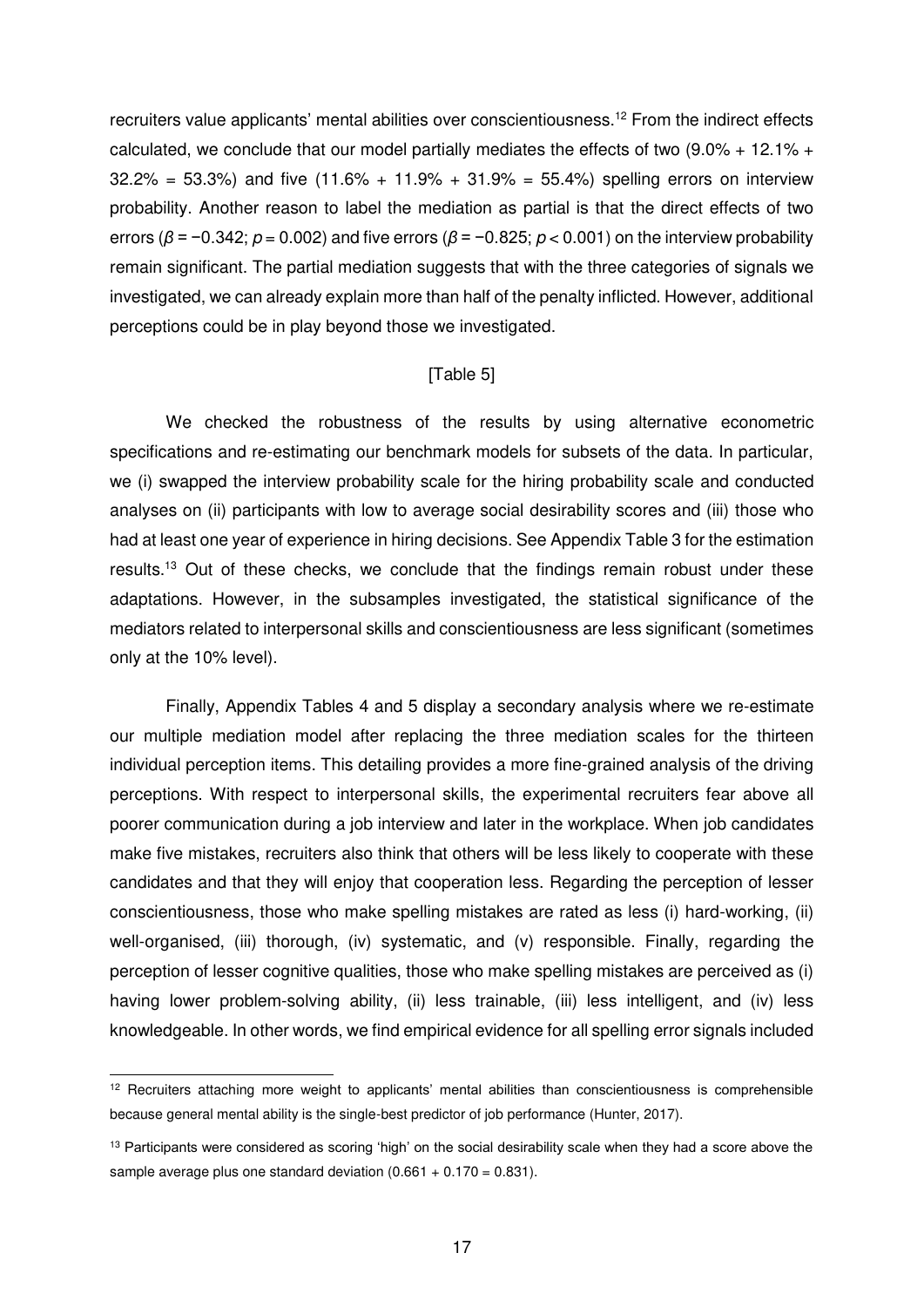in our experiment. We find that the individual perception items on communication during a job interview (perceived interpersonal skills), working thoroughly (perceived conscientiousness) and knowledgeability (perceived mental abilities) were the most outspoken drivers of each scales' indirect effects.

### **4. Conclusion**

To understand how spelling errors in job candidates' resumes drive their hiring chances, we conducted a scenario experiment in which genuine recruiters evaluated fictitious applicants with resumes containing a randomised numbers of spelling errors. More concretely, they evaluated three resumes for one out of eight job vacancies with respect to hireability as well as to 13 statements derived from the dominant theoretical perceptions about applicants associated with poor language care in resumes. Broadly speaking, our study makes four contributions to the literature. First, we drastically enhanced the ecological validity of scenario experiments on language care by allowing lower numbers of spelling errors in resumes. Indeed, as indicated in the literature overview from Table 1, prior experiments consistently featured five or more errors in a single resume. Second, to our knowledge, this work was the first to investigate the effects of spelling errors in blue-collar (besides white-collar) occupations. Third, through our design, we were able to realistically analyse the effects of spelling errors relative to other applicant characteristics featured in resumes and investigate whether these characteristics (as well as recruiter characteristics) moderate the spelling error penalty. Last, we quantitatively broke down hiring penalties into their underlying perceptions of applicants thereby uncovering the mechanisms underlying the spelling error penalty more comprehensively than previous studies.

In line with prior research, we conclude that graduates with an error-laden resume (featuring five errors) have an 18.5 percentage points reduced chance of an interview than applicants with an error-free resume. This magnitude of five errors' effect is unlike any of the other applicant-side manipulations we investigated (e.g., student work and hobbies). Moreover, we also find causal evidence for a similar, yet lesser, penalty inflicted to applicants with a smaller number of errors left in their resumes. That is, similar in magnitude to the hiring advantage caused by volunteering, we calculate that resumes with two errors receive 7.3 percent points lower interview probabilities.

Next, through our moderation analyses, we establish that there is substantial heterogeneity in the penalty inflicted for error-laden resumes – but less so for resumes with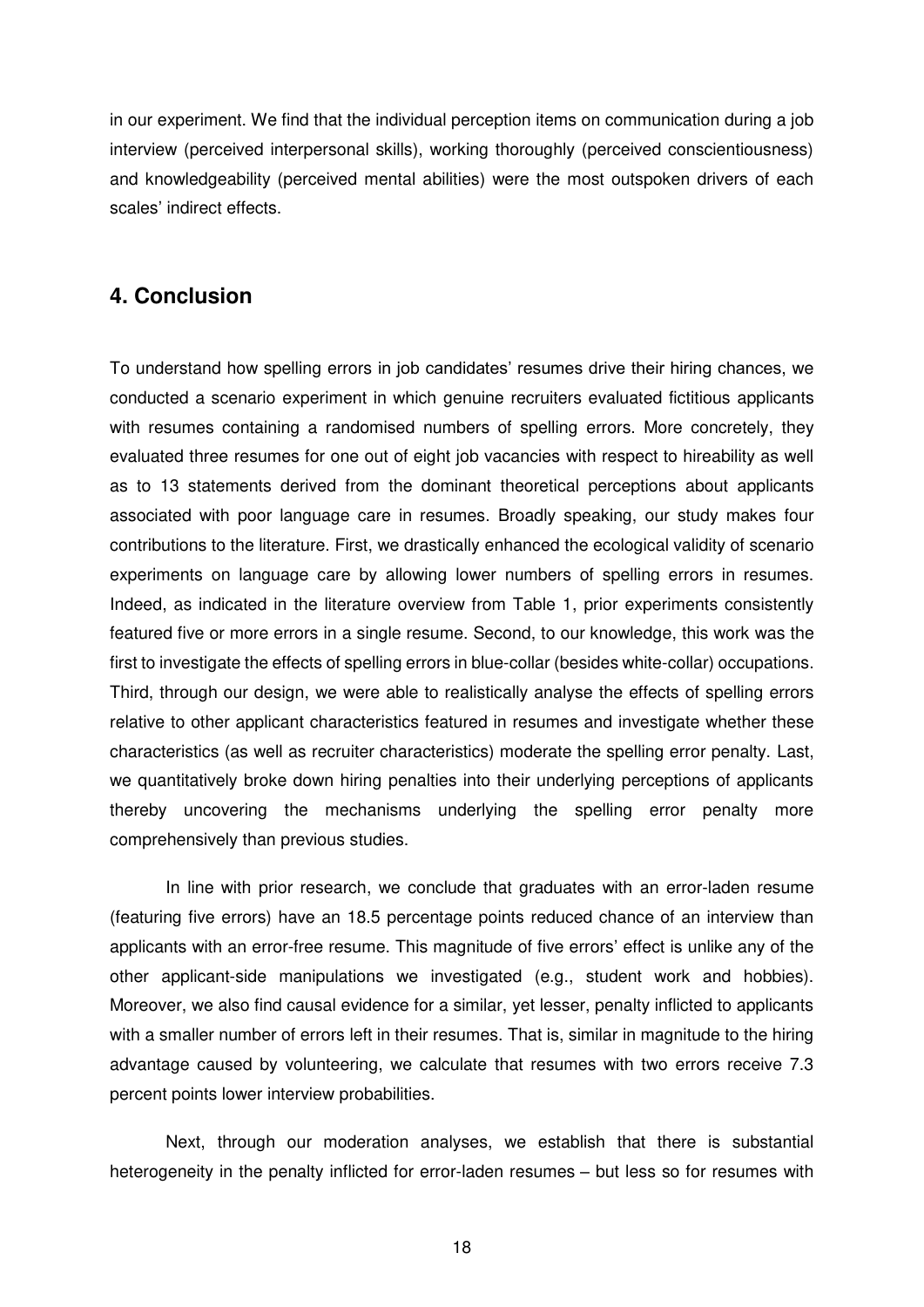few errors. In particular, our data evidence that female applicants were penalised more severely than males and that the mention of volunteering had a buffering effect, thus reducing the penalty inflicted. Additional moderation analyses with job and participant characteristics suggest that error-laden resumes are more disapproved of in blue-collar jobs, in positions with high requirements for written communication and by recruiters perceiving themselves as sensitive to language-care.

Finally, we conclude that both two and five spelling errors have a negative signalling function for applicants' interpersonal skills, conscientiousness and mental abilities. Together, these three signals explain more than 50% of the interview penalties inflicted on resumes with two and five errors – with unfavourable perceptions of applicants' mental abilities explaining the largest share (approximately 30%). Similar to the hiring penalties inflicted, error-laden resumes also have a stronger impact on recruiters' perceptions of applicants than resumes with a lower number of errors.

The most obvious implication of this study's results is that applicants-to-be should carefully scan their applications for spelling errors as these prove to be costly mistakes in the hiring process. Indeed, recruiters disapprove of not only error-laden resumes but also, as we now evidenced, apply penalties for resumes containing relatively fewer errors.

Furthermore, from a scientist-practitioner perspective, our results raise concerns about the interrater reliability of resume screening. More specifically, as suggested by moderation analyses, recruiters' self-reported language sensitivity is associated with differential treatment of applicants who leave spelling errors in resumes. Perhaps of even larger concern is our finding that women (similar to ethnic minorities, Shore et al., 2021) are penalised more severely for error-laden resumes. Therefore, to reduce inter-rater variability, optimise procedural fairness of hiring procedures (Gilliand, 1994) and grow a professional environment providing equal opportunities, organisations could consider organisation-wide guidelines on the application elements that are relevant for hiring practices.

Finally, we acknowledge this study's limitations and offer directions for future research avenues. First, the experimental design of the study allows us to causally infer (i) effects of spelling errors on both the hiring outcomes and applicant perceptions and (ii) the moderating role of other applicant and job characteristics. However, the associations between hiring outcomes, applicant perceptions and participant characteristics might correlate with exogenous confounding variables. Consequently, future researchers might want to investigate the potential causal effects of moderators at the recruiter side.

Second, following Charney and Rayman (1989) and Charney et al. (1992), we limited

19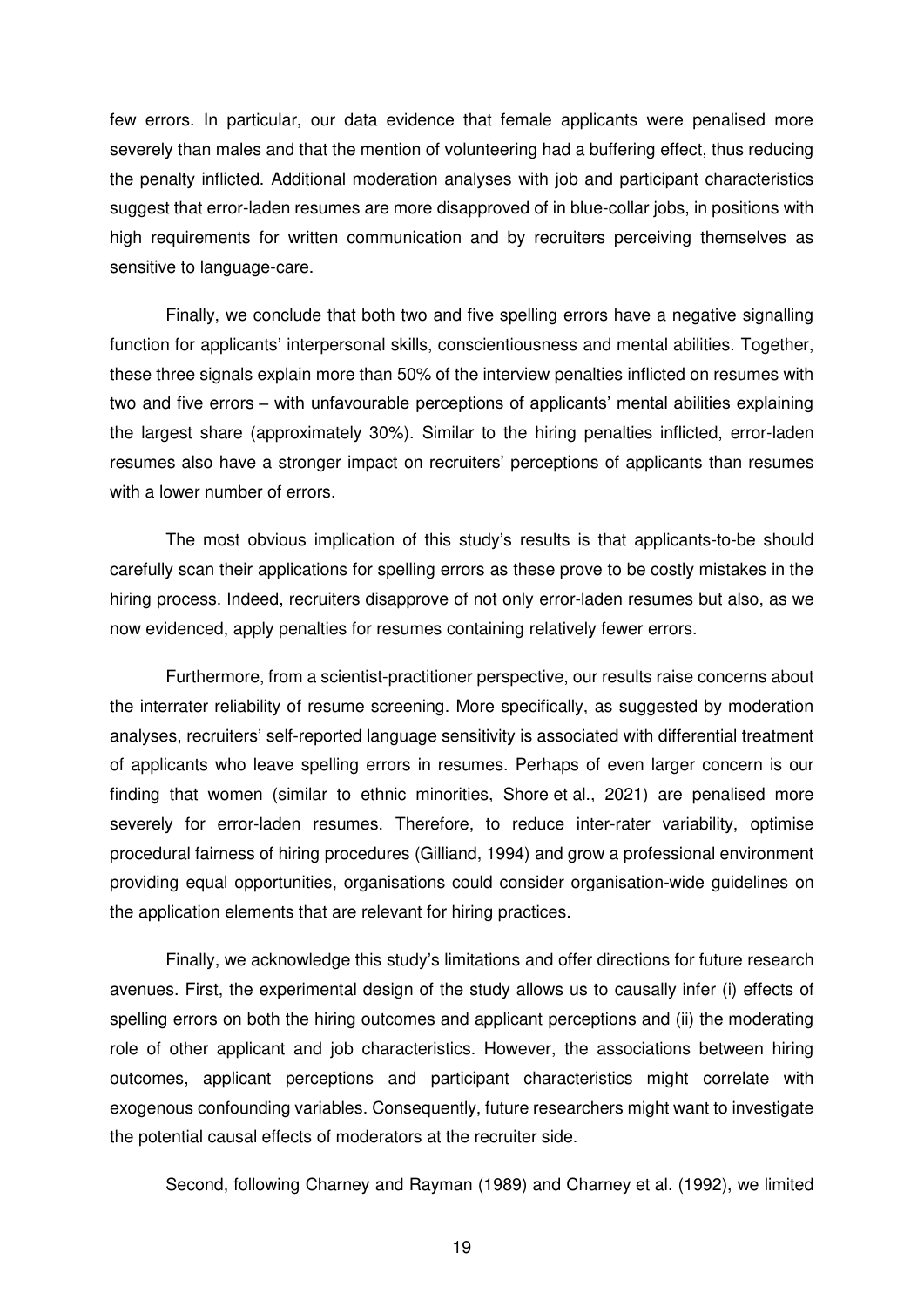ourselves to manipulating realistic graduate resumes. By focussing on graduates, it was feasible to richly manipulate additional resume characteristics in addition to the number of spelling errors without creating overly complex and dissimilar stimuli across different occupations. Indeed, an analogous design with more experienced applicants per job – eight in total – would have required supplementary and personalised information on work experiences and trajectories to become even remotely ecologically valid.

Third, the experiments' laboratory settings could have induced measurement biases because participants were aware of study participation. We mitigated this risk in the developmental phase of the study by developing multidimensional resumes that closely resemble real-life graduate applications. Indeed, vignette experiments are found to correlate strongly with actual behaviour (Hainmueller, Hangartner & Yamamoto, 2015). We furthermore mitigated risks of measurement biases by performing robustness checks, for instance, on subsamples of participants with low to average social desirability tendencies. Nevertheless, follow-up research could eliminate the potential risks of lab experiments by developing a field experiment (e.g., a correspondence study; Baert, 2018) to estimate interview penalties inflicted for different numbers and types of spelling errors featured in applications. Of course, this method comes at the cost of an inability to measure the underlying perceptions of applicants that recruiters have.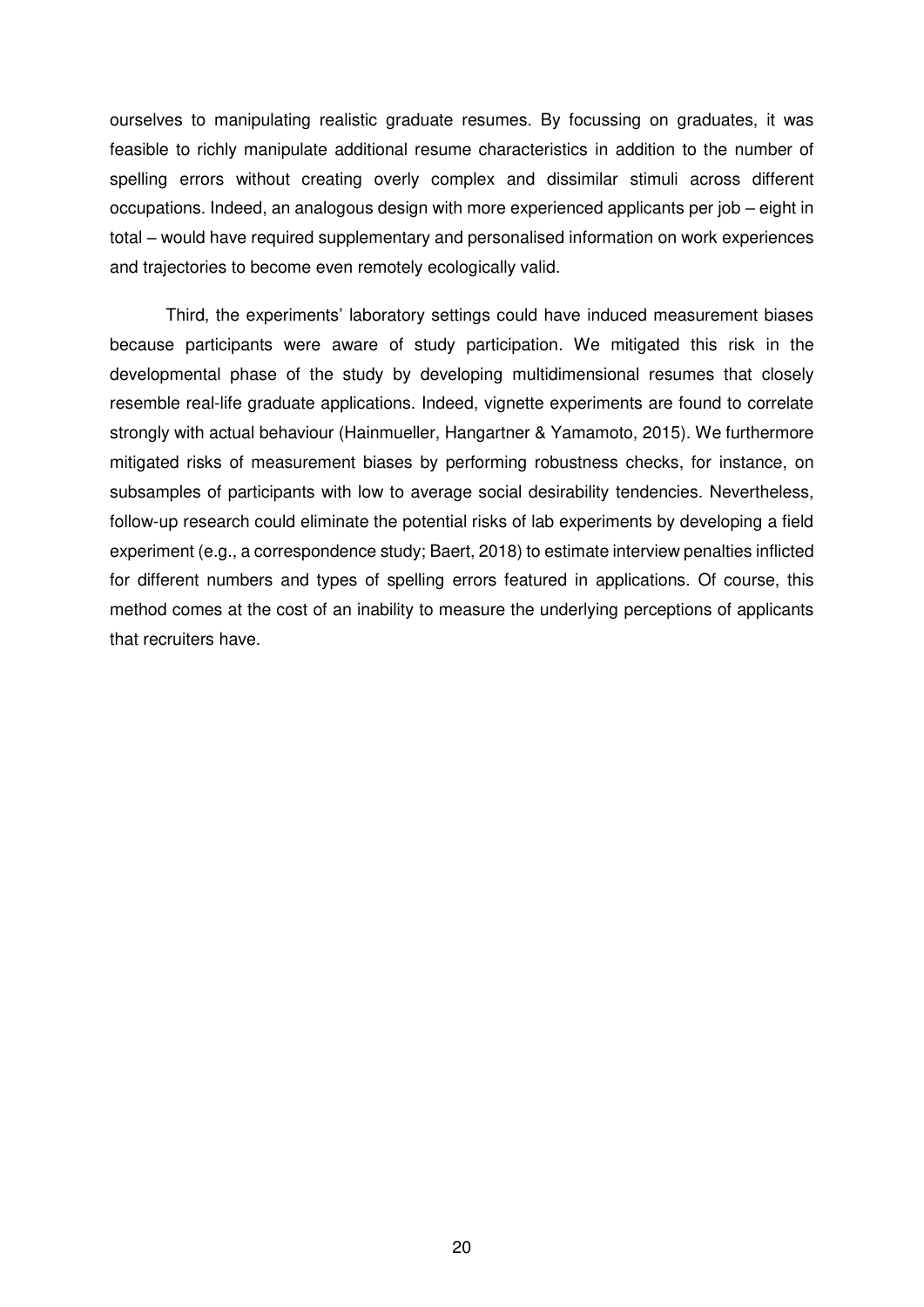### **References**

- Alshare, K. A., Lane, P. L., & Miller, D. (2011). Business communication skills in information systems (IS) curricula: Perspectives of IS educators and students. *Journal of Education for Business*, *86*, 186–194.
- Arnulf, J., Tegner, L., & Larssen, Ø. (2010). Impression making by resume layout: Its impact on the probability of being shortlisted. *European Journal of Work and Organizational Psychology*, *19*(2), 221–230.
- Auspurg, K; & Hinz, T. (2014). *Factorial Survey Experiments*. SAGE Publications Ltd.
- Barrick, M. R., & Mount, M. K. (1991). The big five personality dimensions and job performance: A meta‐analysis. *Personnel Psychology*, *44*(1), 1–26.
- Baert, S. (2018). Hiring discrimination: An overview of (almost) all correspondence experiments since 2005. In *Audit studies: Behind the scenes with theory, method, and nuance* (pp. 63–77). Springer International Publishing
- Baert, S., & Decuypere, L. (2014). Better sexy than flexy? A lab experiment assessing the impact of perceived attractiveness and personality traits on hiring decisions. *Applied Economics Letters*, *21*(9), 597–601.
- Baert, S., De Pauw, A.-S., & Deschacht, N. (2016). Do employer preferences contribute to sticky floors? *ILR Review*, *69*, 714–736.
- Baert, S., & Picchio, M. (2021). A signal of (train)ability? Grade repetition and hiring chances. *Journal of Economic Behavior & Organization*, *188*, 867–878.
- Baert, S., & Verhaest, D. (2021). Work hard or play hard? Degree class, student leadership and employment opportunities. *Oxford Bulletin of Economics and Statistics*, *83*(4), 1024– 1047.
- Baert, S., & Vujić, S. (2018). Does it pay to care? Volunteering and employment opportunities. *Journal of Population Economics*, *31*, 819–836.
- Beretvas, S. N., Meyers, J. L., & Leite, W. L. (2002). A reliability generalization study of the Marlowe–Crowne Social Desirability Scale. *Educational and Psychological Measurement*, *62*(4), 570–589.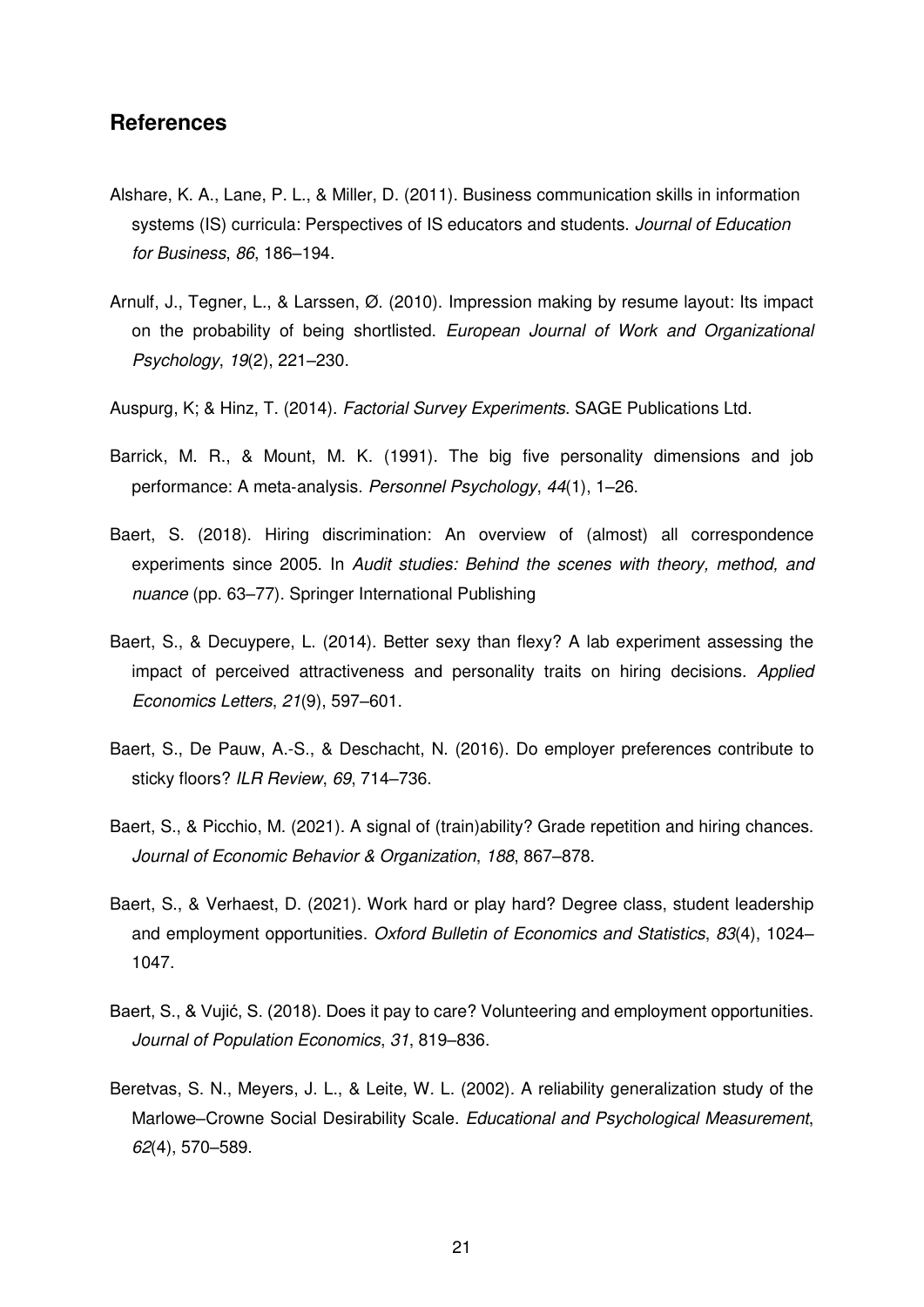- Charney, D. H., & Rayman, J. R. (1989). The role of writing quality in effective student résumés. *Journal of Business and Technical Communication*, *3*(1), 36–53.
- Charney, D. H., Rayman, J., & Ferreira-Buckley, L. (1992). How writing quality influences readers' judgments of résumés in business and engineering. *Journal of Business and Technical Communication*, *6*(1), 38–74.
- Chen, C. C., Huang, Y. M., & Lee, M. I. (2011). Test of a model linking applicant résumé information and hiring recommendations. *International Journal of Selection and Assessment*, *19*(4), 374–387.
- Christensen, D. S., & Rees, D. (2002). An analysis of the business communication skills needed by entry-level accountants. *Mountain Plains Journal of Business and Economics*, *3*, 1–13.
- Cole, M. S., Feild, H. S., Giles, W. F., & Harris, S. G. (2009). Recruiters' inferences of applicant personality based on resume screening: Do paper people have a personality? *Journal of Business and Psychology*, *24*(1), 5–18.
- Connelly, B. L., Certo, S. T., Ireland, R. D., & Reutzel, C. R. (2011). Signaling theory: A review and assessment. *Journal of Management*, *37*(1), 39–67.
- Costa, P. T., & McCrae, R. R. (1992). Normal personality assessment in clinical practice: The NEO Personality Inventory. *Psychological Assessment*, *4*(1), 5.
- Dunn, W. S., Mount, M. K., Barrick, M. R., & Ones, D. S. (1995). Relative importance of personality and general mental ability in managers' judgments of applicant qualifications. *Journal of Applied Psychology*, *80*(4), 500.
- Eberhardt, B. J., Moser, S., & McGee, P. (1997). Business concerns regarding MBA education: Effects on recruiting. *Journal of Education for Business*, *72*(5), 293–296.
- Ehrhart, K. H., & Ziegert, J. C. (2005). Why are individuals attracted to organizations? *Journal of Management*, *31*(6), 901–919.
- Figueredo, L., & Varnhagen, C. K. (2005). Didn't you run the spell checker? Effects of type of spelling error and use of a spell checker on perceptions of the author. *Reading Psychology*, *26*(4/5), 441–458.
- Finkelstein, L. M., & Burke, M. J. (1998). Age stereotyping at work: The role of rater and contextual factors on evaluations of job applicants. *The Journal of General*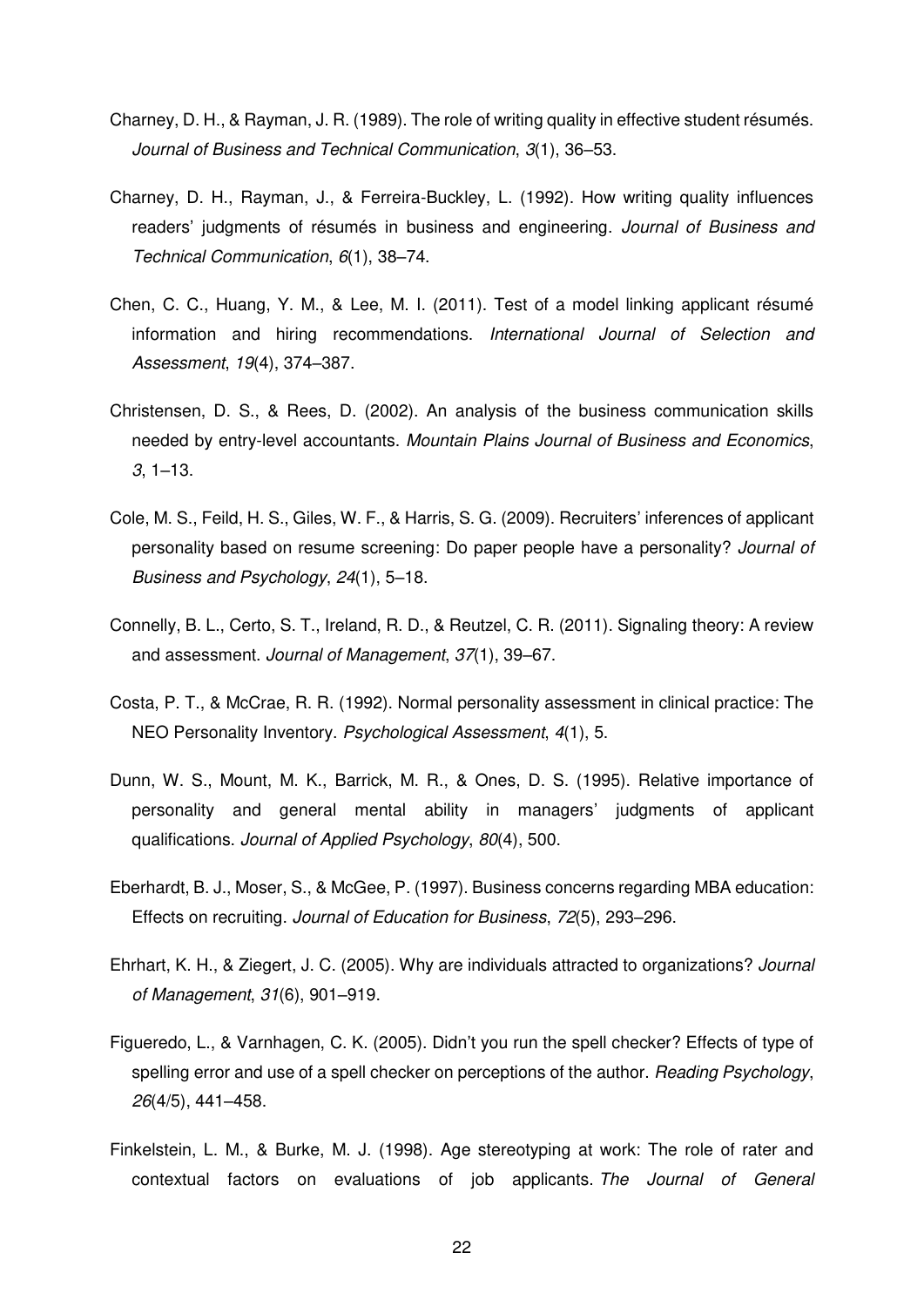*Psychology*, *125*(4), 317–345.

- Gilliland, S. W. (1994). Effects of procedural and distributive justice on reactions to a selection system. *Journal of Applied Psychology*, *79*(5), 691.
- Hainmueller, J., Hangartner, D., & Yamamoto, T. (2015). Validating vignette and conjoint survey experiments against real-world behavior. *Proceedings of the National Academy of Sciences of the United States of America*, *112*(8), 2395– 2400.
- Hayes, A. F. (2017). *Introduction to mediation, moderation, and conditional process analysis: A regression-based approach*. Guilford Publications.
- He, J., & Kang, S. (2019). Covering in cover letters: Gender and self-presentation in job applications. In *Academy of management proceedings: Vol. 2019, 1* (p. 15481). Academy of Management.
- Heilman, M. E. (2012). Gender stereotypes and workplace bias. *Research in Organizational Behavior*, *32*, 113–135.
- Heyman, G., Vuli, I., Laevaert, Y., & Moens, M. F. (2018). Automatic detection and correction of context-dependent dt-mistakes using neural networks. *Computational Linguistics in the Netherlands Journal*, *8*, 49–65.
- Higgins, C. A., & Judge, T. A. (2004). The effect of applicant influence tactics on recruiter perceptions of fit and hiring recommendations: A field study. *Journal of Applied Psychology*, *89*(4), 622.
- Hunter, J. E. (2017). A causal analysis of cognitive ability, job knowledge, job performance, and supervisor ratings. In *Performance Measurement and Theory* (pp. 257–266). Routledge.
- Knouse, S. B. (1989). The role of attribution theory in personnel employment selection: A review of the recent literature. *Journal of General Psychology*, *116*(2), 183–196.
- Kuziemko, I., Norton, M. I., Saez, E., & Stantcheva, S. (2015). How elastic are preferences for redistribution? Evidence from randomized survey experiments. *American Economic Review*, *105*, 1478–1508.
- Martin-Lacroux, C. (2017). "Without the spelling errors I would have shortlisted her...": The impact of spelling errors on recruiters' choice during the personnel selection process. *International Journal of Selection and Assessment*, *25*(3), 276–283.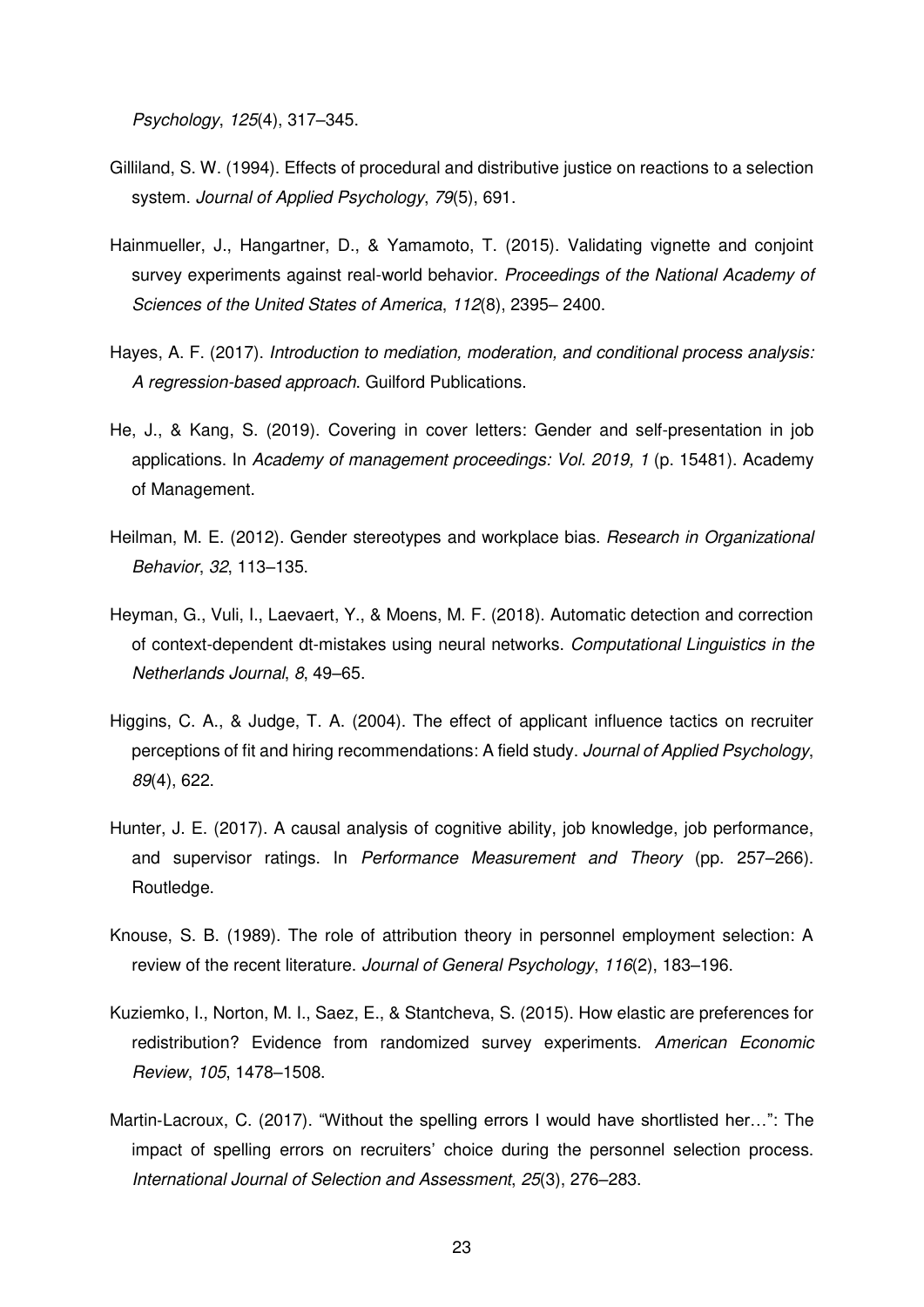- Martin-Lacroux, C., & Lacroux, A. (2017). Do employers forgive applicants' bad spelling in résumés? *Business and Professional Communication Quarterly*, *80*(3), 312–335.
- Mueller, G., & Plug, E. (2006). Estimating the effect of personality on male and female earnings. *ILR Review*, *60*(1), 3–22.
- Morgan, K. E., & Thompson, L. F. (2013). Attributions in mobile computer-mediated communication. Paper presented at the 28th annual conference of the Society for Industrial and Organizational Psychology, Houston, TX.
- Piopiunik, M., Schwerdt, G., Simon, L., & Woessmann, L. (2020). Skills, signals, and employability: An experimental investigation. *European Economic Review*, *123*, 103374.
- Ramaswami, A., Dreher, G. F., Bretz, R., & Wiethoff, C. (2010). Gender, mentoring, and career success: The importance of organizational context. *Personnel Psychology*, *63*(2), 385–405.
- Ranaut, B. (2018). Importance of good business writing skills. *International Journal of Language and Linguistics*, *5*(2), 32–41.
- Reynolds, W. M. (1982). Development of reliable and valid short forms of the Marlowe–Crowne Social Desirability Scale. *Journal of Clinical Psychology*, *38*(1), 119–125.
- Roth, P., Bobko, P., McFarland, L., & Buster, M. (2008). Work sample tests in personnel selection: A meta‐analysis of black–white differences in overall and exercise scores. *Personnel Psychology*, *61*(3), 637–661.
- Sârbescu, P., Costea, I., & Rusu, S. (2012). Psychometric properties of the Marlowe-Crowne Social Desirability Scale in a Romanian sample. *Procedia – Social and Behavioral Sciences*, *33*, 707–711.
- Schmidt, F. L., Hunter, J. E., & Outerbridge, A. N. (1986). Impact of job experience and ability on job knowledge, work sample performance, and supervisory ratings of job performance. *Journal of Applied Psychology*, *71*(3), 432.
- Shore, T., Tashchian, A., & Forrester, W. R. (2021). The influence of resume quality and ethnicity cues on employment decisions. *Journal of Business Economics and Management*, *22*(1), 61–76.
- Spence, M. (1973). Job market signaling. *Quarterly Journal of Economics*, *87*(3), 355–374.

Sterkens, P., Baert, S., Rooman, C., & Derous, E. (in press). As if it weren't hard enough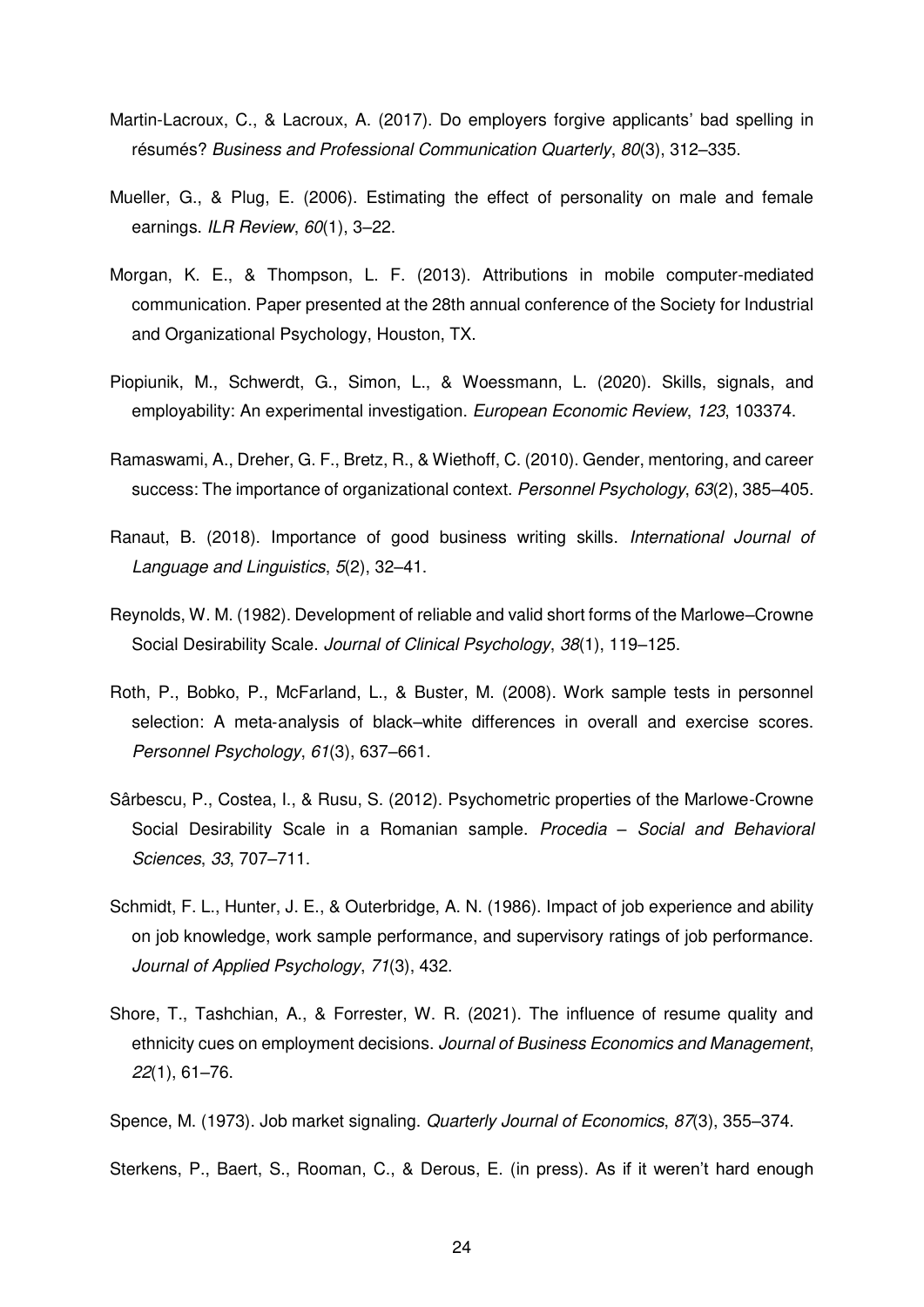already: Breaking down hiring discrimination following burnout. *Economics & Human Biology*.

- Van Belle, E., Caers, R., Cuypers, L., De Couck, M., Neyt, B., Van Borm, H., & Baert, S. (2020). What do student jobs on graduate CVs signal to employers? *Economics of Education Review*, *75*, 101979.
- Van Belle, E., Di Stasio, V., Caers, R., De Couck, M., & Baert, S. (2018). Why are employers put off by long spells of unemployment? *European Sociological Review*, *34*(6), 694–710.
- van Toorenburg, M., Oostrom, J. K., & Pollet, T. V. (2015). What a difference your e-mail makes: Effects of informal e-mail addresses in online résumé screening. *Cyberpsychology, Behavior, and Social Networking*, *18*(3), 135–140.
- Warner, R. M., & Sugarman, D. B. (1986). Attributions of personality based on physical appearance, speech, and handwriting. *Journal of Personality and Social Psychology*, *50*(4), 792.
- Weiss, A. (1995). Human capital vs. signalling explanations of wages. *Journal of Economic Perspectives*, *9*(4), 133–154.
- Zekeri, A. A. (2004). College curriculum competencies and skills former students found essential to their careers. *College Student Journal*, *38*(3), 412–423.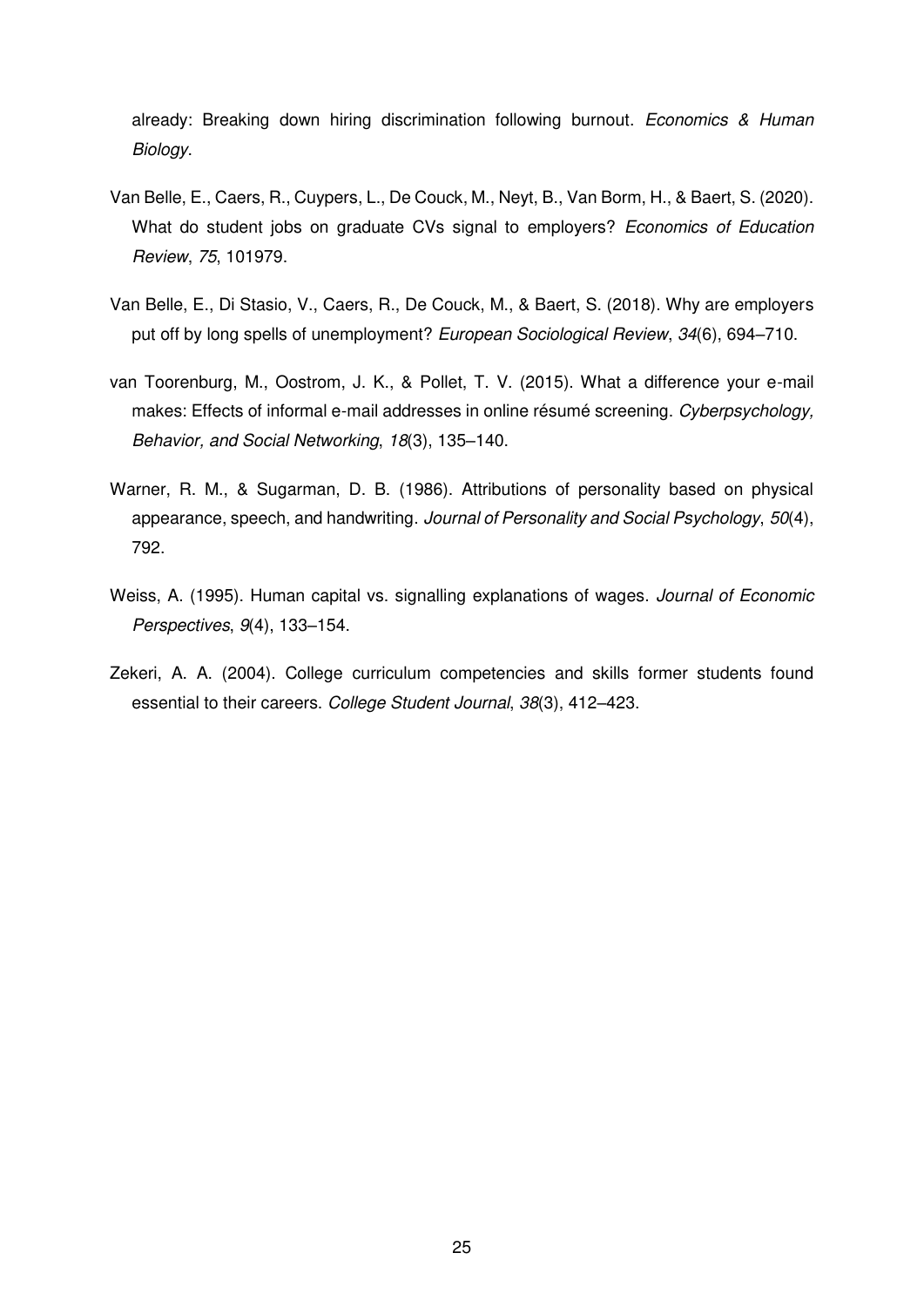# **Appendix**

[Appendix Table 1]

[Appendix Table 2]

[Appendix Table 3]

[Appendix Table 4]

[Appendix Table 5]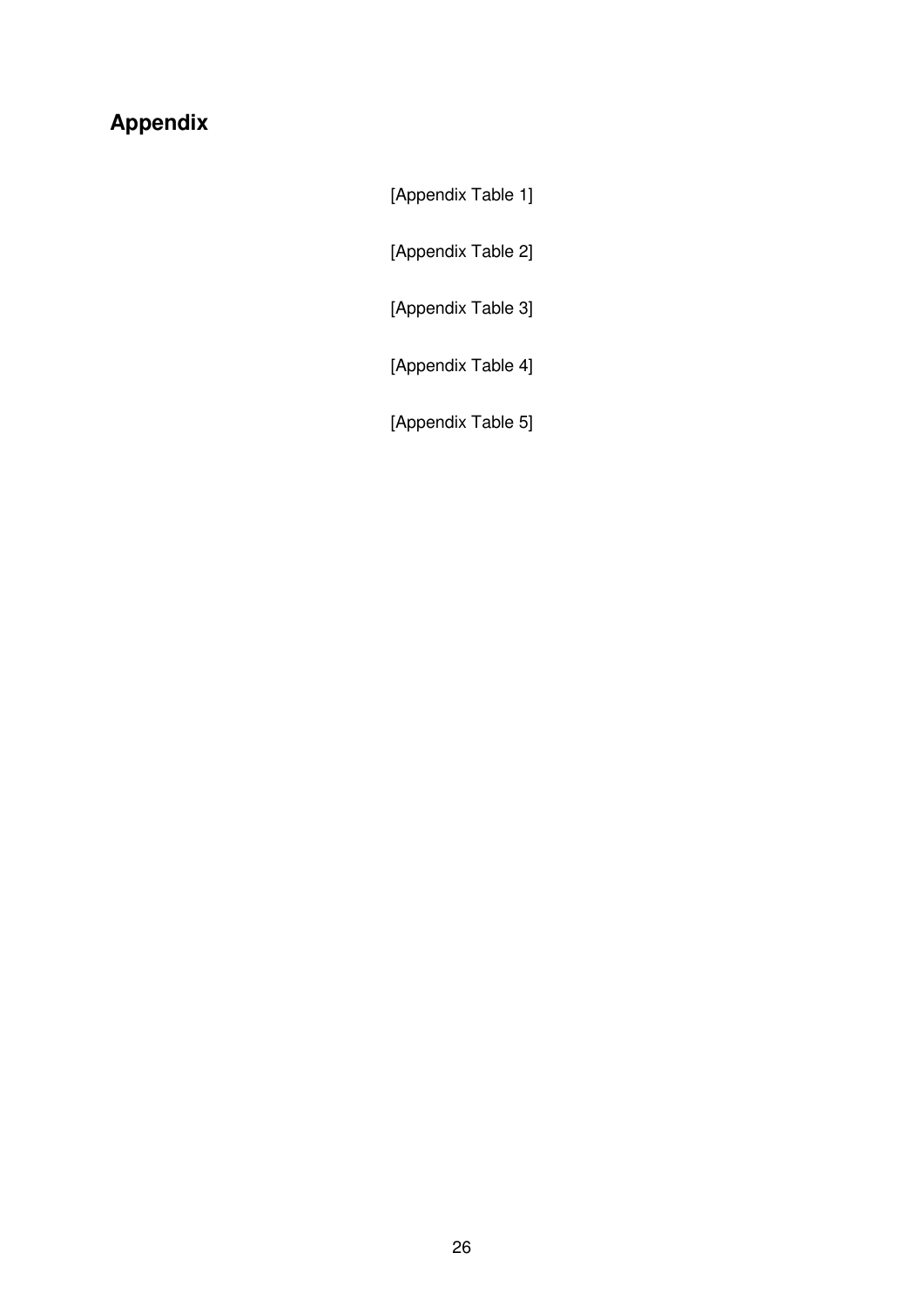### Table 1. Spelling errors during resume screening: literature review

| Study                                        | Country              | Method                                                                                                                                                                                                                    | Occupation(s)           | Main results (on spelling errors)                                                                                                                                                                                                                                                                                        |
|----------------------------------------------|----------------------|---------------------------------------------------------------------------------------------------------------------------------------------------------------------------------------------------------------------------|-------------------------|--------------------------------------------------------------------------------------------------------------------------------------------------------------------------------------------------------------------------------------------------------------------------------------------------------------------------|
| Charney & Rayman (1989)                      | <b>United States</b> | Survey experiment with 18<br>recruiters, each evaluating 72<br>fictitious graduate resumes                                                                                                                                | Mechanical engineers    | - Resumes with errors (average eight to ten) received<br>lower ratings on desire to interview.                                                                                                                                                                                                                           |
| Charney, Rayman &<br>Ferreira-Buckley (1992) | <b>United States</b> | Study 1: Survey experiment with<br>47 recruiters, each evaluating 36<br>fictitious graduate resumes<br>Study 2: Survey experiment with<br>42 undergraduate students, each<br>evaluating 36 fictitious graduate<br>resumes | Marketeer               | - Study 1: Resumes with errors (average five to nine)<br>received lower ratings on desire to interview.<br>- Study 2: Resumes with errors (average five to nine)<br>received equal ratings on deserving a job interview.                                                                                                 |
| van Toorenburg, Oostrom &<br>Pollet (2015)   | Netherlands          | Survey experiment with 73<br>recruiters, each evaluating six<br>resumes                                                                                                                                                   | HR specialist           | - Resumes with errors (five) received lower hireability<br>ratings.                                                                                                                                                                                                                                                      |
| Martin-Lacroux (2017)                        | France               | Verbal protocol analysis of 20<br>recruiters, each evaluating six<br>resumes and cover letters                                                                                                                            | Banking account manager | - Resumes with spelling errors (ten) are described<br>differently from resumes without errors and resumes<br>with typographical errors (ten). Resumes with spelling<br>errors had the highest rejection rate.<br>-Spelling errors are attributed to soft skills, abilities<br>and culture.                               |
| Martin-Lacroux & Lacroux<br>(2017)           | France               | Survey experiment with 536<br>recruiters, each evaluating four<br>resumes and cover letters                                                                                                                               | Banking account manager | - Resumes with spelling errors (five or ten) had the<br>highest rejection rates.<br>- Only recruiters with considerable spelling abilities<br>penalised error-laden resumes.                                                                                                                                             |
| Shore, Tashchian &<br>Forrester (2021)       | <b>United States</b> | Survey experiment with 164<br>respondents experienced at<br>hiring, each evaluating one<br>fictitious LinkedIn profile<br>('resume')                                                                                      | Sales manager           | - Resumes with spelling errors (eight) received lower<br>interview probabilities, hiring probabilities, salary offers<br>and were perceived more negatively.<br>- Resumes with spelling errors (eight) of non-white<br>applicants received lower salary offers than resumes<br>of white applicants with spelling errors. |

Notes. Verbal protocol analysis is a qualitative research method that involves asking participants to think aloud while conducting a task. Verbalisations are then transcribed and analysed via a coding scheme. For a definition of 'survey experiments', we refer to Section 2.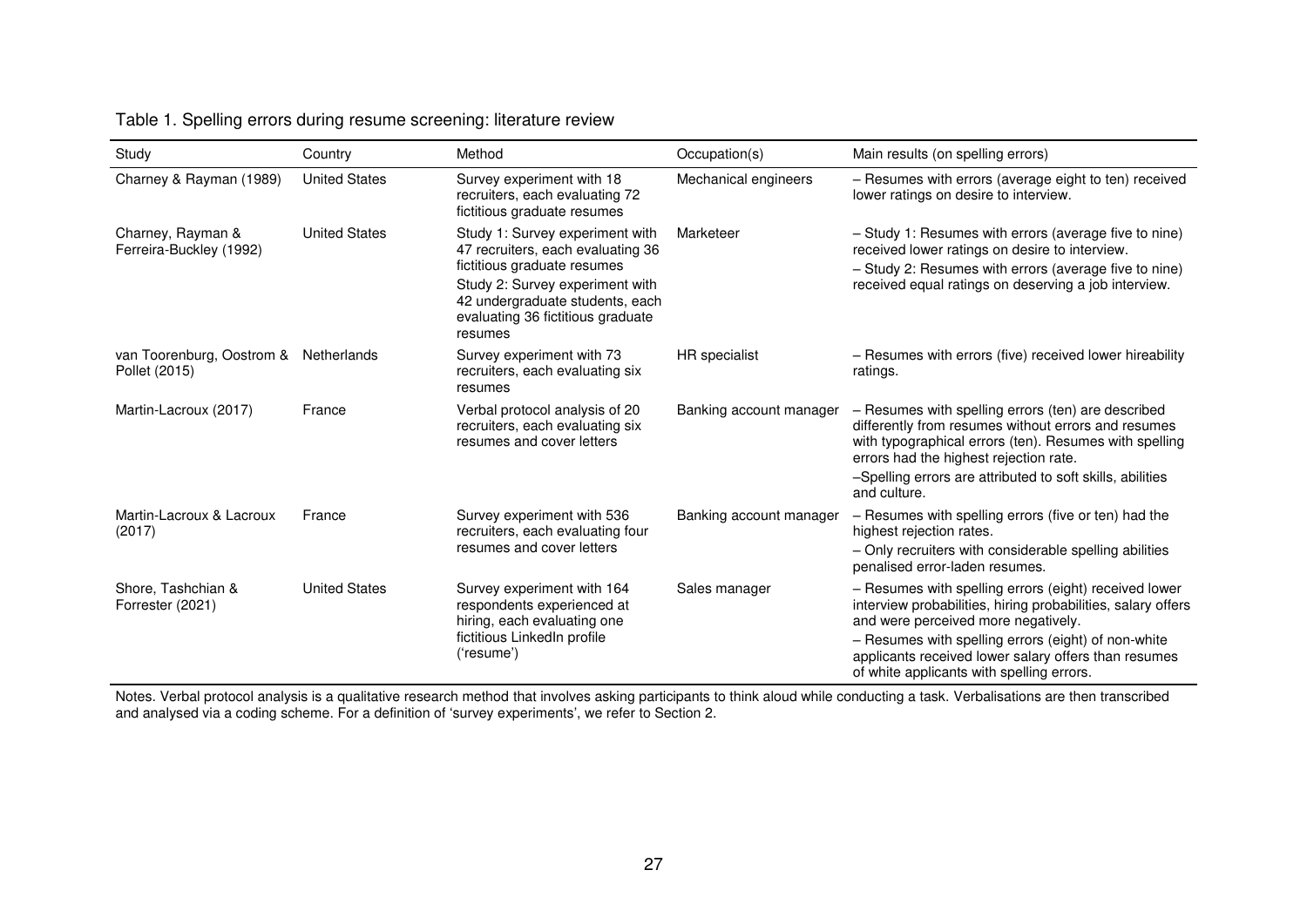| <b>Vignette dimensions</b>                     | <b>Vignette levels</b>                                                                            |
|------------------------------------------------|---------------------------------------------------------------------------------------------------|
| Number of spelling errors                      | $\{0; 2; 5\}$                                                                                     |
| Sex                                            | {Male; Female}                                                                                    |
| Age of graduation (years) <sup>a</sup>         | {Foreseen age of graduation; Foreseen age of graduation $+1$ ;<br>Foreseen age of graduation $+2$ |
| Student work                                   | {None mentioned; Student work in the weekends; Student work<br>during the holidays}               |
| Hobbies                                        | {None mentioned; Team sports; Volunteering}                                                       |
| Achievement in tertiary education <sup>b</sup> | {None mentioned; Graduated cum laude; International<br>experience}                                |
| Perception of mother tonque                    | {Mother tongue; Mother tongue, excellent}                                                         |

Table 2. Vignette dimensions and levels presented in experimental materials

Notes. As described in Subsection 2.1, 99 applicant resumes (i.e., combinations of seven vignette dimensions filled out in resume templates) were systematically bundled in 33 decks of three graduate resumes. Participants were then randomly assigned one deck to evaluate.<sup>a</sup> In Flanders, the foreseen ages of graduation are 18 (secondary education) and 22 (tertiary education at the used master levels) years.<sup>b</sup> The level of achievement in tertiary education was fixed to 'none mentioned' when participants were assigned to a vacancy with lower educational requirements (see Subsection 2.3).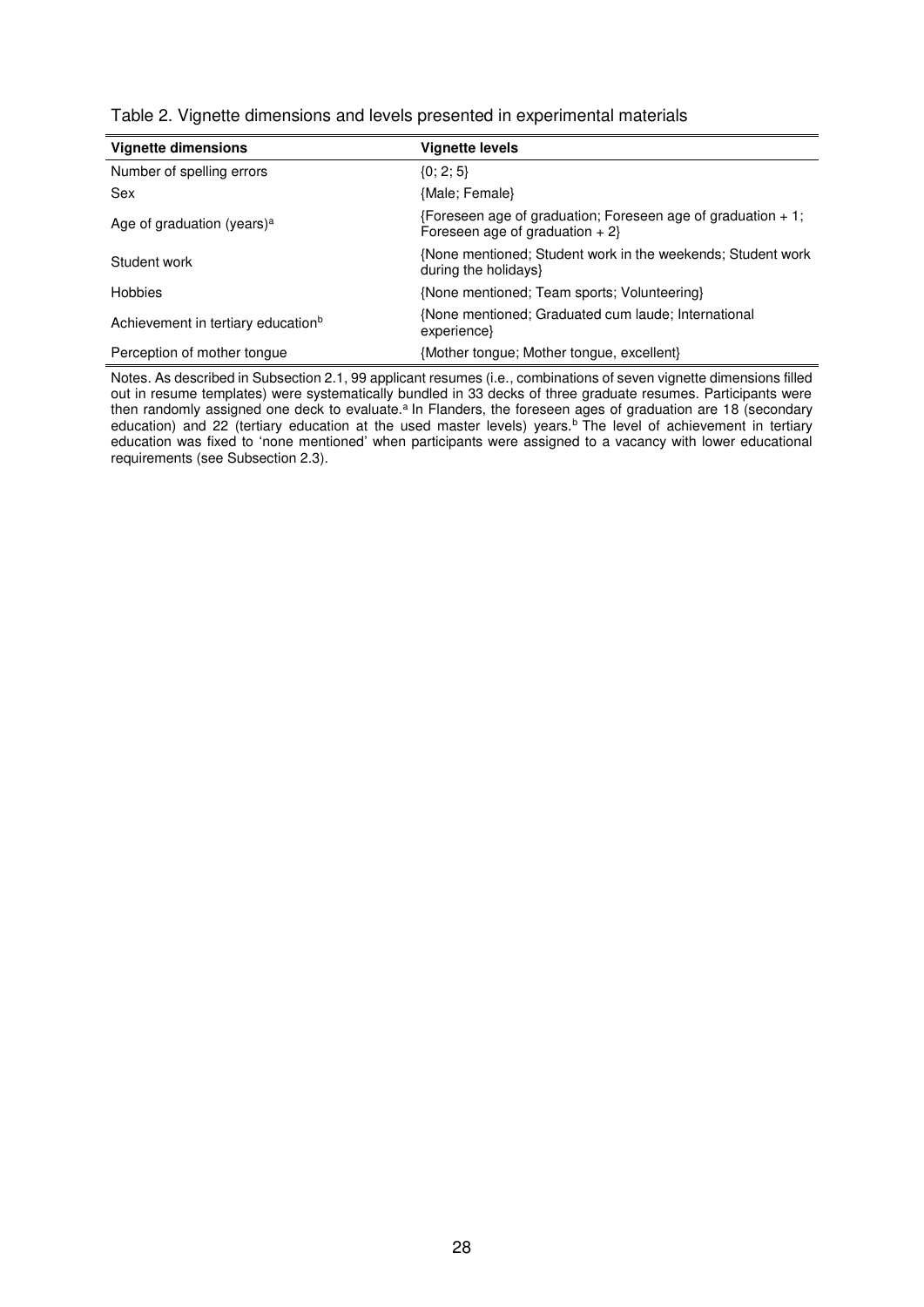|  |  |  |  |  | Table 3. Items used for applicant evaluations |
|--|--|--|--|--|-----------------------------------------------|
|--|--|--|--|--|-----------------------------------------------|

| <b>Evaluative dimension</b>                                          | <b>Statement</b>                                                                                         |
|----------------------------------------------------------------------|----------------------------------------------------------------------------------------------------------|
| A. HIRING DECISION                                                   |                                                                                                          |
| Interview probability                                                | I think that I will invite this applicant for a job interview.                                           |
| Hiring probability                                                   | There is a high chance that I will effectively hire this applicant.                                      |
| <b>B. PERCEIVED INTERPERSONAL SKILLS</b>                             |                                                                                                          |
| Perceived quality of communication                                   | I think that this applicant will communicate well with me                                                |
| Perceived quality of communication during a<br>job interview         | I think that this applicant will communicate well with me during a<br>job interview.                     |
| Perceived ability to get along with others<br>encountered on the job | I think that the applicant will get along with all sorts of people<br>she/he will encounter in this job. |
| Perceived pleasure in interaction                                    | I think that, at work, I will enjoy interacting with this person.                                        |
| C. PERCEIVED CONSCIENTIOUSNESS                                       |                                                                                                          |
| Perceived as hard-working                                            | I think that this person is hard-working.                                                                |
| Perceived as organised                                               | I think that this person will work in an organised manner.                                               |
| Perceived as thorough                                                | I think that person will work thoroughly.                                                                |
| Perceived as systematic                                              | I think that this person will work systematically.                                                       |
| Perceived as being responsible                                       | I think that this person is responsible.                                                                 |
| D. PERCEIVED MENTAL ABILITIES                                        |                                                                                                          |
| Perceived problem-solving ability                                    | I think that this person has strong problem-solving abilities.                                           |
| Perceived capacity to learn quickly                                  | I think that this person has the capacities to quickly learn new<br>skills.                              |
| Perceived intelligence                                               | I think that this person is intelligent.                                                                 |
| Perceived knowledgeability                                           | I think that this person is knowledgeable.                                                               |

Notes. Each item was rated on a scale from 0 (Completely disagree) to 10 (Completely agree).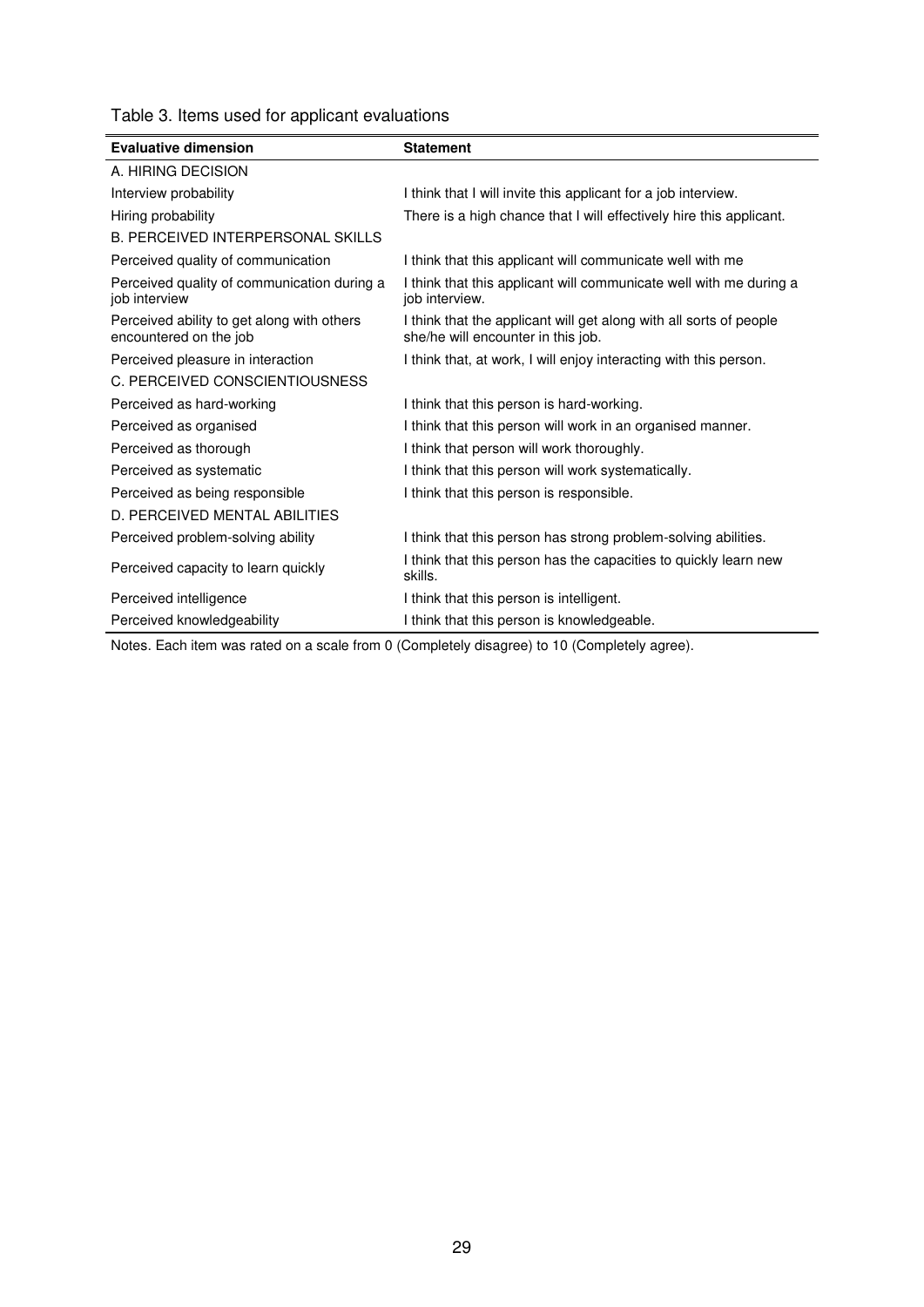

Figure 1: Core mediation framework outlined in Subsection 2.5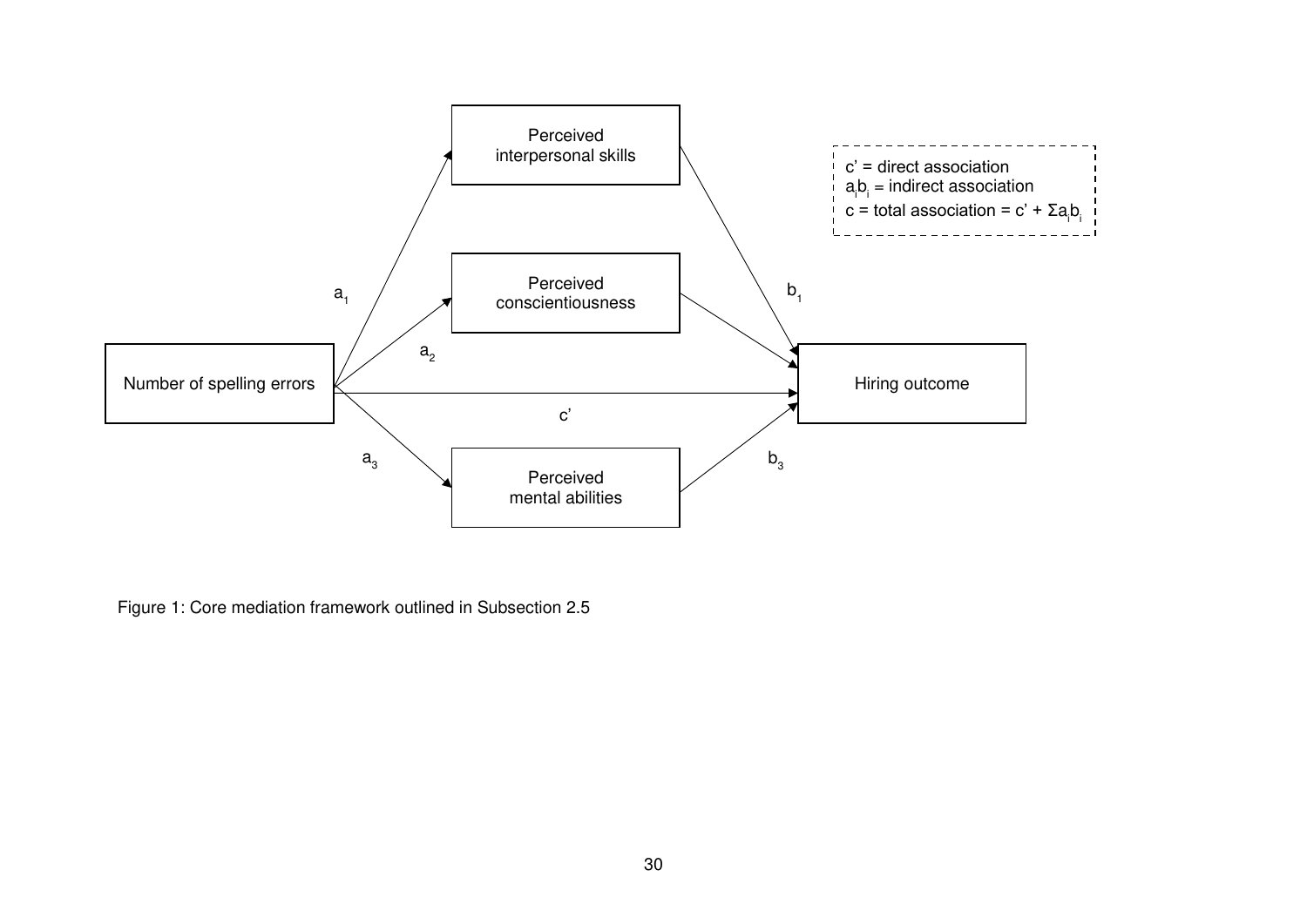|                                                     | Interview probability |                     |                     |                     |                     |
|-----------------------------------------------------|-----------------------|---------------------|---------------------|---------------------|---------------------|
|                                                     | (1)                   | (2)                 | (3)                 | (4)                 | (5)                 |
| A. APPLICANT CHARACTERISTICS                        |                       |                     |                     |                     |                     |
| Spelling errors (ref. = none)                       |                       |                     |                     |                     |                     |
| Two errors                                          | $-0.730***$ (0.135)   | $-0.719***$ (0.136) | $-0.734***$ (0.136) | $-0.730***$ (0.135) | $-0.726***$ (0.136) |
| Five errors                                         | $-1.850***$ (0.155)   | $-2.388***$ (0.584) | $-1.671***$ (0.218) | $-0.127(0.880)$     | $-0.349(1.070)$     |
| Female                                              | $0.375***$ (0.121)    | $0.620***$ (0.173)  | $0.394***$ (0.119)  | $0.368***$ (0.120)  | $0.631***$ (0.171)  |
| Age of graduation (ref. $=$ foreseen age)           |                       |                     |                     |                     |                     |
| One year later                                      | 0.164(0.146)          | $-0.124(0.207)$     | 0.120(0.145)        | 0.167(0.145)        | $-0.149(0.205)$     |
| Two years later                                     | 0.137(0.143)          | $-0.133(0.200)$     | 0.100(0.142)        | 0.159(0.141)        | $-0.138(0.198)$     |
| Student work (ref. = none mentioned)                |                       |                     |                     |                     |                     |
| On the weekends                                     | $0.308**$ (0.145)     | 0.323(0.204)        | $0.345**$ (0.146)   | $0.312**$ (0.145)   | $0.343* (0.205)$    |
| During holidays                                     | $0.227*$ (0.132)      | 0.109(0.204)        | $0.230*(0.132)$     | $0.233*(0.132)$     | 0.095(0.205)        |
| Hobbies (ref. = none mentioned)                     |                       |                     |                     |                     |                     |
| Team sports                                         | $0.308**$ (0.141)     | 0.260(0.208)        | $0.283**$ (0.140)   | $0.309**$ (0.142)   | 0.236(0.209)        |
| Volunteering                                        | $0.706***$ (0.139)    | $0.414**$ (0.179)   | $0.678***$ (0.139)  | $0.700***$ (0.138)  | $0.390**$ (0.178)   |
| Achievement in tert. edu. (ref. = none mentioned)   |                       |                     |                     |                     |                     |
| Graduated cum laude                                 | 0.124(0.214)          | 0.175(0.247)        | 0.133(0.215)        | 0.136(0.214)        | 0.391(0.266)        |
| International experience                            | $0.438**$ (0.213)     | 0.273(0.262)        | $0.414*(0.211)$     | $0.455**$ (0.211)   | $0.514*(0.284)$     |
| Mother tongue perceived as excellent                | 0.155(0.128)          | 0.278(0.173)        | 0.166(0.127)        | 0.138(0.127)        | 0.262(0.173)        |
| Five errors $\times$ Female                         |                       | $-0.718*(0.362)$    |                     |                     | $-0.691*(0.366)$    |
| Five errors × Graduated one year later              |                       | 0.718(0.449)        |                     |                     | 0.674(0.454)        |
| Five errors × Graduated two years later             |                       | 0.676(0.451)        |                     |                     | 0.665(0.452)        |
| Five errors × Student work on the weekends          |                       | $-0.078(0.441)$     |                     |                     | $-0.067(0.444)$     |
| Five errors × Student work during holidays          |                       | 0.368(0.442)        |                     |                     | 0.359(0.442)        |
| Five errors $\times$ Team sports                    |                       | 0.118(0.452)        |                     |                     | 0.132(0.448)        |
| Five errors × Volunteering                          |                       | $0.888**$ (0.404)   |                     |                     | $0.828**$ (0.405)   |
| Five errors × Graduated cum laude (tert. edu.)      |                       | 0.014(0.479)        |                     |                     | $-0.656(0.602)$     |
| Five errors × International experience (tert. edu.) |                       | 0.634(0.448)        |                     |                     | $-0.032(0.565)$     |
| Five errors × Mother tongue perceived as excellent  |                       | $-0.221(0.357)$     |                     |                     | $-0.248(0.359)$     |

Table 4. Regression results with interview probability as the outcome variable, two-way interactions included for five spelling errors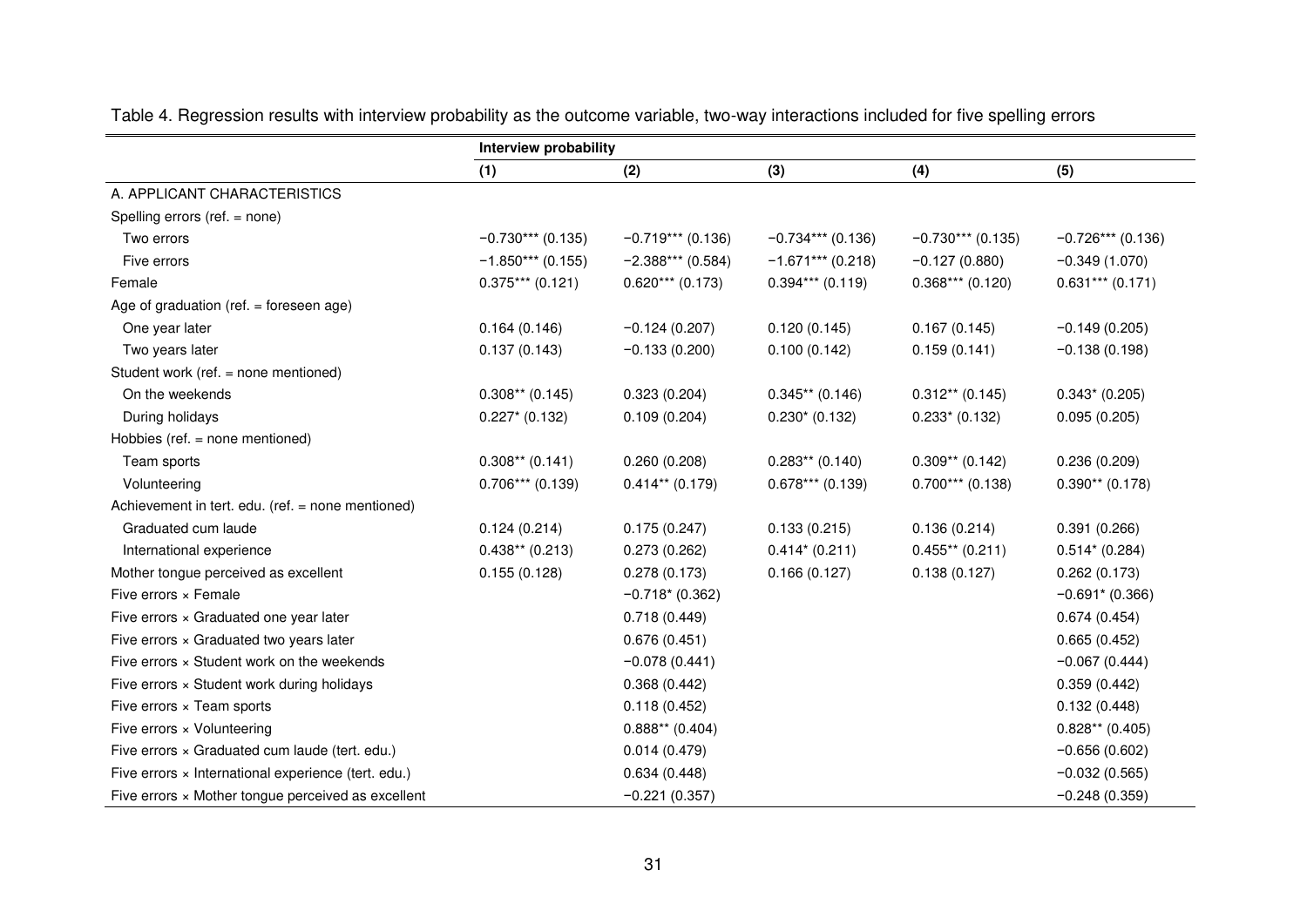| <b>B. JOB REQUIREMENTS</b>                           |                     |                     |                    |                     |                     |
|------------------------------------------------------|---------------------|---------------------|--------------------|---------------------|---------------------|
| Req. level of education: high                        | 0.040(0.274)        | $-0.054(0.224)$     | $-0.240(0.278)$    | 0.036(0.275)        | $-0.382(0.289)$     |
| Req. written communication: high                     | $-0.649***$ (0.222) | $-0.581***$ (0.224) | $-0.464**$ (0.230) | $-0.646***$ (0.223) | $-0.407*$ (0.233)   |
| Req. type of labour: service                         | 0.023(0.216)        | 0.032(0.215)        | 0.154(0.227)       | 0.030(0.216)        | 0.167(0.226)        |
| Five errors $\times$ high level of education req.    |                     |                     | $0.850***$ (0.278) |                     | $1.017**$ (0.399)   |
| Five errors $\times$ high written communication req. |                     |                     | $-0.558**$ (0.262) |                     | $-0.509*(0.268)$    |
| Five errors $\times$ service labour req.             |                     |                     | $-0.407(0.276)$    |                     | $-0.395(0.285)$     |
| C. PARTICIPANT CHARACTERISTICS                       |                     |                     |                    |                     |                     |
| Female                                               | 0.139(0.223)        | 0.133(0.222)        | 0.138(0.223)       | 0.100(0.232)        | 0.057(0.232)        |
| Age $(c)$                                            | $-0.001(0.009)$     | 0.001(0.009)        | $-0.001(0.009)$    | 0.012(0.012)        | $-0.004(0.010)$     |
| Language sensitivity (c)                             | $-0.110(0.068)$     | $-0.113(0.069)$     | $-0.109(0.068)$    | $-0.011(0.072)$     | $-0.010(0.072)$     |
| Five errors $\times$ Female                          |                     |                     |                    | 0.095(0.267)        | 0.187(0.262)        |
| Five errors $\times$ Age                             |                     |                     |                    | 0.012(0.012)        | 0.013(0.012)        |
| Five errors $\times$ Language sensitivity            |                     |                     |                    | $-0.294***$ (0.082) | $-0.303***$ (0.082) |
| N                                                    | 1,335               |                     |                    |                     |                     |

Notes. Abbreviations used: c (continuous variable), ref. (reference category), req. (required), and tert. edu. (tertiary education). The presented statistics are coefficient estimates and their standard errors in parentheses. Standard errors are corrected for clustering of the observations at the participant level. \*\*\*, \*\* and \* indicate significance at the 1%, 5%, and 10% levels, respectively.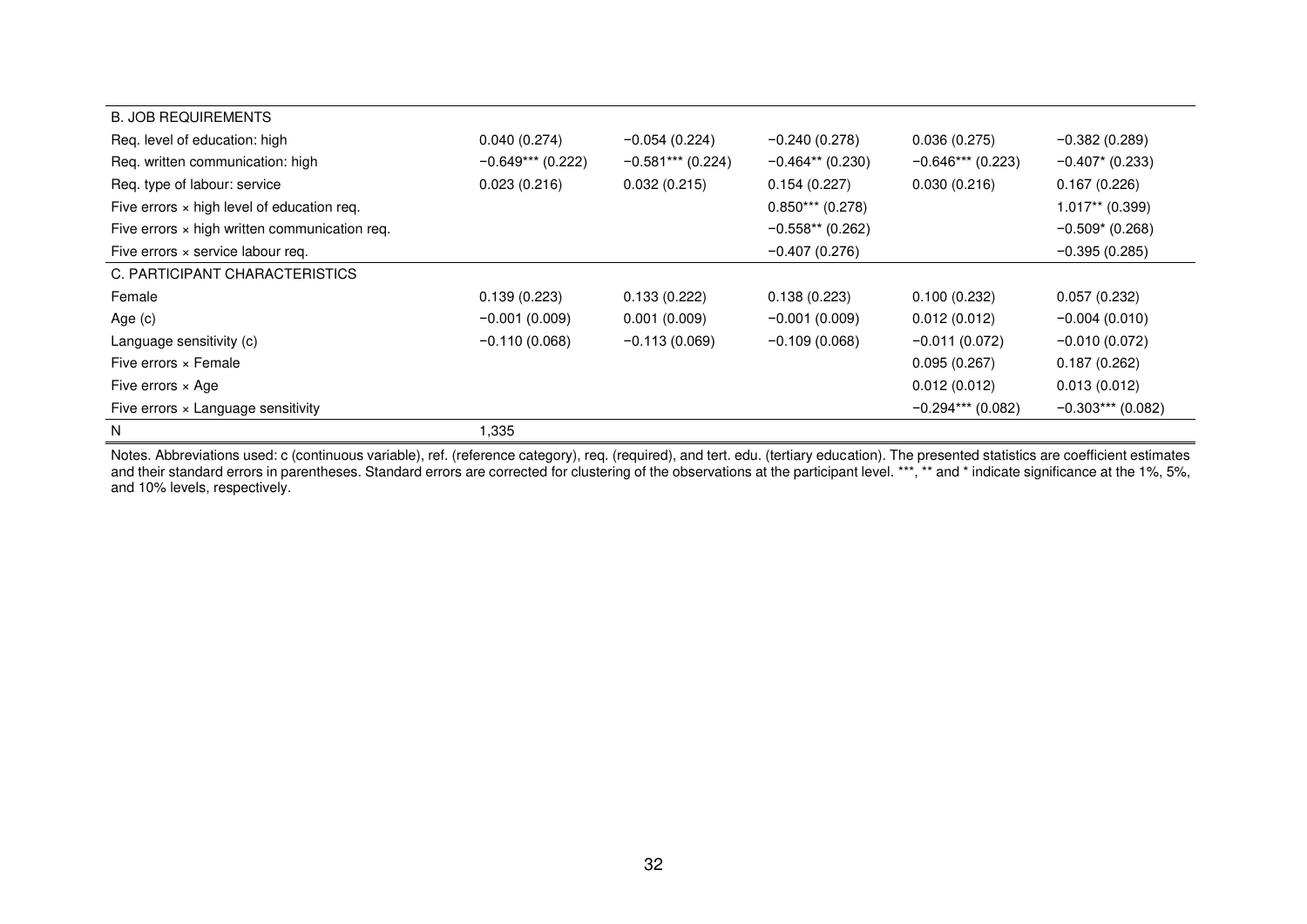Table 5. Mediation analysis: percentages of spelling error's effects on interview probability explained by each mediating scale

|                                       | Two spelling errors                                                                                   | Five spelling errors                                                                                  |
|---------------------------------------|-------------------------------------------------------------------------------------------------------|-------------------------------------------------------------------------------------------------------|
| <b>Mediators</b>                      | Percentage of spelling error's effect on<br>interview probability explained by<br>mediators [p-value] | Percentage of spelling error's effect on<br>interview probability explained by<br>mediators [p-value] |
| Perceived<br>interpersonal skills (s) | $9.0\%$ [0.038]                                                                                       | 11.6% [0.033]                                                                                         |
| Perceived<br>conscientiousness (s)    | 12.1% [0.049]                                                                                         | $11.9\%$ [0.001]                                                                                      |
| Perceived mental<br>abilities (s)     | 32.2% [0.000]                                                                                         | 31.9% [0.000]                                                                                         |
| N                                     | 1,335                                                                                                 |                                                                                                       |

Notes. Abbreviation used: s (scale consisting of multiple items). P-values are corrected for clustering of observations at the participant level. Percentages related to p-values below 5% are in bold.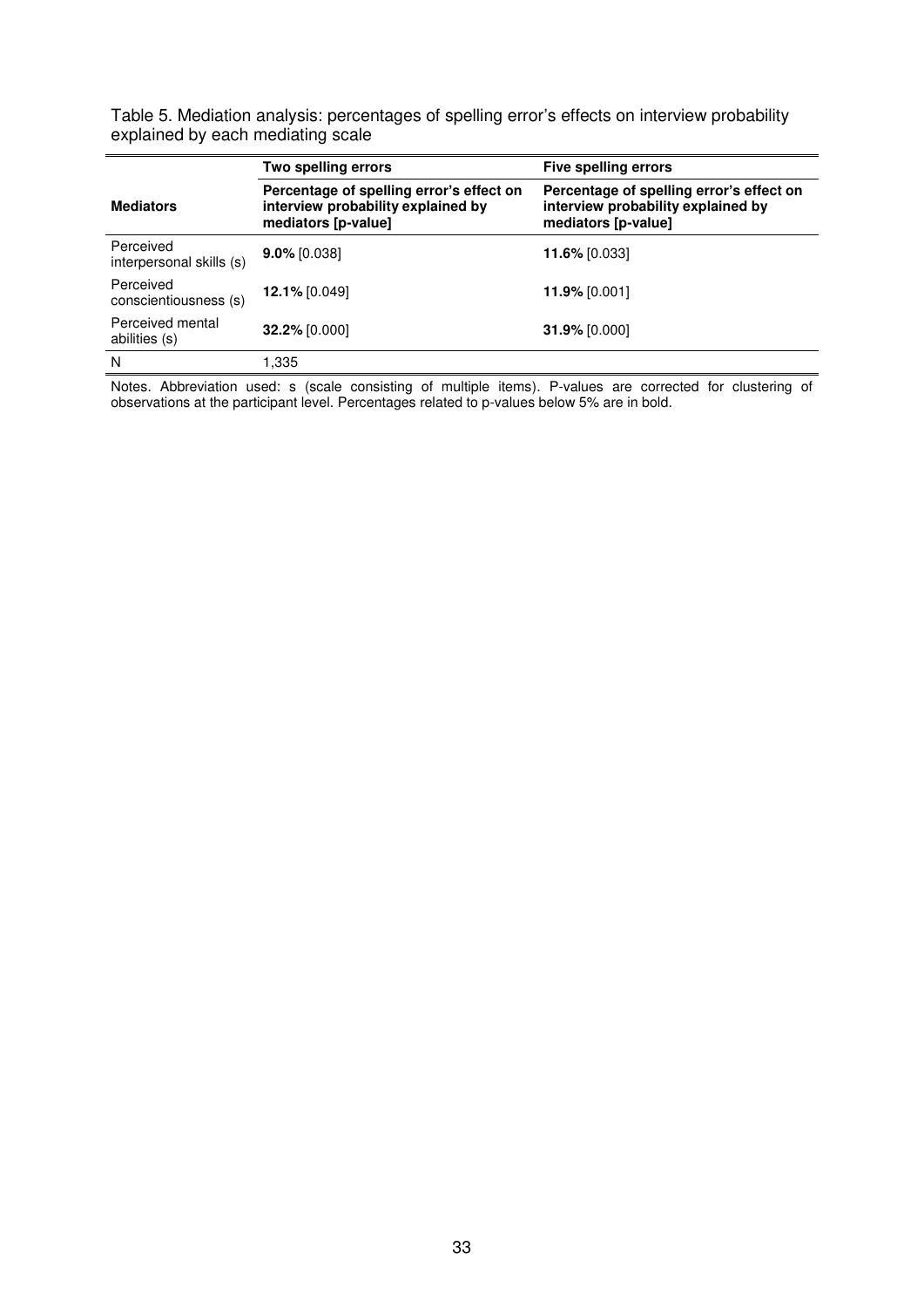Appendix Table 1. Jobs and corresponding job characteristics used in the experiment

| Job                        | Reg. level of education | <b>Sector</b>   | Reg. written communication skills |
|----------------------------|-------------------------|-----------------|-----------------------------------|
| Recreation worker          | Low                     | <b>Services</b> | Low                               |
| Production worker          | Low                     | Manufacturing   | Low                               |
| Secretary                  | Low                     | Services        | High                              |
| Assistant graphic designer | Low                     | Manufacturing   | High                              |
| Specialist electronics     | High                    | Manufacturing   | Low                               |
| Air traffic controller     | High                    | <b>Services</b> | Low                               |
| Human resources manager    | High                    | <b>Services</b> | High                              |
| Audiovisual specialist     | High                    | Manufacturing   | High                              |

Notes. Abbreviation used: req. (required). Jobs were selected and categorised based on data provided by O\*Net, as described in Subsection 2.3.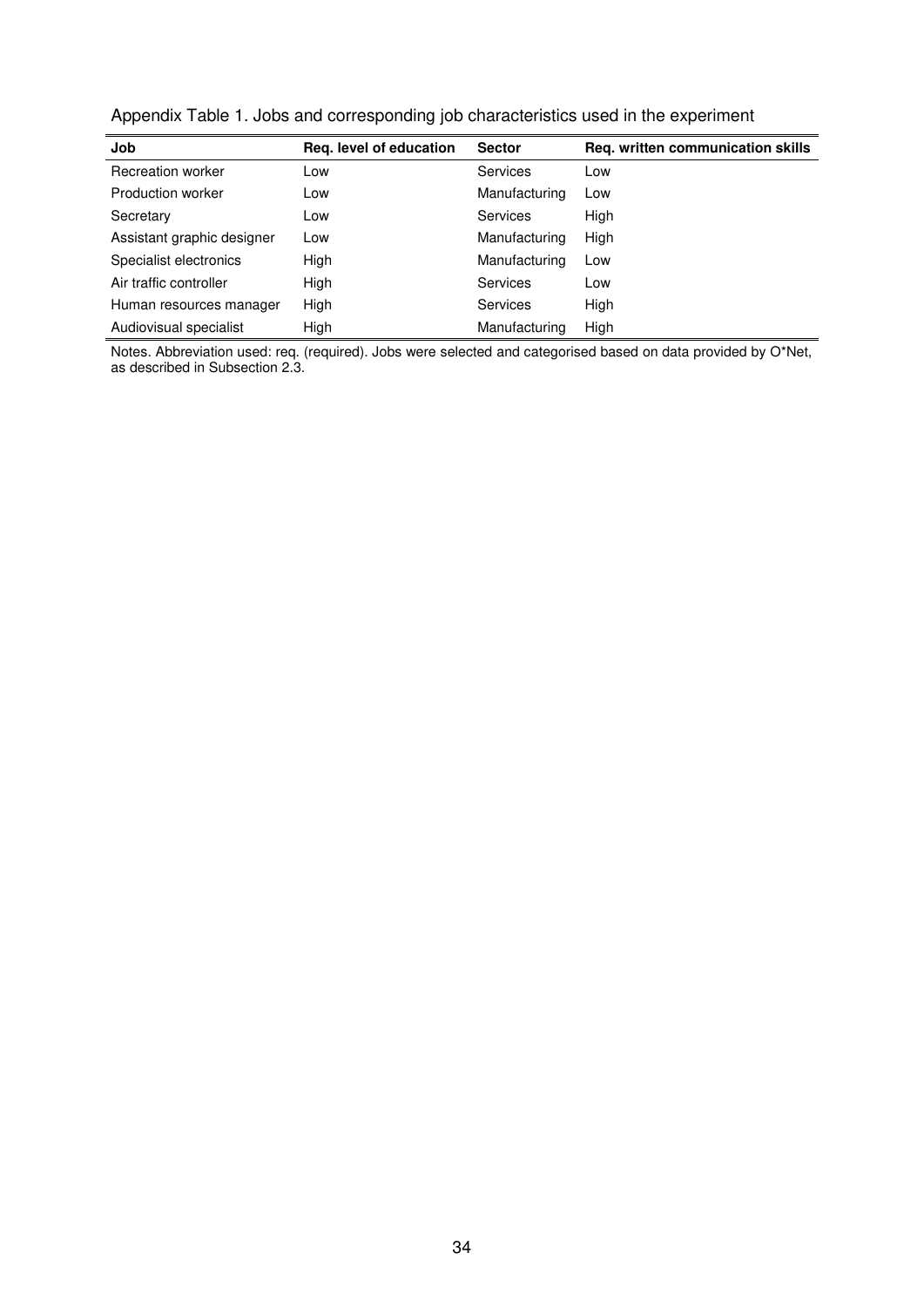|                                                      | <b>Mediators</b>                         |                                       |                                      |                       |
|------------------------------------------------------|------------------------------------------|---------------------------------------|--------------------------------------|-----------------------|
|                                                      | <b>Perceived</b><br>interpersonal skills | <b>Perceived</b><br>conscientiousness | <b>Perceived</b><br>mental abilities | Interview probability |
| A. APPLICANT CHARACTERISTICS                         |                                          |                                       |                                      |                       |
| Spelling errors (ref. = none)                        |                                          |                                       |                                      |                       |
| Two errors                                           | $-0.228***$ (0.084)                      | $-0.427***$ (0.085)                   | $-0.399***$ (0.076)                  | $-0.342***$ (0.108)   |
| Five errors                                          | $-0.745***$ (0.096)                      | $-1.027***$ (0.099)                   | $-1.000***(0.096)$                   | $-0.825***(0.119)$    |
| Female                                               | $0.425***(0.075)$                        | $0.402***$ (0.072)                    | $0.330***$ (0.070)                   | $-0.025(0.099)$       |
| Age of graduation (ref. $=$ foreseen age)            |                                          |                                       |                                      |                       |
| One year later                                       | 0.089(0.091)                             | $0.254***$ (0.095)                    | $0.161* (0.092)$                     | $-0.008(0.106)$       |
| Two years later                                      | 0.021(0.082)                             | 0.123(0.087)                          | 0.051(0.084)                         | 0.074(0.102)          |
| Student work (ref. = none mentioned)                 |                                          |                                       |                                      |                       |
| On the weekends                                      | $0.331***$ (0.084)                       | $0.468***(0.085)$                     | $0.204***$ (0.078)                   | $-0.003(0.114)$       |
| During holidays                                      | $0.172**$ (0.084)                        | $0.363***(0.085)$                     | $0.142*(0.081)$                      | 0.019(0.095)          |
| Hobbies (ref. = none mentioned)                      |                                          |                                       |                                      |                       |
| Team sports                                          | $0.494***$ (0.079)                       | $0.230***$ (0.086)                    | $0.275***(0.078)$                    | $-0.045(0.107)$       |
| Volunteering                                         | $0.711***$ (0.081)                       | $0.548***$ (0.087)                    | $0.484***$ (0.080)                   | 0.103(0.108)          |
| Achievement in tert. edu. (ref. = none<br>mentioned) |                                          |                                       |                                      |                       |
| Graduated cum laude                                  | 0.139(0.134)                             | 0.186(0.138)                          | $0.392***$ (0.130)                   | $-0.186(0.171)$       |
| International experience                             | $0.395***(0.123)$                        | $0.334***$ (0.130)                    | $0.590***$ (0.126)                   | $-0.092(0.167)$       |
| Mother tongue perceived as excellent                 | 0.055(0.076)                             | 0.043(0.078)                          | $0.131* (0.074)$                     | 0.052(0.095)          |
| <b>B. JOB REQUIREMENTS</b>                           |                                          |                                       |                                      |                       |
| Req. level of education: high                        | $-0.191(0.160)$                          | $-0.189(0.166)$                       | 0.115(0.163)                         | 0.066(0.218)          |
| Req. written communication: high                     | $-0.094(0.128)$                          | $-1.132(0.131)$                       | $-0.186(0.129)$                      | $-0.485***$ (0.183)   |

Appendix Table 2: Mediation analysis with interview probability as the outcome and three mediators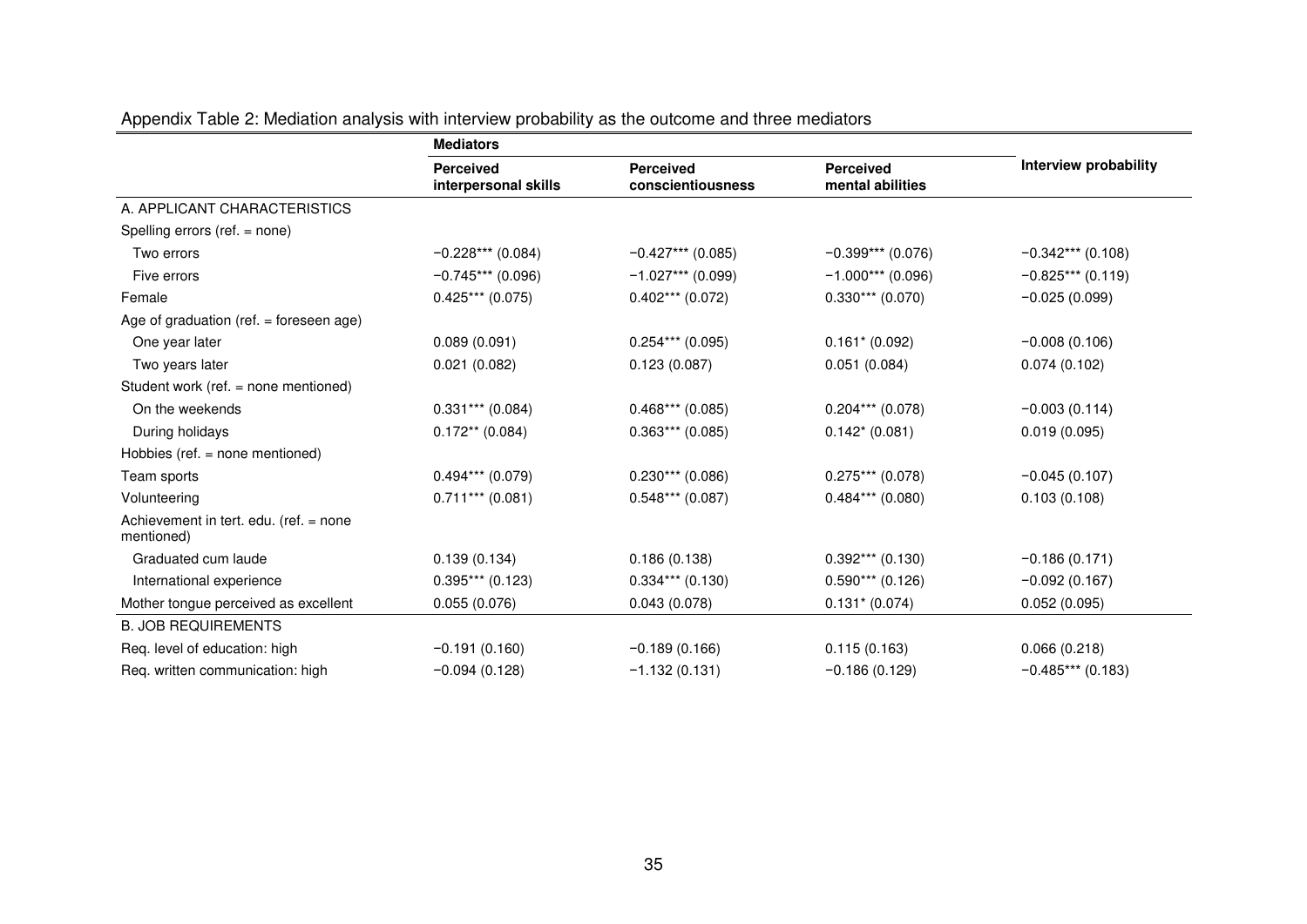| Req. type of labour: service       | 0.096(0.126)    | $-0.041(0.128)$ | $-0.181(0.123)$ | 0.110(0.180)       |
|------------------------------------|-----------------|-----------------|-----------------|--------------------|
| C. PARTICIPANT CHARACTERISTICS     |                 |                 |                 |                    |
| Female                             | 0.170(0.125)    | 0.018(0.132)    | 0.090(0.127)    | 0.033(0.181)       |
| Age (c)                            | $-0.009(0.006)$ | $-0.008(0.006)$ | $-0.005(0.006)$ | 0.007(0.008)       |
| Language sensitivity (c)           | 0.015(0.036)    | $-0.015(0.035)$ | $-0.057(0.037)$ | $-0.078(0.056)$    |
| D. MEDIATING PERCEPTIONS           |                 |                 |                 |                    |
| Perceived interpersonal skills (s) |                 |                 |                 | $0.289***$ (0.089) |
| Perceived conscientiousness (s)    |                 |                 |                 | $0.205**$ (0.097)  |
| Perceived mental abilities (s)     |                 |                 |                 | $0.590***$ (0.099) |
| N                                  | .335            |                 |                 |                    |

Notes. Abbreviations used: s (scale consisting of multiple items), ref. (reference category), req. (required), and tert. edu. (tertiary education). The presented statistics are coefficient estimates and their standard errors in parentheses for the mediation model outlined in Subsection 3.2. Standard errors are corrected for clustering of the observations at the participant level. \*\*\*, \*\* and \* indicate significance at the 1%, 5%, and 10% levels, respectively.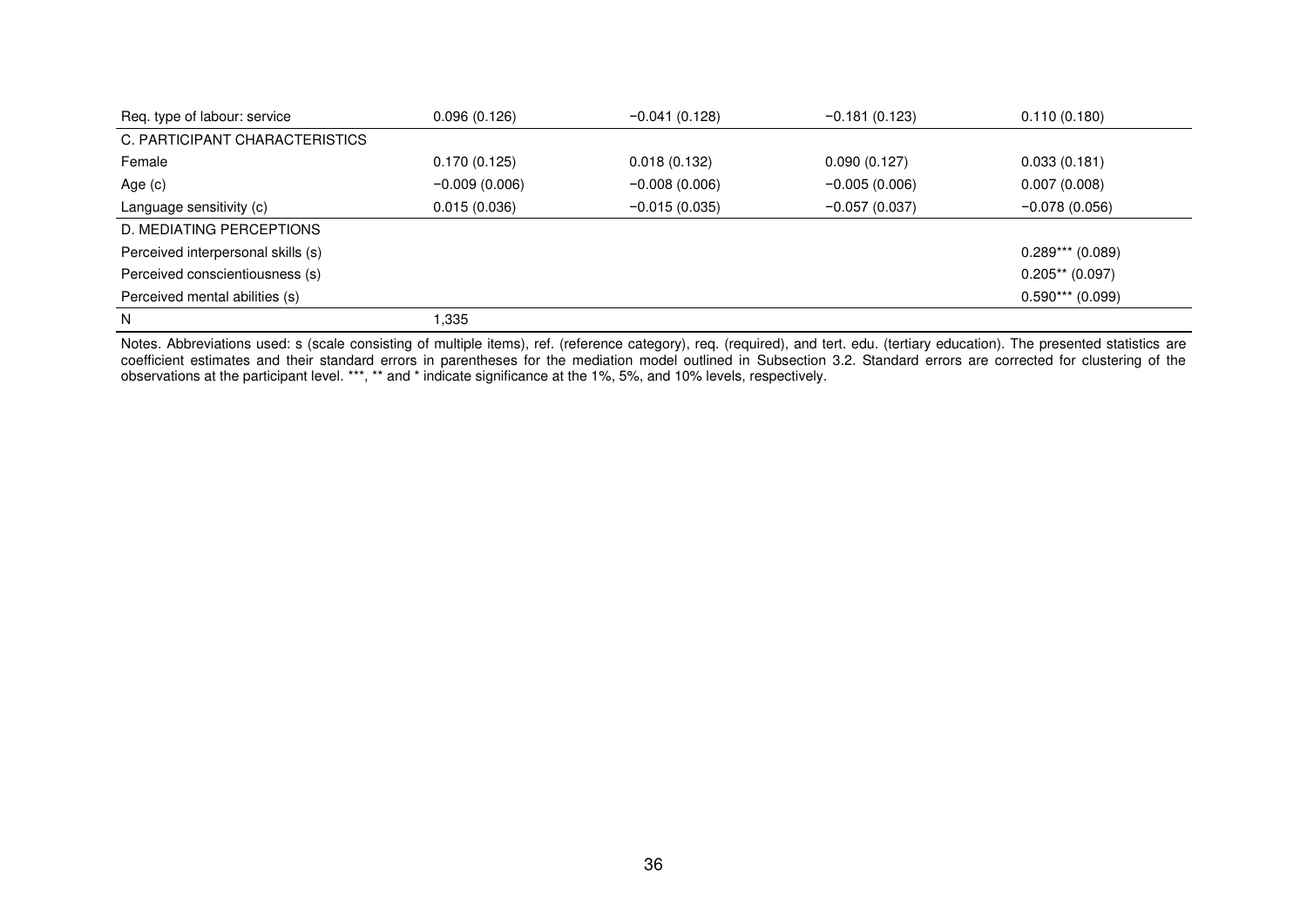| <b>Mediators</b>                      | Hiring probability as alternative outcome                                                           |                      | Subsample with low or average social<br>desirability                                                  |                      | Subsample with hiring tenure of at least one<br>year                                                  |                             |
|---------------------------------------|-----------------------------------------------------------------------------------------------------|----------------------|-------------------------------------------------------------------------------------------------------|----------------------|-------------------------------------------------------------------------------------------------------|-----------------------------|
|                                       | Two spelling errors                                                                                 | Five spelling errors | Two spelling errors                                                                                   | Five spelling errors | Two spelling errors                                                                                   | <b>Five spelling errors</b> |
|                                       | Percentage of spelling error's effect on<br>hiring probability explained by mediators [p-<br>value] |                      | Percentage of spelling error's effect on<br>interview probability explained by mediators<br>[p-value] |                      | Percentage of spelling error's effect on<br>interview probability explained by mediators<br>[p-value] |                             |
| Perceived interpersonal<br>skills (s) | $9.0$ [0.038]                                                                                       | 11.6 $[0.033]$       | 11.2 [0.080]                                                                                          | 12.9 [0.007]         | 8.8 [0.062]                                                                                           | 11.6 [0.004]                |
| Perceived<br>conscientiousness (s)    | 12.1 [0.049]                                                                                        | 11.9 $[0.001]$       | 12.9 [0.070]                                                                                          | 11.6 [0.058]         | 12.5 $[0.048]$                                                                                        | 12.5 $[0.048]$              |
| Perceived mental<br>abilities (s)     | 32.2 [0.000]                                                                                        | 31.9 $[0.001]$       | 29.6 [0.001]                                                                                          | 28.0 [0.001]         | 30.8 [0.001]                                                                                          | 30.8 [0.001]                |
| N                                     | 335                                                                                                 |                      | 1.035                                                                                                 |                      | .260                                                                                                  |                             |

Appendix Table 3. Robustness checks of mediation analysis: percentages of spelling errors' effects on hiring outcomes explained by mediators

Notes. Abbreviation used: s (scale consisting of multiple items). P-values are corrected for clustering of observations at the participant level. Percentages related to p-values below 5% are in bold. Observations are categorised as 'low or average social desirability' if recruiters scored socially desirable answering tendencies below the sample mean increased by one standard deviation.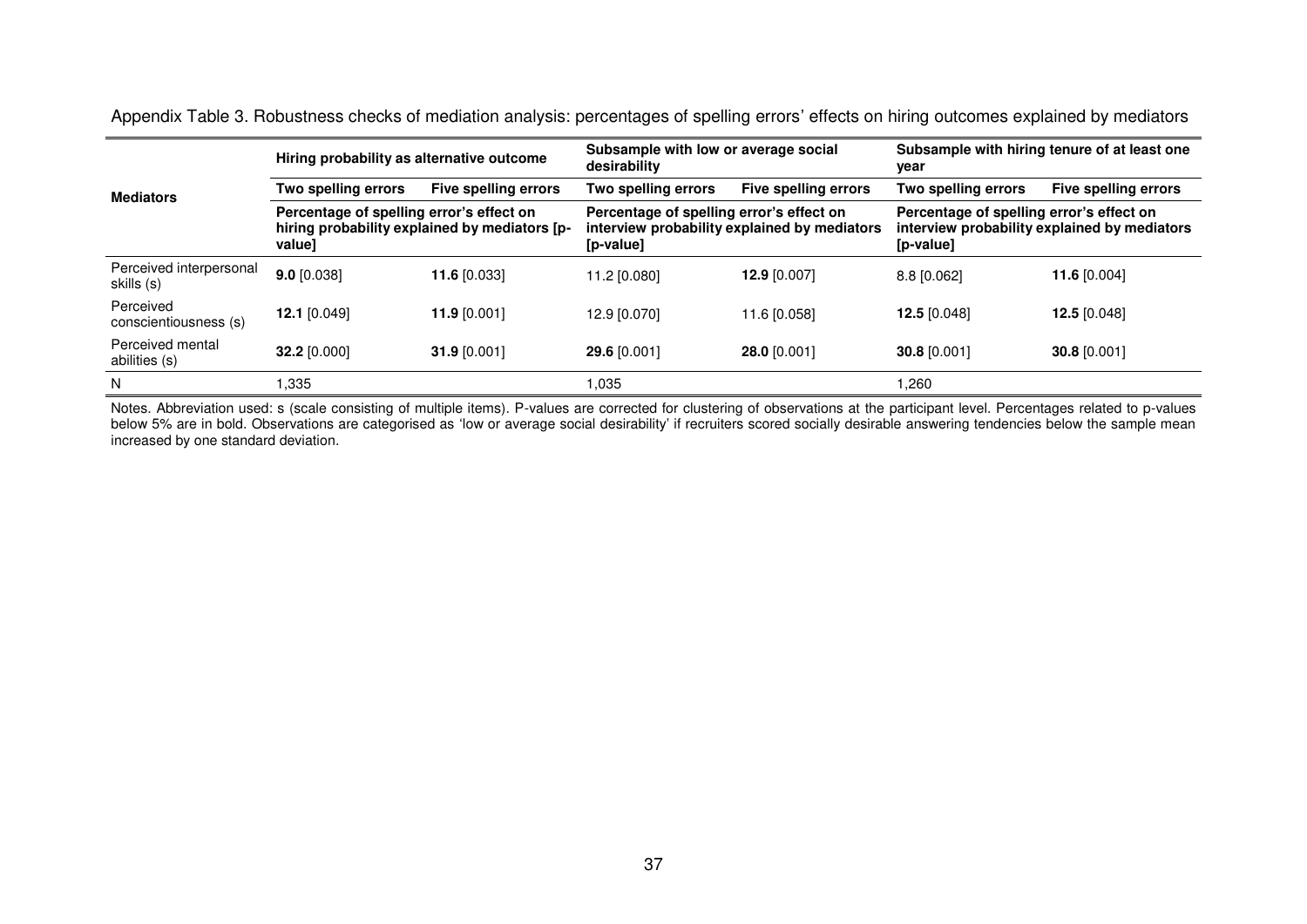|                                                      | <b>Mediators</b>                      |                                                                 |                                                              |                                      |                       |
|------------------------------------------------------|---------------------------------------|-----------------------------------------------------------------|--------------------------------------------------------------|--------------------------------------|-----------------------|
|                                                      | Perceived quality of<br>communication | Perceived quality of<br>communication<br>during a job interview | Perceived ability to<br>get along with others<br>in the job. | Perceived pleasure in<br>interaction | Interview probability |
| A. APPLICANT CHARACTERISTICS                         |                                       |                                                                 |                                                              |                                      |                       |
| Spelling errors (ref. = none)                        |                                       |                                                                 |                                                              |                                      |                       |
| Two errors                                           | $-0.334***$ (0.100)                   | $-0.364***$ (0.102)                                             | $-0.044(0.096)$                                              | $-0.169*(0.089)$                     |                       |
| Five errors                                          | $-0.970***$ (0.121)                   | $-1.037***$ (0.112)                                             | $-0.380***$ (0.104)                                          | $-0.592***$ (0.100)                  |                       |
| Female                                               | $0.544***$ (0.093)                    | $0.511***$ (0.085)                                              | $0.314***$ (0.086)                                           | $0.331***$ (0.079)                   |                       |
| Age of graduation (ref. $=$ foreseen age)            |                                       |                                                                 |                                                              |                                      |                       |
| One year later                                       | 0.043(0.114)                          | 0.719(0.109)                                                    | 0.067(0.098)                                                 | $0.175*(0.095)$                      |                       |
| Two years later                                      | 0.001(0.104)                          | 0.063(0.099)                                                    | $-0.106(0.091)$                                              | 0.126(0.088)                         |                       |
| Student work (ref. = none mentioned)                 |                                       |                                                                 |                                                              |                                      |                       |
| On the weekends                                      | $0.456***(0.106)$                     | $0.350***$ (0.099)                                              | $0.294***$ (0.097)                                           | $0.223**$ (0.089)                    |                       |
| During holidays                                      | $0.290***$ (0.107)                    | $0.190*(0.099)$                                                 | 0.112(0.096)                                                 | 0.095(0.087)                         |                       |
| Hobbies (ref. = none mentioned)                      |                                       |                                                                 |                                                              |                                      |                       |
| Team sports                                          | $0.448***$ (0.101)                    | $0.472***$ (0.096)                                              | $0.600***$ (0.091)                                           | $0.456***(0.087)$                    |                       |
| Volunteering                                         | $0.736***$ (0.098)                    | $0.597***$ (0.097)                                              | $0.897***$ (0.095)                                           | $0.614***$ (0.089                    |                       |
| Achievement in tert. edu. (ref. = none<br>mentioned) |                                       |                                                                 |                                                              |                                      |                       |
| Graduated cum laude                                  | 0.175(0.157)                          | 0.190(0.155)                                                    | 0.125(0.148)                                                 | 0.066(0.143)                         |                       |
| International experience                             | $0.432***$ (0.150)                    | $0.347**$ (0.149)                                               | $0.327**$ (0.136)                                            | $0.474***$ (0.140)                   |                       |
| Mother tongue perceived as excellent                 | 0.198(0.95)                           | 0.109(0.091)                                                    | 0.023(0.081)                                                 | 0.069(0.079)                         |                       |
| <b>B. JOB REQUIREMENTS</b>                           |                                       |                                                                 |                                                              |                                      |                       |
| Req. level of education: high                        | $-0.284(0.176)$                       | $-0.084(0.180)$                                                 | $-0.161(0.170)$                                              | $-0.235(0.170)$                      |                       |
| Req. written communication: high                     | $-0.066(0.139)$                       | $-0.115(0.143)$                                                 | $-0.181(0.134)$                                              | $-0.015(0.137)$                      |                       |

Appendix Table 4: Extended mediation analysis with interview probability as the outcome and perception items as mediators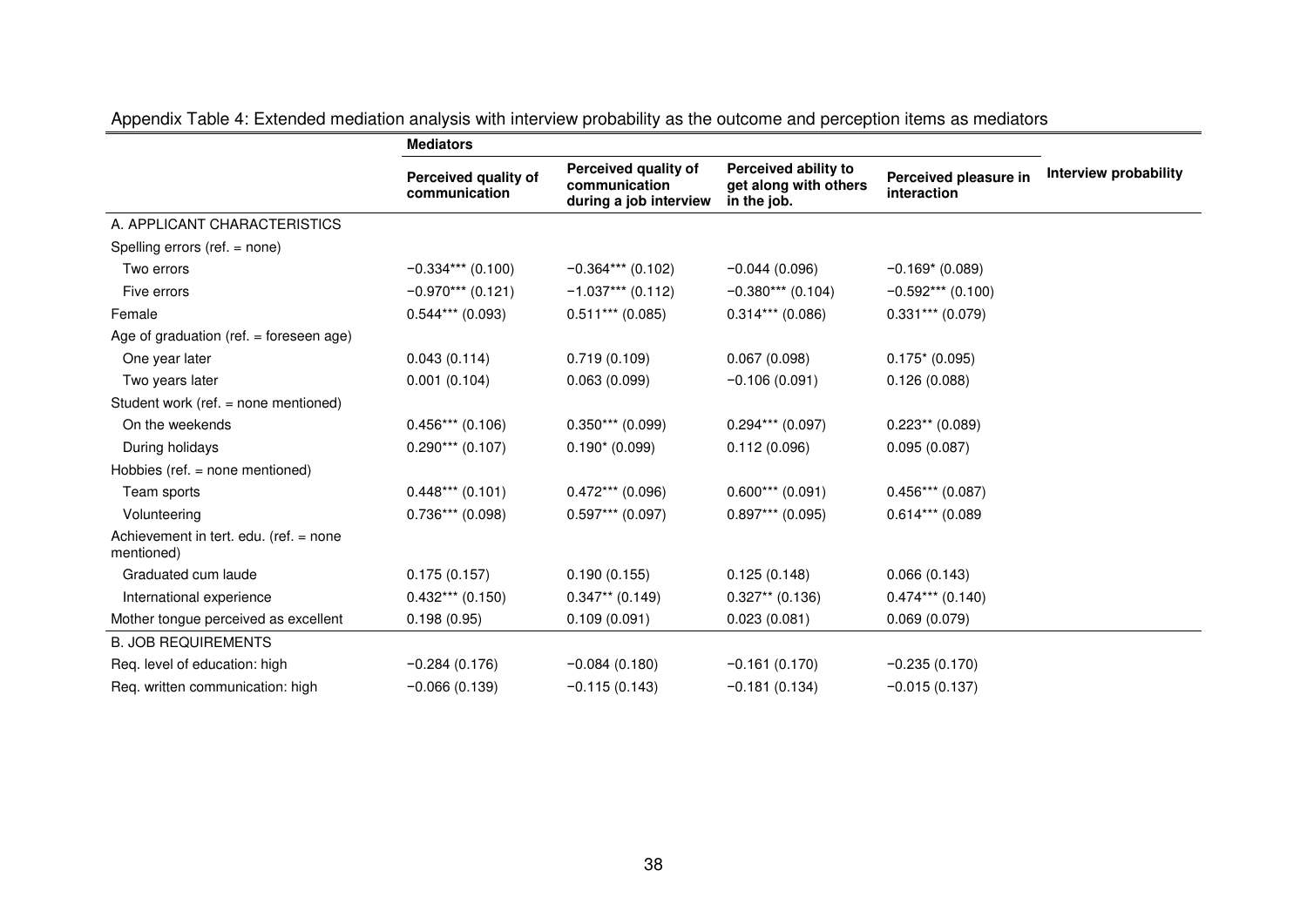| Req. type of labour: service                                 | $-0.043(0.139)$ | 0.126(0.140)    | 0.183(0.131)                  | 0.118(0.133)       |                   |
|--------------------------------------------------------------|-----------------|-----------------|-------------------------------|--------------------|-------------------|
| C. PARTICIPANT CHARACTERISTICS                               |                 |                 |                               |                    |                   |
| Female                                                       | 0.216(0.138)    | 0.210(0.142)    | 0.088(0.129)                  | 0.167(0.133)       |                   |
| Age $(c)$                                                    | $-0.005(0.007)$ | $-0.006(0.007)$ | $-0.011$ <sup>*</sup> (0.006) | $-0.015**$ (0.006) |                   |
| Language sensitivity (c)                                     | $-0.004(0.038)$ | $-0.033(0.041)$ | 0.060(0.041)                  | 0.038(0.041)       |                   |
| D. MEDIATING PERCEPTIONS                                     |                 |                 |                               |                    |                   |
| Perceived quality of communication                           |                 |                 |                               |                    | 0.093(0.079)      |
| Perceived quality of communication during a<br>job interview |                 |                 |                               |                    | $0.228***(0.077)$ |
| Perceived ability to get along with others in<br>the job     |                 |                 |                               |                    | $-0.104*(0.061)$  |
| Perceived pleasure in interaction                            |                 |                 |                               |                    | $0.129*(0.071)$   |
| N                                                            | 335, ا          |                 |                               |                    |                   |

Notes. Abbreviations used: s (scale consisting of multiple items), ref. (reference category), req. (required), and tert. edu. (tertiary education). The presented statistics are coefficient estimates and their standard errors in parentheses for the mediation model outlined in Subsection 3.2. Standard errors are corrected for clustering of the observations at the participant level. \*\*\*, \*\* and \* indicate significance at the 1%, 5%, and 10% levels, respectively.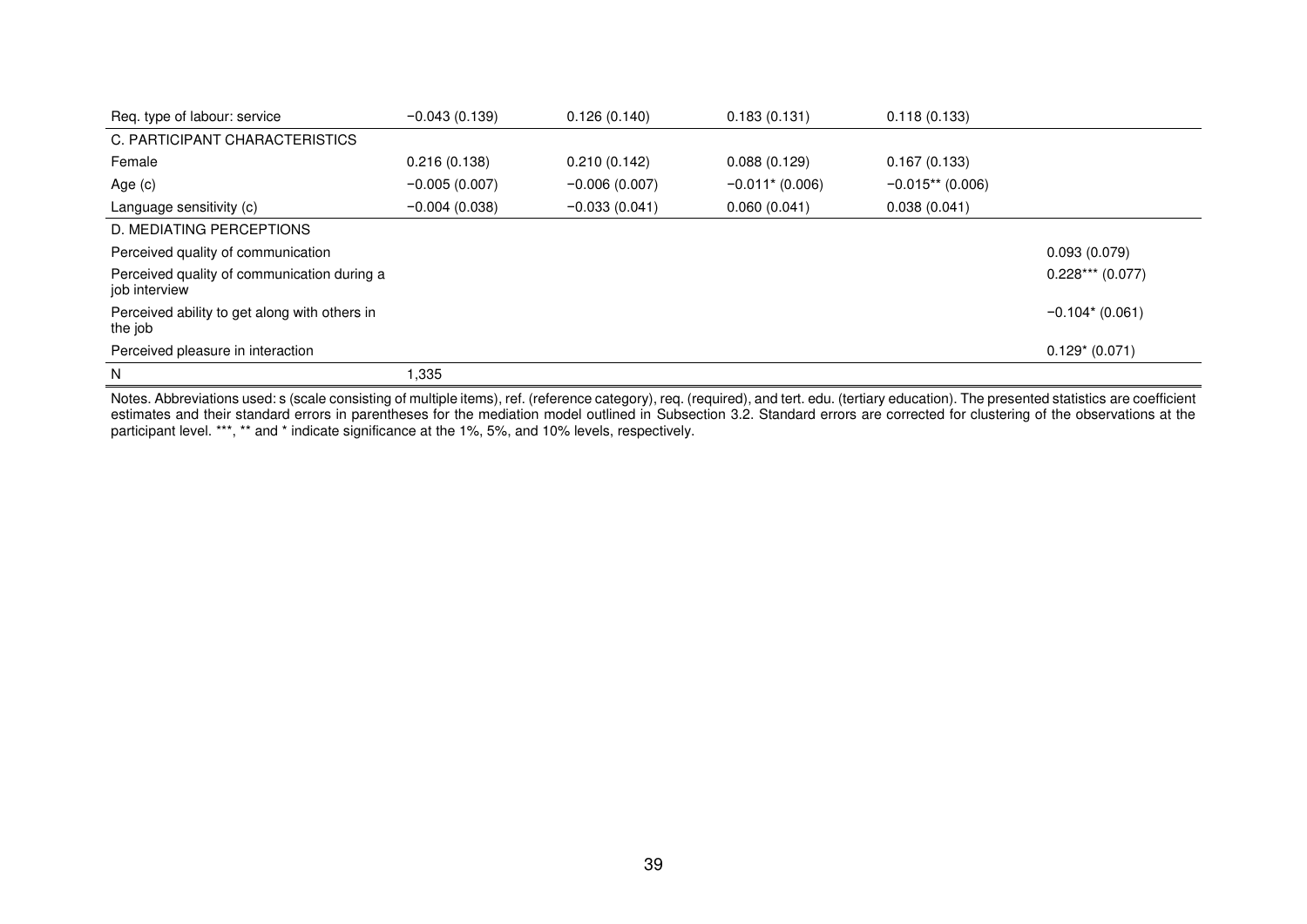|                                                      | <b>Mediators</b>                    |                                  |                                 |                                          |                                   |                                 |
|------------------------------------------------------|-------------------------------------|----------------------------------|---------------------------------|------------------------------------------|-----------------------------------|---------------------------------|
|                                                      | <b>Perceived as</b><br>hard-working | <b>Perceived as</b><br>organised | <b>Perceived as</b><br>thorough | <b>Perceived as</b><br>being responsible | <b>Perceived as</b><br>systematic | <b>Interview</b><br>probability |
| A. APPLICANT CHARACTERISTICS                         |                                     |                                  |                                 |                                          |                                   |                                 |
| Spelling errors (ref. = none)                        |                                     |                                  |                                 |                                          |                                   |                                 |
| Two errors                                           | $-0.226**$ (0.105)                  | $-0.417***$ (0.100)              | $-0.770***$ (0.107)             | $-0.312***$ (0.095)                      | $-0.413***$ (0.096)               |                                 |
| Five errors                                          | $-0.589***$ (0.107)                 | $-1.066***(0.117)$               | $-1.622***(0.125)$              | $-0.932***$ (0.116)                      | $-1.150***$ (0.113)               |                                 |
| Female                                               | $0.308***$ (0.082)                  | $0.429***$ (0.086)               | $0.575***(0.095)$               | $0.346***$ (0.084)                       | $0.352***$ (0.084)                |                                 |
| Age of graduation (ref. $=$ foreseen age)            |                                     |                                  |                                 |                                          |                                   |                                 |
| One year later                                       | $0.242**$ (0.108)                   | $0.278**$ (0.111)                | $0.246**$ (0.122)               | $0.272**$ (0.106)                        | $0.231**$ (0.111)                 |                                 |
| Two years later                                      | 0.116(0.096)                        | $0.172*(0.103)$                  | 0.172(0.116)                    | 0.617(0.096)                             | 0.140(0.103)                      |                                 |
| Student work (ref. = none mentioned)                 |                                     |                                  |                                 |                                          |                                   |                                 |
| On the weekends                                      | $0.949***$ (0.103)                  | $0.401***$ (0.101)               | $0.278**$ (0.109)               | $0.465**$ (0.098)                        | $0.246**$ (0.100)                 |                                 |
| During holidays                                      | $0.614***$ (0.096)                  | $0.376***$ (0.102)               | $0.195*(0.111)$                 | $0.388***(0.097)$                        | $0.242**$ (0.102)                 |                                 |
| Hobbies (ref. $=$ none mentioned)                    |                                     |                                  |                                 |                                          |                                   |                                 |
| Team sports                                          | $0.299***$ (0.097)                  | 0.171(0.107)                     | 0.168(0.113)                    | $0.332***$ (0.093)                       | $0.179* (0.104)$                  |                                 |
| Volunteering                                         | $0.707***$ (0.103)                  | $0.345***$ (0.106)               | $0.474***$ (0.112)              | $0.884***$ (0.096)                       | $0.328***$ (0.108)                |                                 |
| Achievement in tert. edu. (ref. = none<br>mentioned) |                                     |                                  |                                 |                                          |                                   |                                 |
| Graduated cum laude                                  | 0.132(0.154)                        | $0.302* (0.155)$                 | 0.249(0.154)                    | 0.040(0.151)                             | 0.205(0.162)                      |                                 |
| International experience                             | $0.261* (0.158)$                    | $0.292* (0.154)$                 | $0.431***$ (0.161)              | $0.341**$ (0.143)                        | $0.346**$ (0.146)                 |                                 |
| Mother tongue perceived as excellent                 | 0.072(0.084)                        | 0.033(0.094)                     | 0.118(0.098)                    | $-0.035(0.085)$                          | 0.029(0.091)                      |                                 |
| <b>B. JOB REQUIREMENTS</b>                           |                                     |                                  |                                 |                                          |                                   |                                 |
| Req. level of education: high                        | $-0.200(0.185)$                     | $-0.165(0.179)$                  | $-0.229(0.183)$                 | $-0.204(0.182)$                          | $-0.147(0.175)$                   |                                 |
| Req. written communication: high                     | $-0.105(0.147)$                     | $-0.064(0.139)$                  | $-0.219(0.147)$                 | $-0.125(0.146)$                          | $-0.146(0.132)$                   |                                 |

Appendix Table 4 continued (1): Extended mediation analysis with interview probability as the outcome and perception items as mediators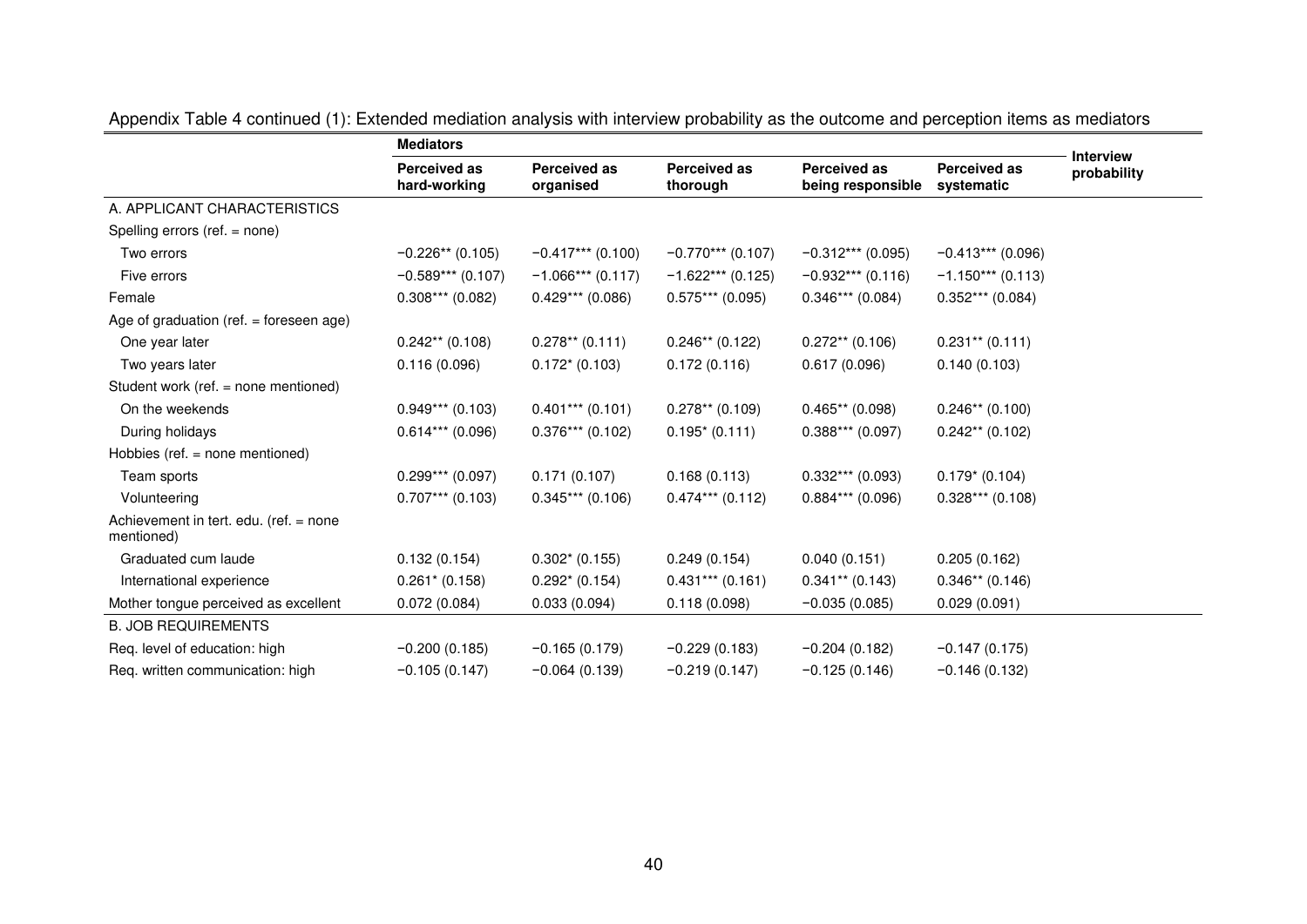| Req. type of labour: service   | 0.225(0.139)    | $-0.053(0.136)$ | $-0.165(0.145)$ | $-0.018(0.141)$ | $-0.195(0.135)$ |                 |
|--------------------------------|-----------------|-----------------|-----------------|-----------------|-----------------|-----------------|
| C. PARTICIPANT CHARACTERISTICS |                 |                 |                 |                 |                 |                 |
| Female                         | 0.078(0.145)    | 0.033(0.140)    | $-0.113(0.153)$ | $-0.007(0.147)$ | 0.033(0.135)    |                 |
| Age $(c)$                      | $-0.011(0.007)$ | $-0.009(0.006)$ | $-0.005(0.007)$ | 0.061(0.007)    | $-0.009(0.006)$ |                 |
| Language sensitivity (c)       | 0.020(0.038)    | $-0.004(0.038)$ | $-0.064(0.042)$ | $-0.010(0.040)$ | $-0.013(0.038)$ |                 |
| D. MEDIATING PERCEPTIONS       |                 |                 |                 |                 |                 |                 |
| Perceived as hard-working      |                 |                 |                 |                 |                 | 0.041(0.070)    |
| Perceived as organised         |                 |                 |                 |                 |                 | 0.100(0.071)    |
| Perceived as thorough          |                 |                 |                 |                 |                 | $0.138*(0.073)$ |
| Perceived as being responsible |                 |                 |                 |                 |                 | 0.026(0.063)    |
| Perceived as systematic        |                 |                 |                 |                 |                 | $-0.092(0.072)$ |
| N                              | ,335            |                 |                 |                 |                 |                 |

Notes. Abbreviations used: s (scale consisting of multiple items), ref. (reference category), req. (required), and tert. edu. (tertiary education). The presented statistics are coefficient estimates and their standard errors in parentheses for the mediation model outlined in Subsection 3.2. Standard errors are corrected for clustering of the observations at the participant level. \*\*\*, \*\* and \* indicate significance at the 1%, 5%, and 10% levels, respectively.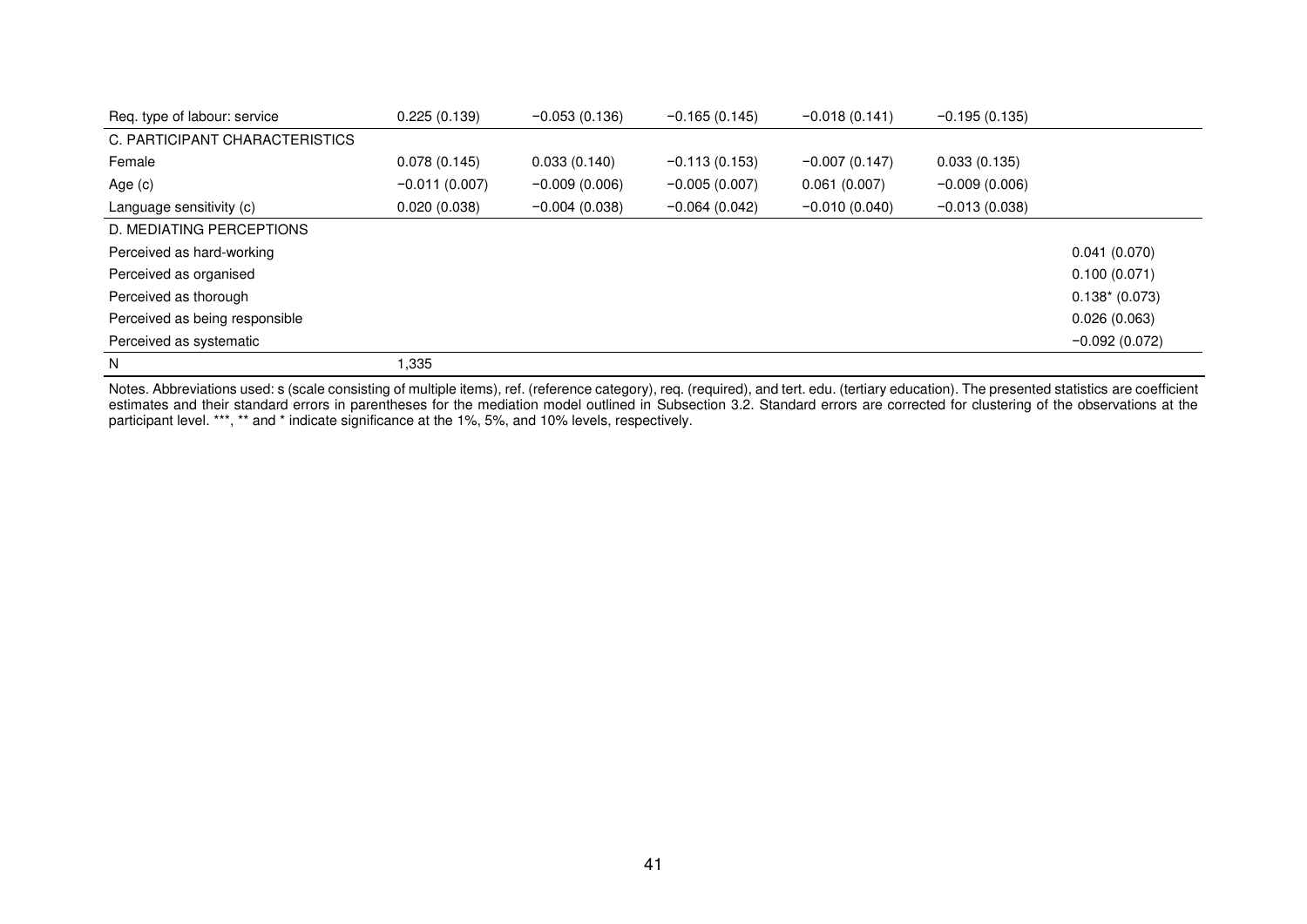|                                                      | <b>Mediators</b>                               |                                                  |                                  |                                      |                       |
|------------------------------------------------------|------------------------------------------------|--------------------------------------------------|----------------------------------|--------------------------------------|-----------------------|
|                                                      | <b>Perceived</b><br>problem-solving<br>ability | <b>Perceived</b><br>capacity to learn<br>quickly | <b>Perceived</b><br>intelligence | <b>Perceived</b><br>knowledgeability | Interview probability |
| A. APPLICANT CHARACTERISTICS                         |                                                |                                                  |                                  |                                      |                       |
| Spelling errors (ref. = none)                        |                                                |                                                  |                                  |                                      |                       |
| Two errors                                           | $-0.210**$ (0.091)                             | $-0.389***$ (0.092)                              | $-0.571***$ (0.092)              | $-0.427***$ (0.091)                  | $-0.247**$ (0.109)    |
| Five errors                                          | $-0.704***$ (0.104)                            | $-0.881***$ (0.109)                              | $-1.323***$ (0.117)              | $-1.094***$ (0.113)                  | $-0.664***(0.123)$    |
| Female                                               | $0.372***$ (0.077)                             | $0.262***(0.081)$                                | $0.261***$ (0.083)               | $0.423***$ (0.088)                   | $-0.094(0.098)$       |
| Age of graduation (ref. $=$ foreseen age)            |                                                |                                                  |                                  |                                      |                       |
| One year later                                       | $0.179*$ (0.108)                               | $0.204* (0.107)$                                 | 0.068(0.111)                     | $0.192* (0.104)$                     | $-0.010(0.107)$       |
| Two years later                                      | $0.192**$ (0.092)                              | $-0.022(0.097)$                                  | $-0.101(0.099)$                  | 0.134(0.100)                         | 0.030(0.102)          |
| Student work (ref. = none mentioned)                 |                                                |                                                  |                                  |                                      |                       |
| On the weekends                                      | $0.255***(0.093)$                              | $0.263***(0.090)$                                | $0.195**$ (0.097)                | 0.102(0.091)                         | 0.016(0.118)          |
| During holidays                                      | $0.175*(0.092)$                                | 0.114(0.092)                                     | 0.140(0.100)                     | 0.137(0.099)                         | 0.013(0.100)          |
| Hobbies (ref. $=$ none mentioned)                    |                                                |                                                  |                                  |                                      |                       |
| Team sports                                          | $0.243***$ (0.091)                             | $0.371***$ (0.89)                                | $0.196**$ (0.098)                | $0.291***$ (0.098)                   | $-0.020(0.109)$       |
| Volunteering                                         | $0.471***$ (0.086)                             | $0.570***$ (0.99)                                | $0.431***$ (0.097)               | $0.462***(0.099)$                    | 0.167(0.115)          |
| Achievement in tert. edu. (ref. = none<br>mentioned) |                                                |                                                  |                                  |                                      |                       |
| Graduated cum laude                                  | 0.140(0.144)                                   | $0.335**$ (0.155)                                | $0.726***$ (0.154)               | $0.366**$ (0.144)                    | $-0.201(0.167)$       |
| International experience                             | $0.289**$ (0.138)                              | $0.534***$ (0.155)                               | $0.887***$ (0.153)               | $0.651***$ (0.140)                   | $-0.125(0.164)$       |
| Mother tongue perceived as excellent                 | 0.066(0.079)                                   | $0.196**$ (0.084)                                | 0.142(0.092)                     | 0.122(0.089)                         | 0.036(0.092)          |
| <b>B. JOB REQUIREMENTS</b>                           |                                                |                                                  |                                  |                                      |                       |
| Req. level of education: high                        | 0.057(0.172)                                   | 0.098(0.185)                                     | 0.175(0.186)                     | 0.132(0.180)                         | 0.079(0.213)          |
| Req. written communication: high                     | $-0.058(0.133)$                                | $-0.100(0.138)$                                  | $-0.237(0.145)$                  | $-0.352**$ (0.148)                   | $-0.453**$ (0.179)    |

Appendix Table 4 continued (2): Extended mediation analysis with interview probability as the outcome and perception items as mediators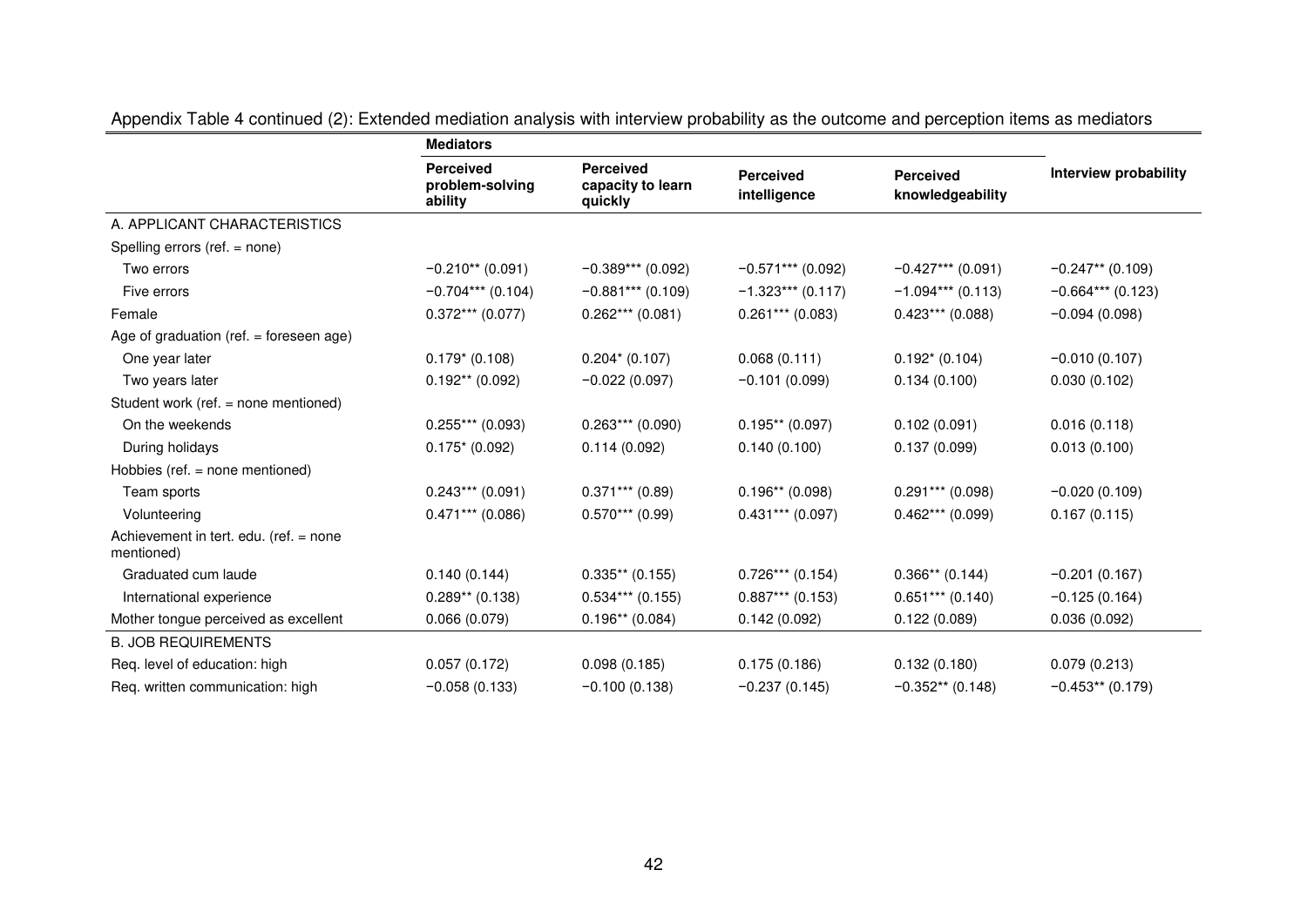| Req. type of labour: service        | $-0.153(0.130)$ | $-0.164(0.132)$ | $-0.225(0.139)$    | $-0.181(0.140)$    | 0.095(0.175)       |
|-------------------------------------|-----------------|-----------------|--------------------|--------------------|--------------------|
| C. PARTICIPANT CHARACTERISTICS      |                 |                 |                    |                    |                    |
| Female                              | 0.131(0.132)    | 0.048(0.136)    | 0.038(0.144)       | 0.141(0.145)       | 0.017(0.176)       |
| Age $(c)$                           | $-0.007(0.006)$ | $-0.008(0.006)$ | $-0.004(0.007)$    | $-0.000(0.006)$    | 0.001(0.008)       |
| Language sensitivity (c)            | $-0.021(0.040)$ | $-0.035(0.043)$ | $-0.076$ $(0.042)$ | $-0.097**$ (0.039) | $-0.050(0.055)$    |
| D. MEDIATING PERCEPTIONS            |                 |                 |                    |                    |                    |
| Perceived problem-solving ability   |                 |                 |                    |                    | $-0.019(0.071)$    |
| Perceived capacity to learn quickly |                 |                 |                    |                    | 0.058(0.074)       |
| Perceived intelligence              |                 |                 |                    |                    | 0.103(0.098)       |
| Perceived knowledgeability          |                 |                 |                    |                    | $0.343***$ (0.083) |
| N                                   | 1.335           |                 |                    |                    |                    |

Notes. Abbreviations used: s (scale consisting of multiple items), ref. (reference category), req. (required), and tert. edu. (tertiary education). The presented statistics are coefficient estimates and their standard errors in parentheses for the mediation model outlined in Subsection 3.2. Standard errors are corrected for clustering of the observations at the participant level. \*\*\*, \*\* and \* indicate significance at the 1%, 5%, and 10% levels, respectively.